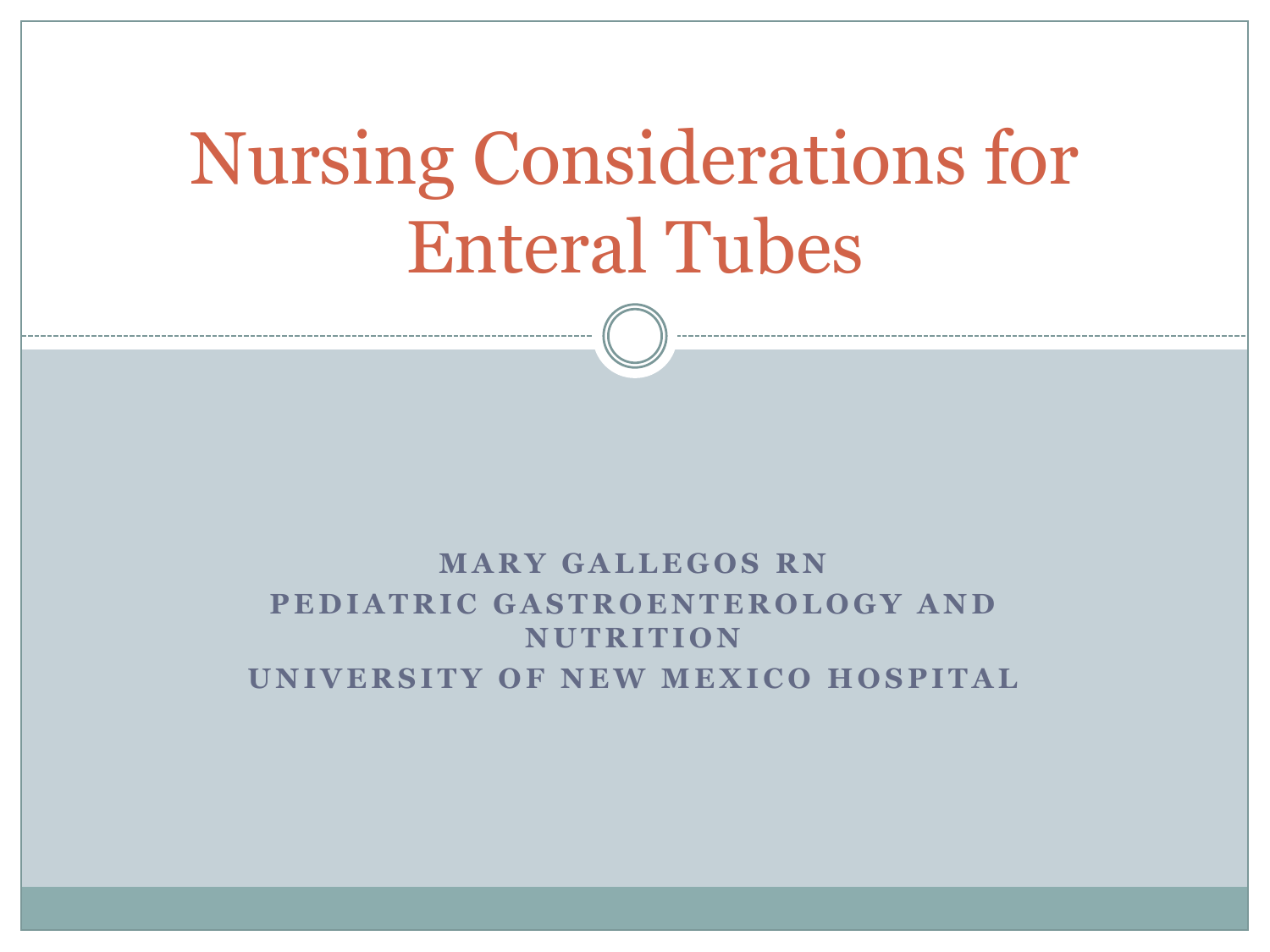# **Objectives**

- 1. Discuss the indications and uses of a gastrostomy.
- 2. Describe the different types of gastrostomy tubes.
- 3. Identify complications of g tubes.
- 4. Describe Nursing assessment of pre and post-op care.
- 5. Discuss feeding types.
- 6. Identify teaching points for staff and parents.
- 7. Identify Nursing Considerations for feedings.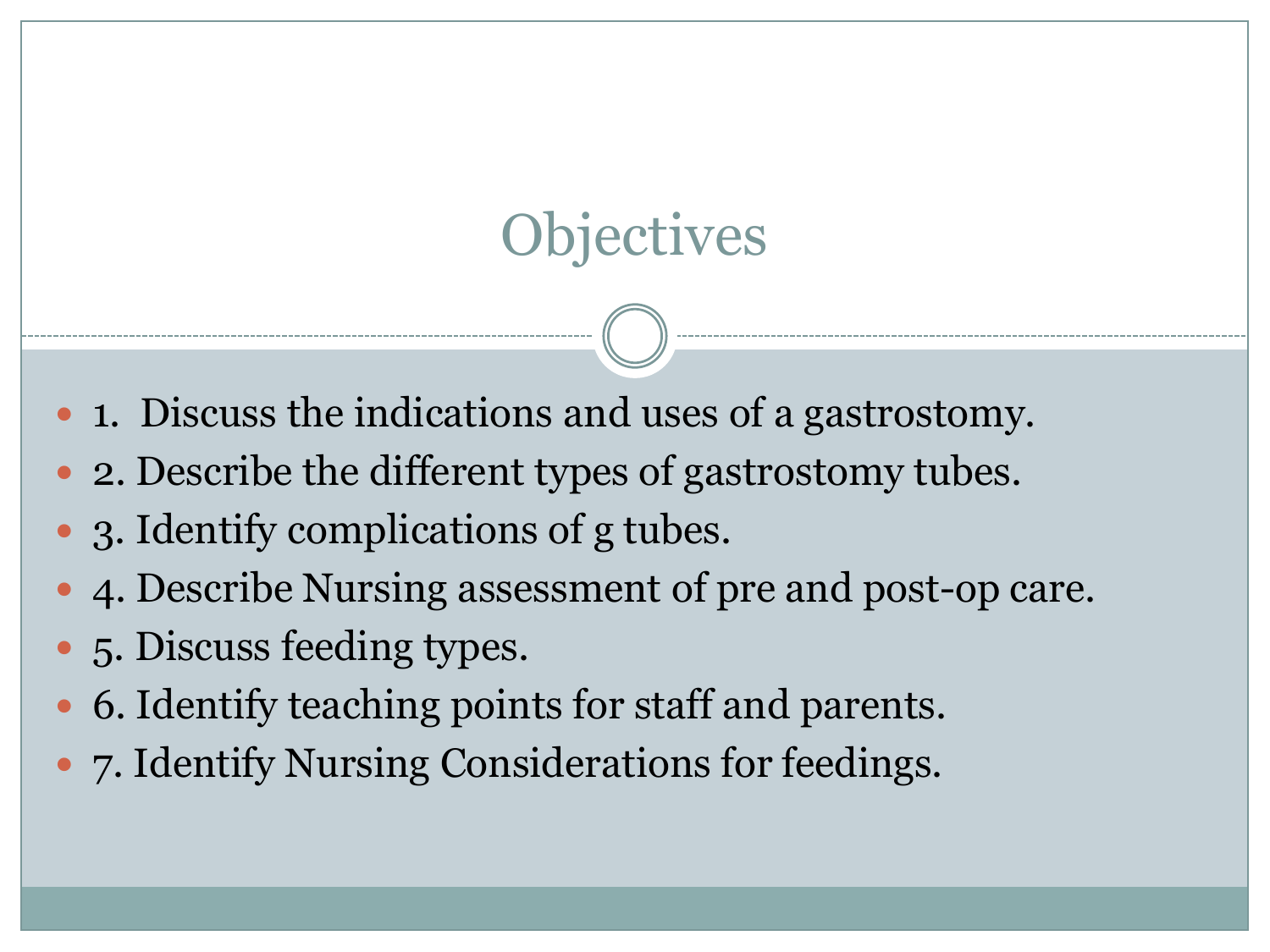## Disclosures

I have no disclosures at this time.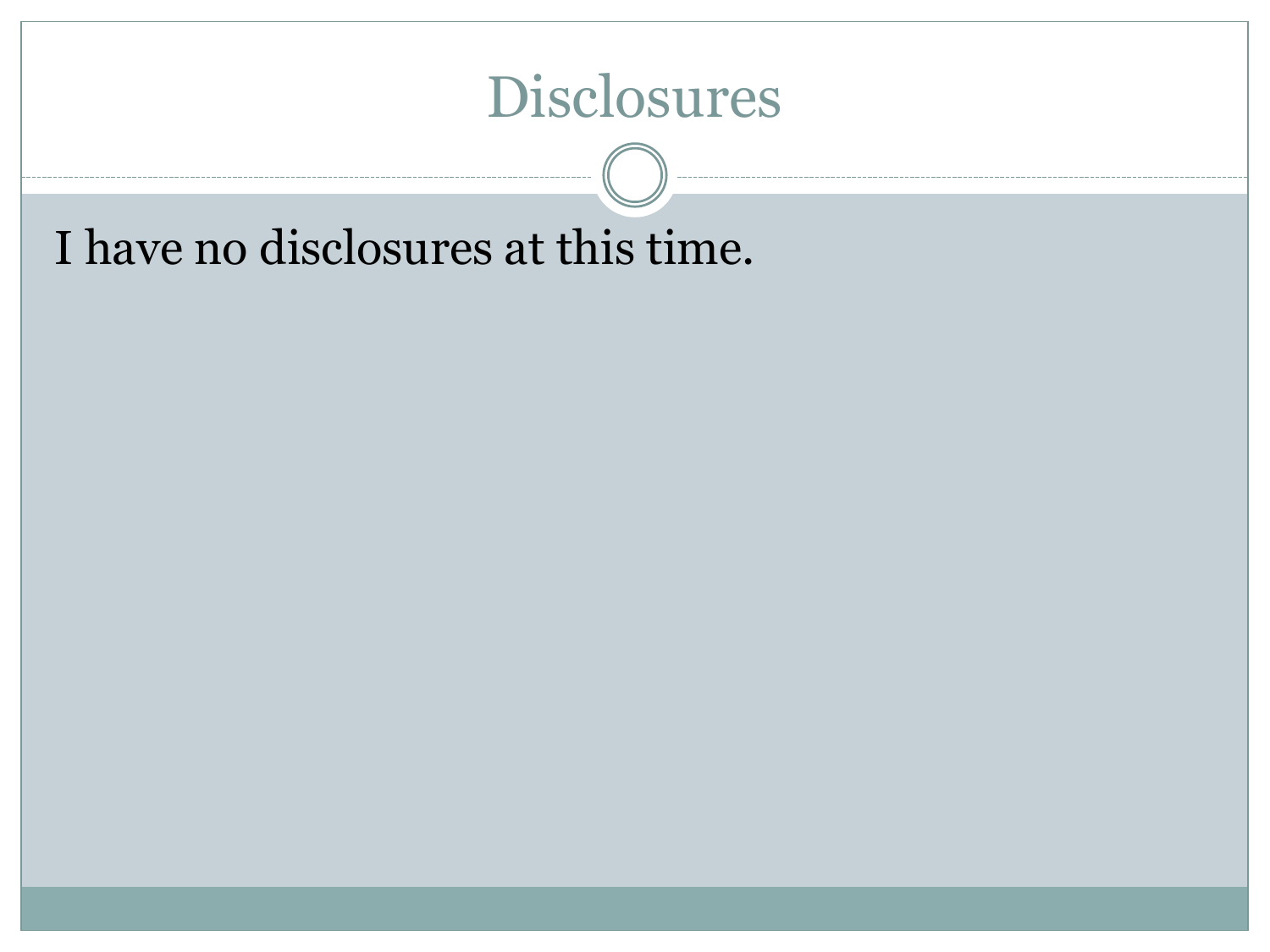# Why a Feeding Tube?

Placed when oral intake is not adequate to meet Nutritional Goals

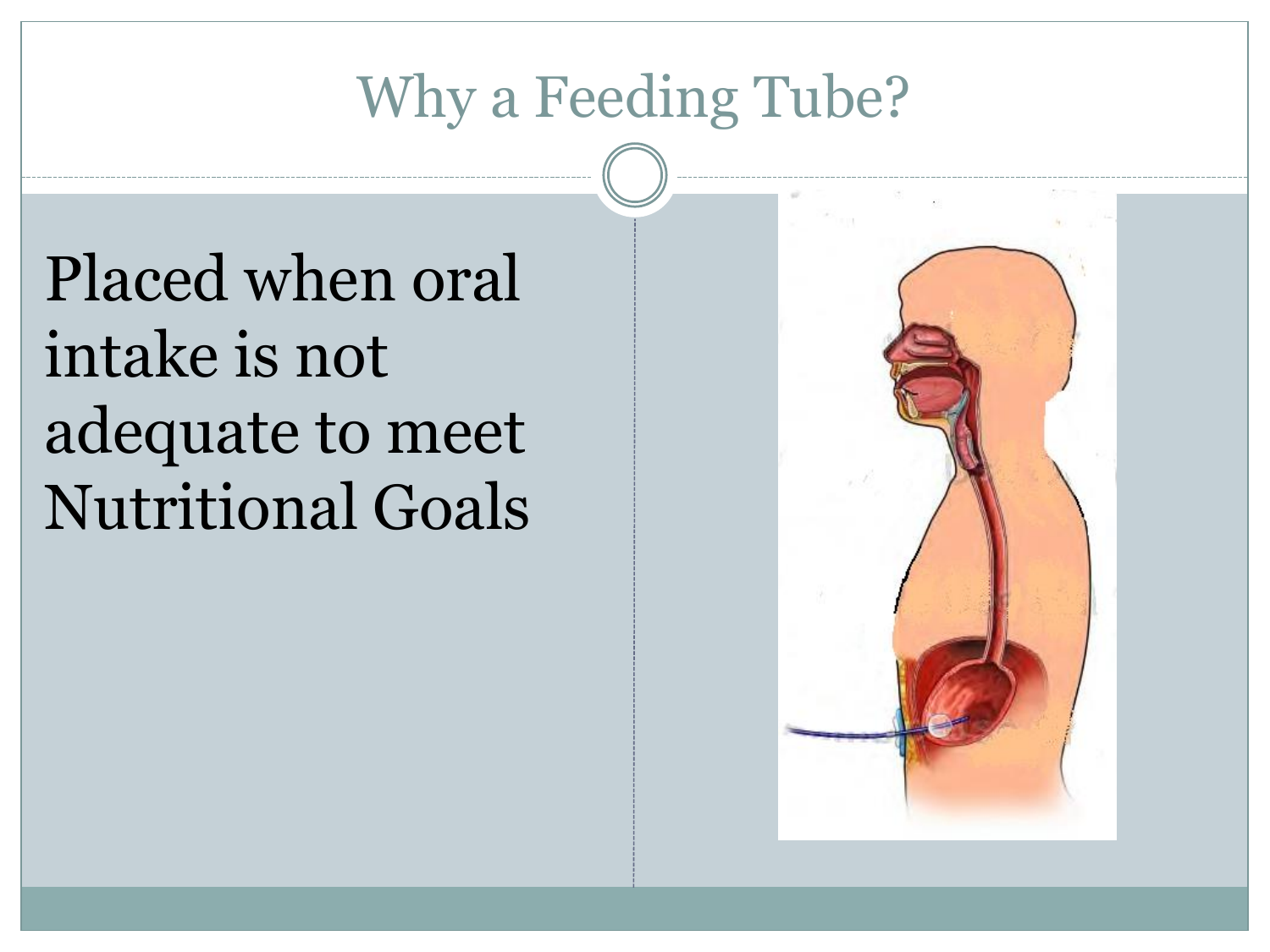# Pediatric Nutrition Goals

- Provide nutrients for normal organ function
- Proper growth and development
- Protection from disease
- Part of a daily routine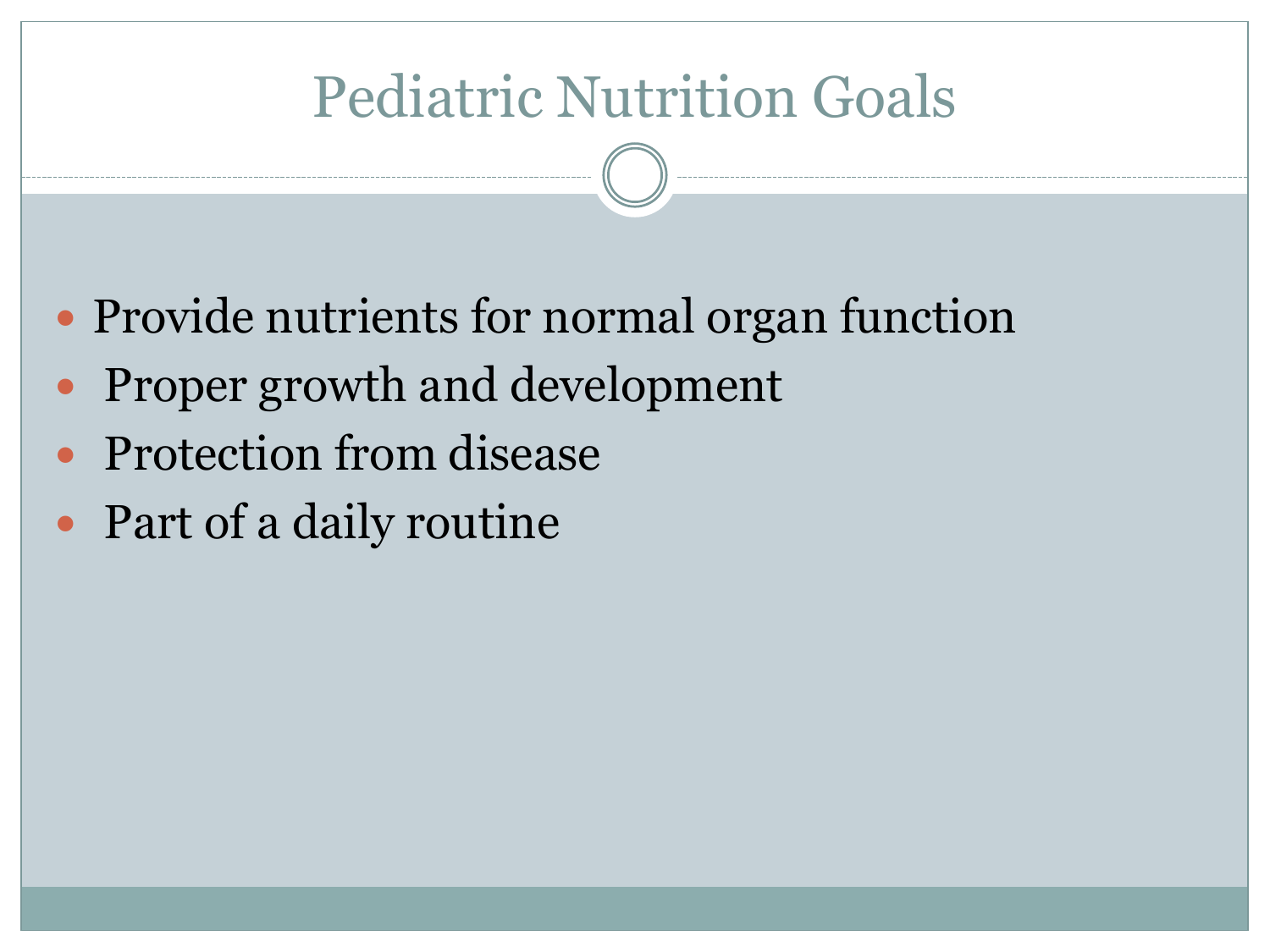# Feeding Tube Indications

- Unable to swallow normally
- Inadequate oral nutrition
- Can be Permanent or Temporary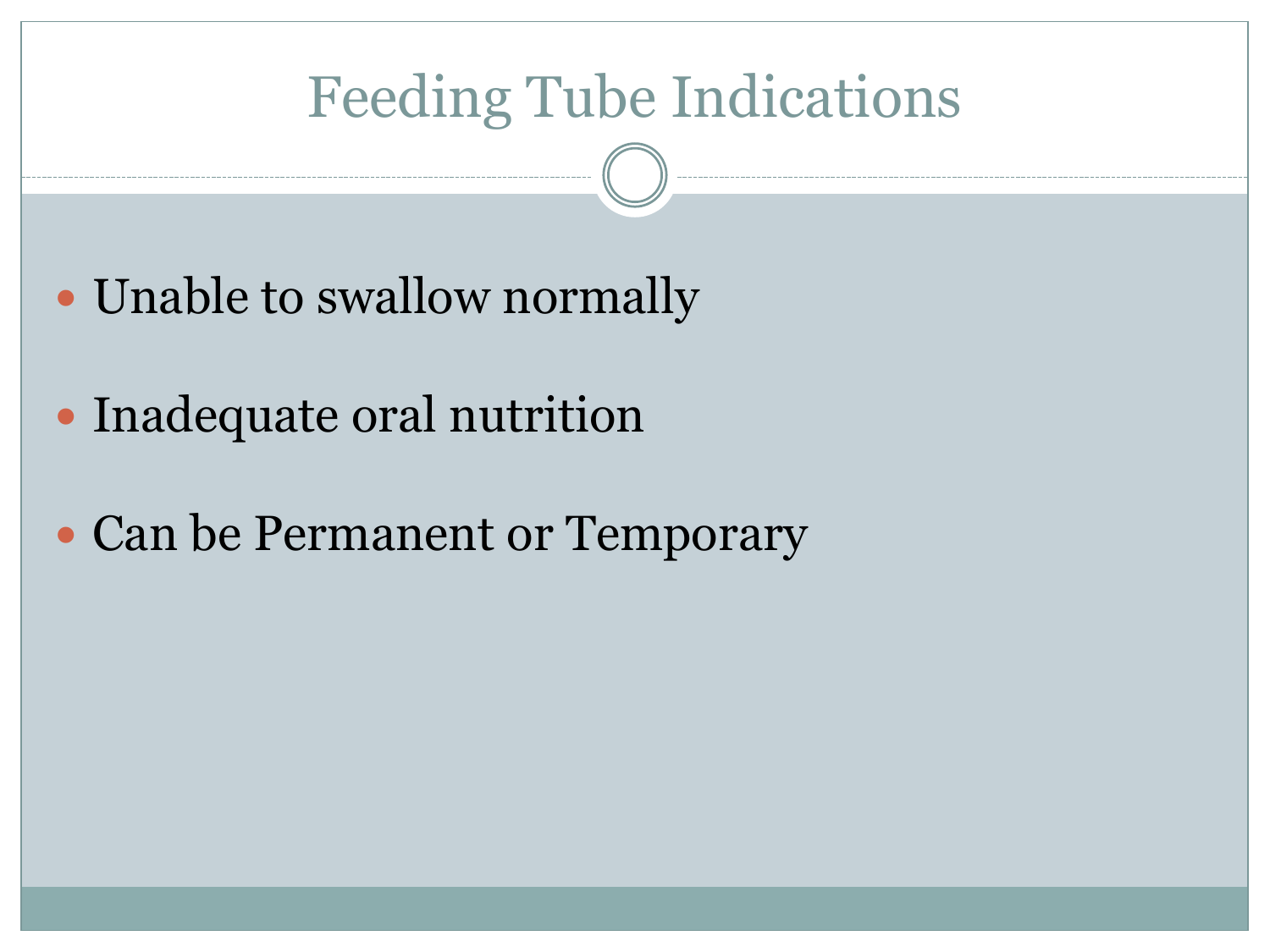# Common Diagnosis

## • Congential Anamolies

- Esophageal fistula/Tracheoesophageal fistula
- Cleft lip/palate
- Intestinal Atresia's
- Gastroschisis

## Genetic/Chronic illness

- 
- 
- 

Cancer

o Cystic fibrosis Transplant

 Down's Syndrome Congenital heart disease o Failure to Thrive **Recurrent aspiration pneumonia** o GERD Oral aversion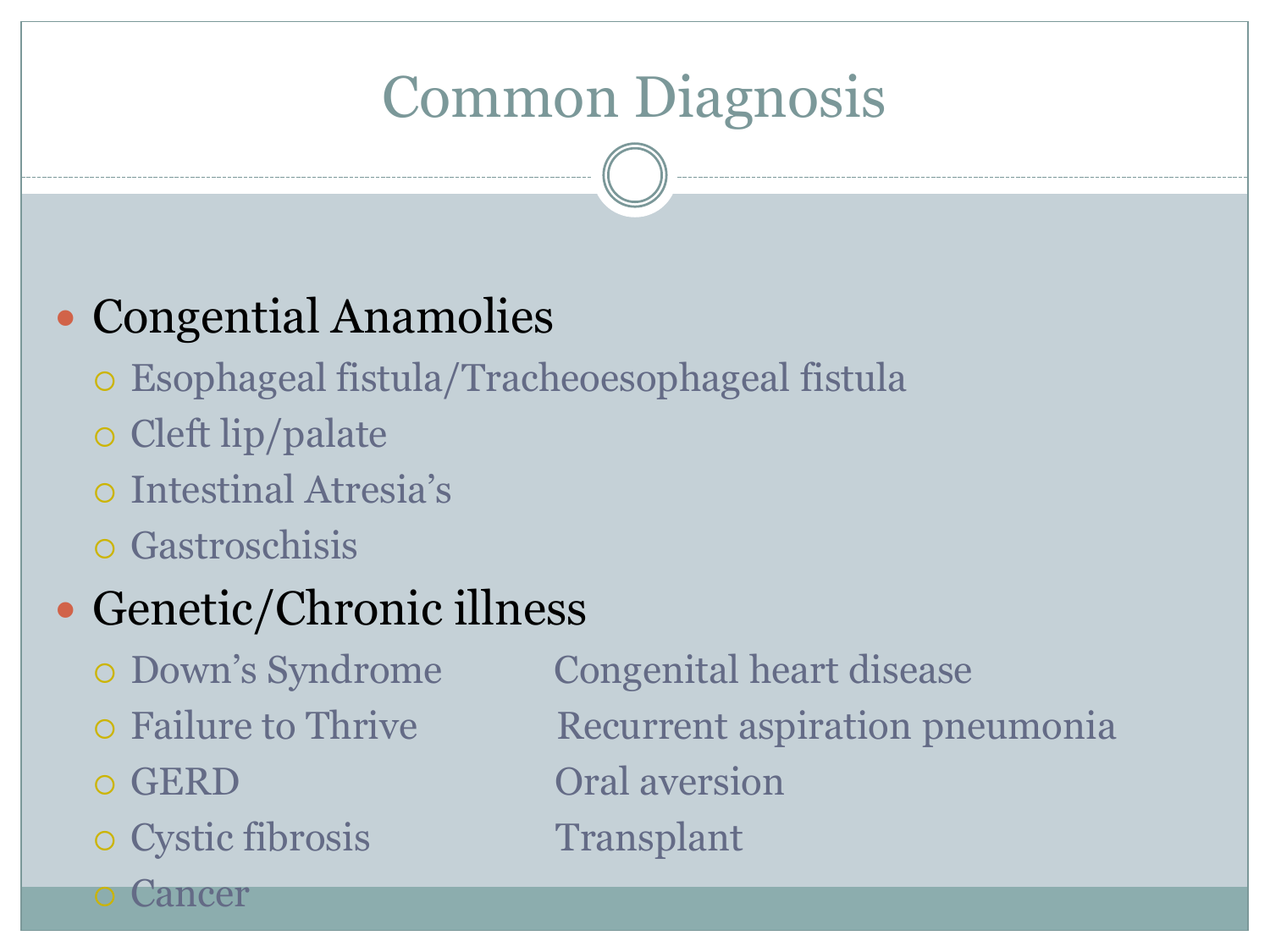# Common Diagnosis

## Neurologic dysfunction - Temporary or Permanent

- o Closed Head Injury
- o Cerebral Palsy
- Encephalopathy

## • Feeding time >1 hour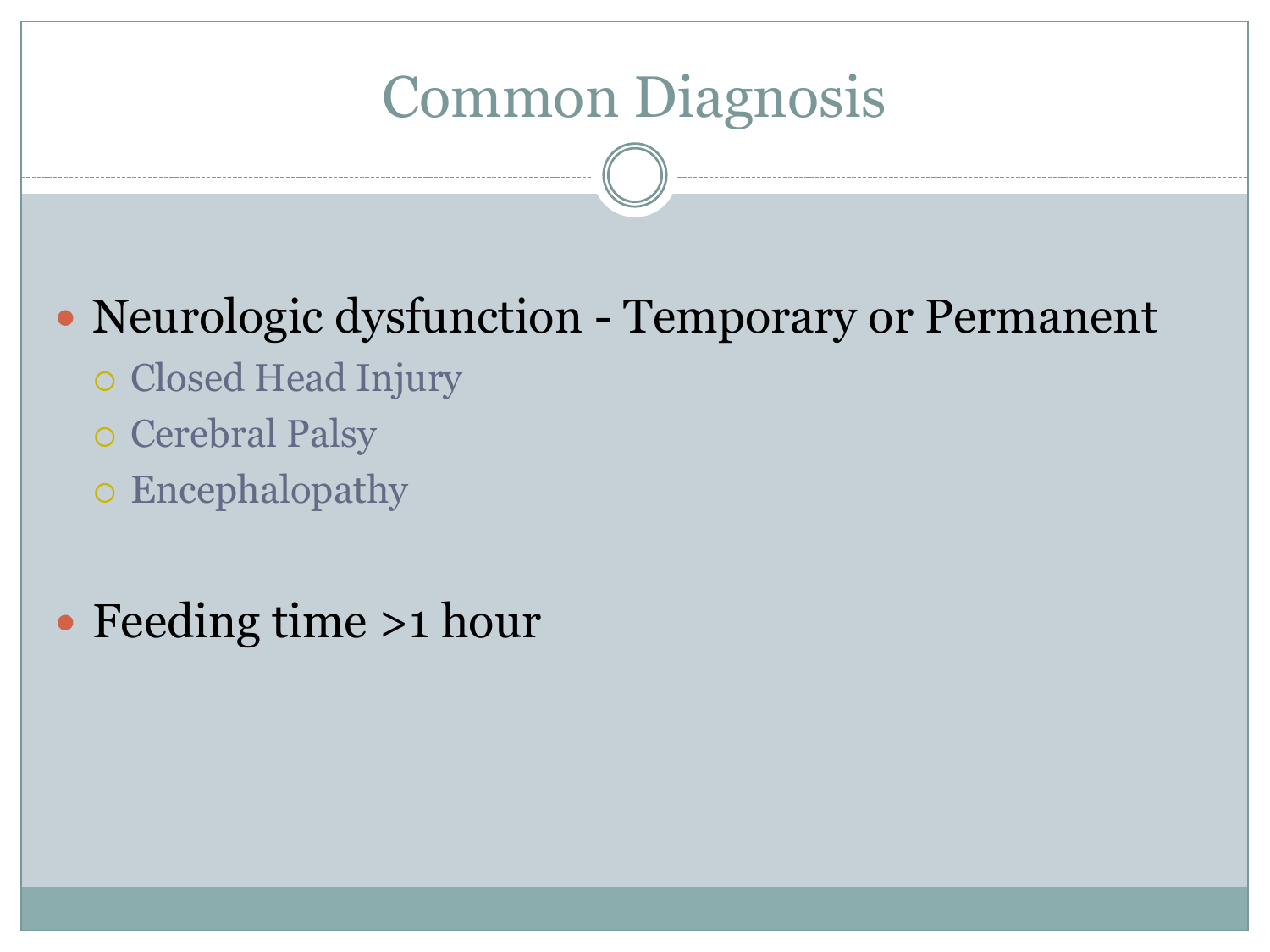# Types of Tubes

- Nasogastric/Nasojejunal
- Gastrostomy
- Transgastric-jejunal
- Jejunal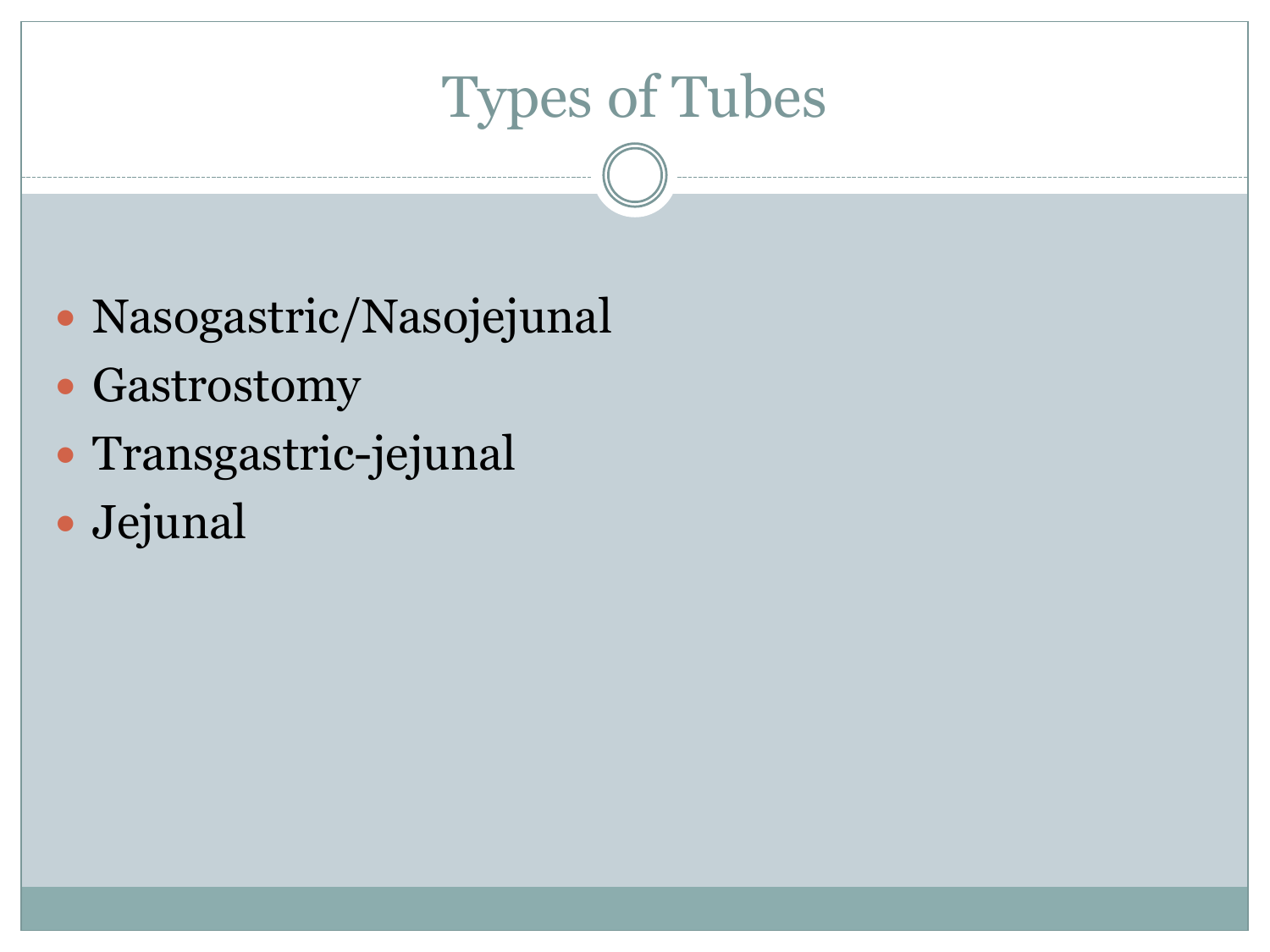## Gastrostomy Definition

- "Gastro" meaning stomach
- "Ostomy" meaning opening
- Gastro+ostomy= simply an opening into the stomach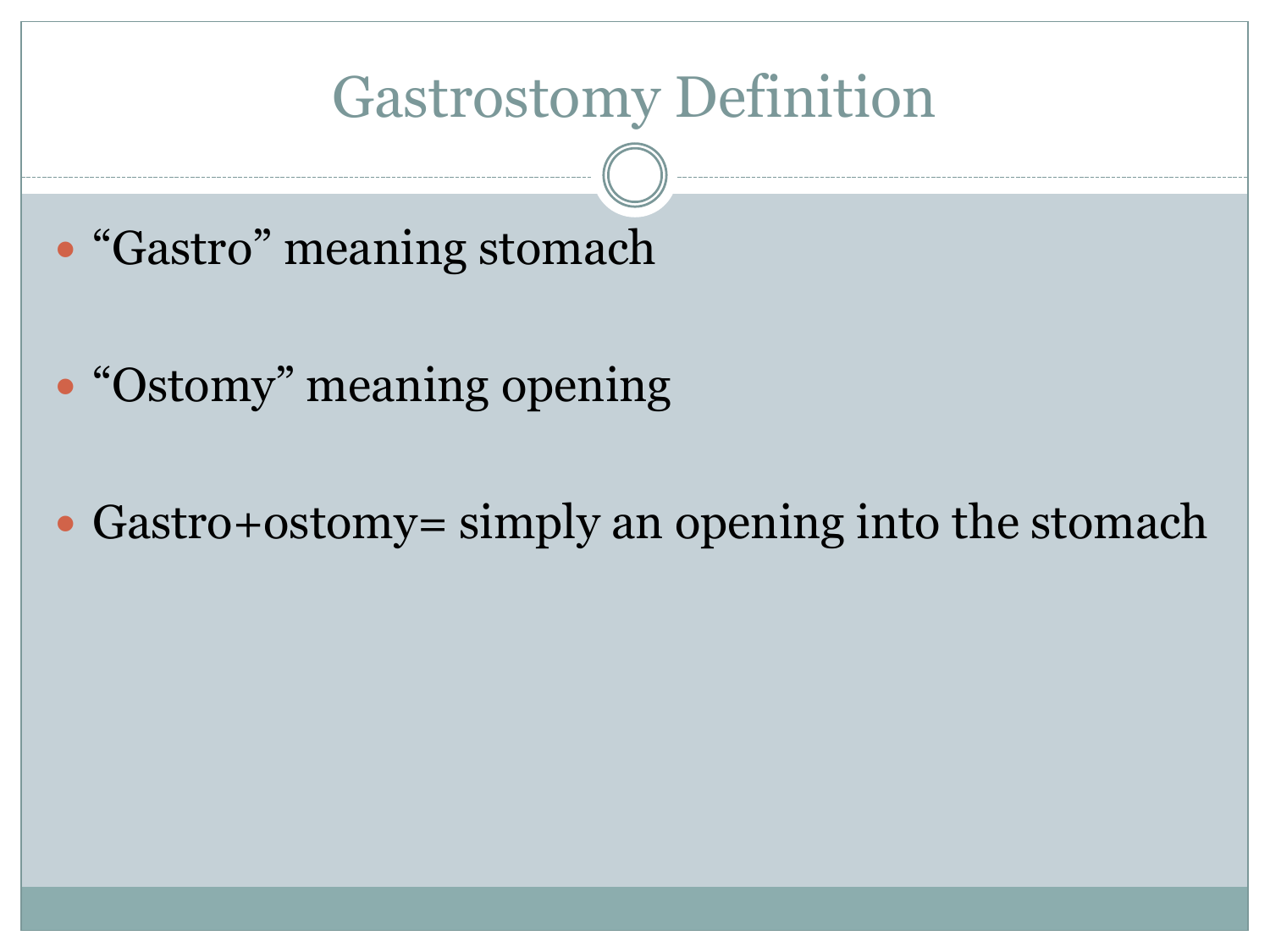# Placement Methods

#### Manual

- To ensure proper measurement tube should be measured from the tip of nose to the ear lobe to 1 inch below the xiphoid process. The tube should be marked at this place. Tube is then inserted through the nose into the stomach until the mark reaches the nostril. Tube is then secured in place. Proper placement should be checked prior to use per institutional protocol.
- NJ placement should always be checked with x-ray.

#### • Surgical

 Stomach is brought up to the abdominal wall and sutured in place. Then an opening is made and tube is placed.

#### • Percutaneous Endoscopic Gastrostomy

 Endoscopy is performed and a guidewire is passed through the abdominal wall incision into the stomach. The guidewire is attached to the g tube with a mushroom device pulled down through the mouth into the stomach and through the abdominal wall incision. Must wait 1-3 months for stomach wall to adhere to the abdominal wall before changing.

#### • Radiologically Guided

- Using Ultrasound the liver and spleen are identified and marked
- Under fluoroscopy a needle is passed through the abdominal wall into the stomach. A guidewire is placed and then dilators are passed over the guidewire to create the tract. When the tract is adequately sized the G tube is threaded over the guidewire and into the stomach. Must wait 1-3 months for healing before changing but can be converted to a G-J if needed.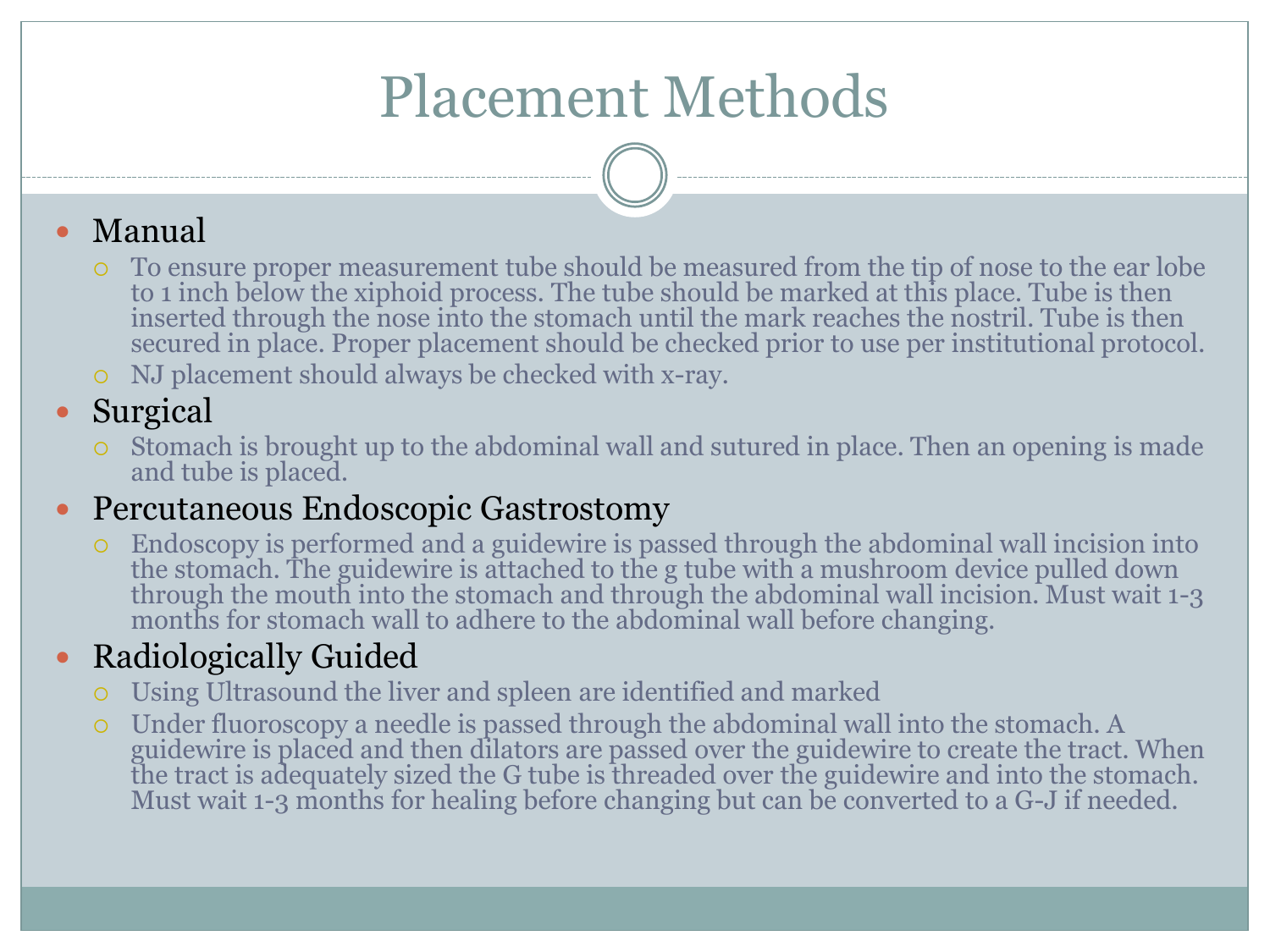# History of Surgical Gastrostomy

- Watson 1844, Sellidot 1849, Egebert 1849
	- First attempts at surgical placement
	- None lived
- 1874 Syndey Jones London and Jacobi New York
	- o Reported 27.46% mortality rate
- 1894 Stamm
	- Performed the surgical Stamm gastrostomy
- 1939 William Ladd (Father of Pediatric Surgery) Boston
	- First TEF repair with gastrostomy
- 1941 Leven
	- popularized the surgical Stamm procedure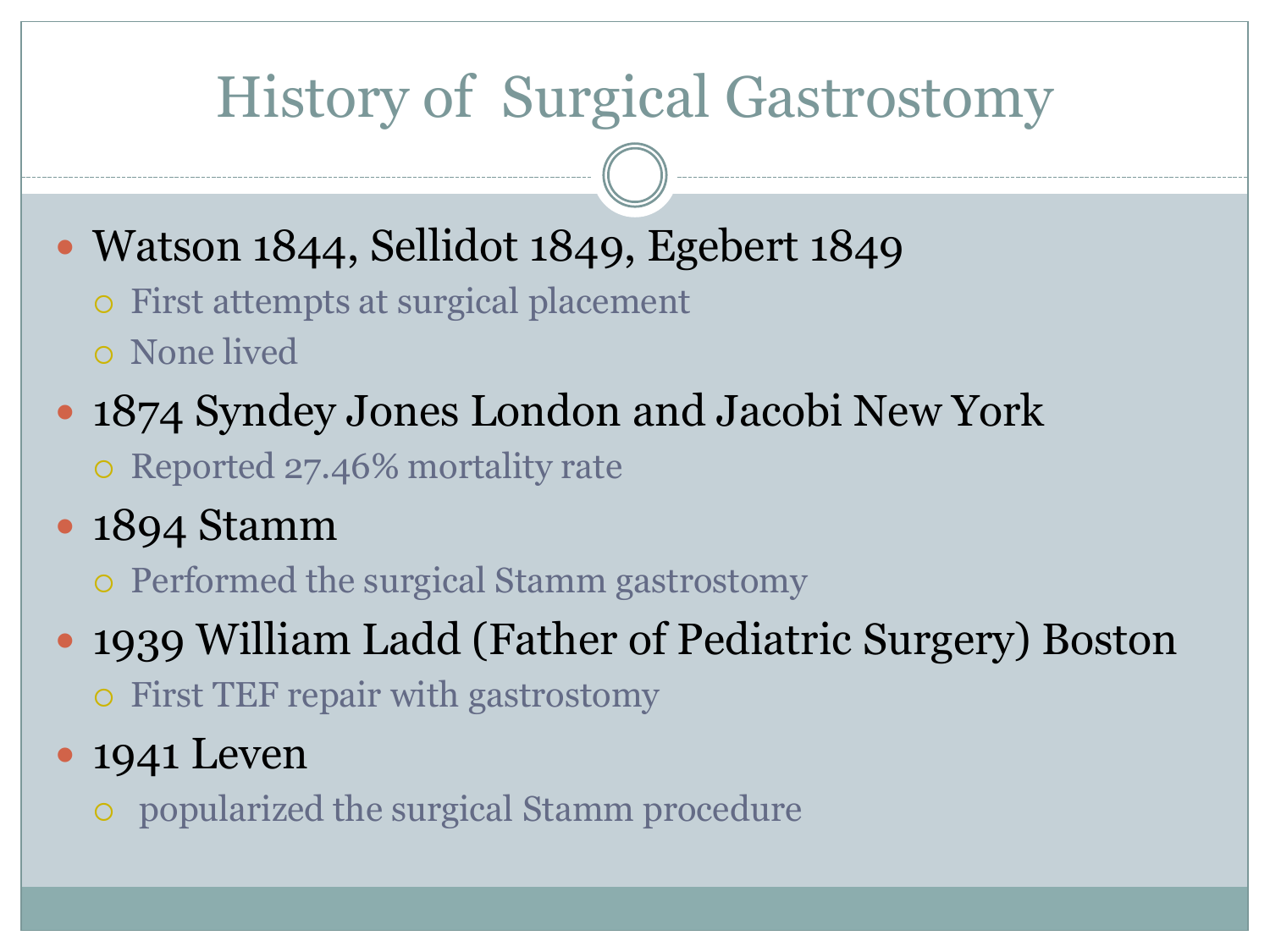# History of Percutaneous Endoscopic Gastrostomy (PEG)

## • 1979 Gauderer and Ponsky

- First placement of PEG in a 10 week infant at the University of Cleveland Hospital
- 1980's Gauderer, Ponsky, Izant
	- Perfected the procedure
- Current standard for gastrostomy placement
- Over a million have been placed
- Annually over 100,000 are performed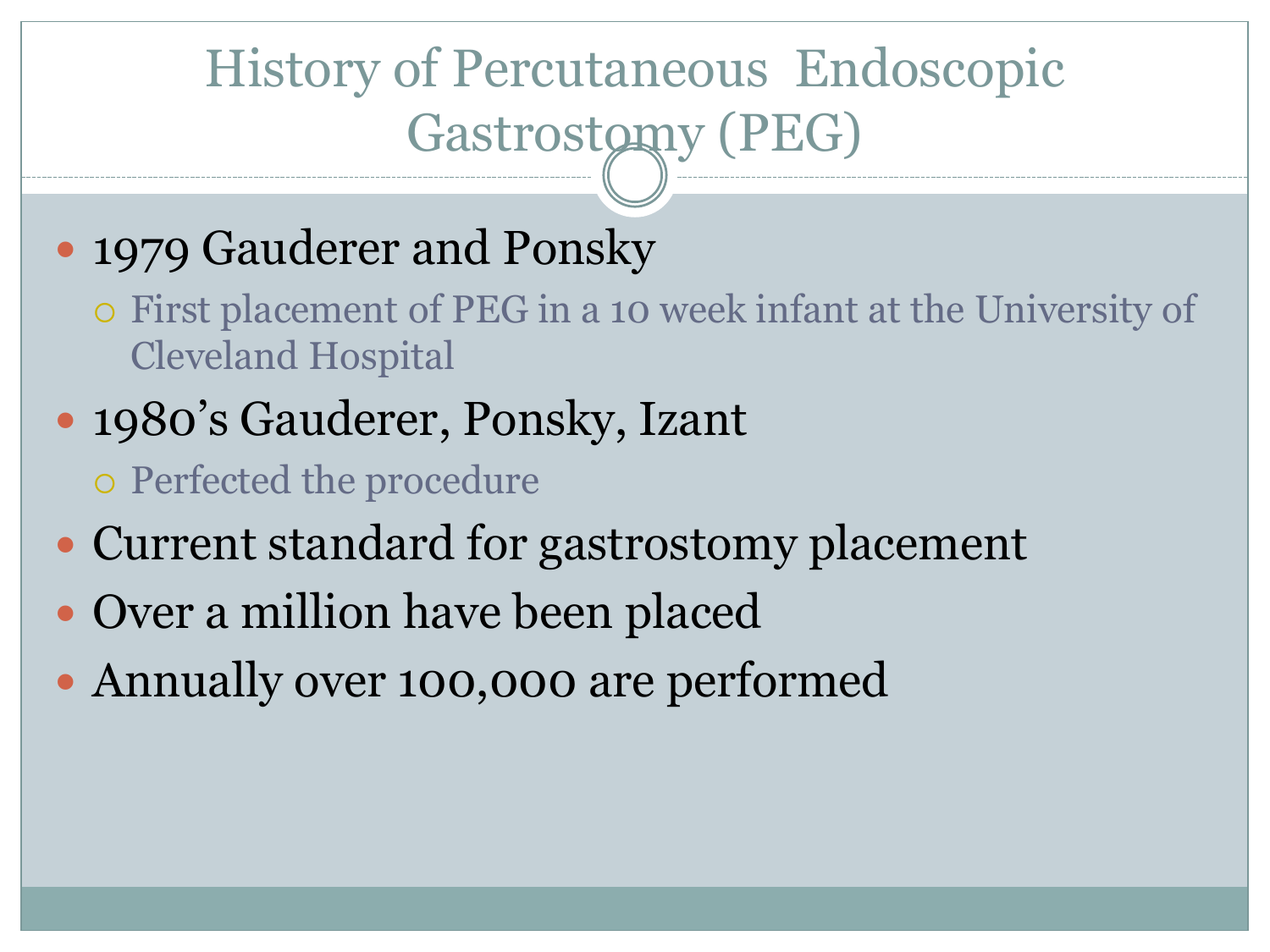# Surgical Gastrostomy or PEG

- Anatomy
- Previous abdominal surgeries
- Significant reflux
- Size of the child
- Complications
- Cost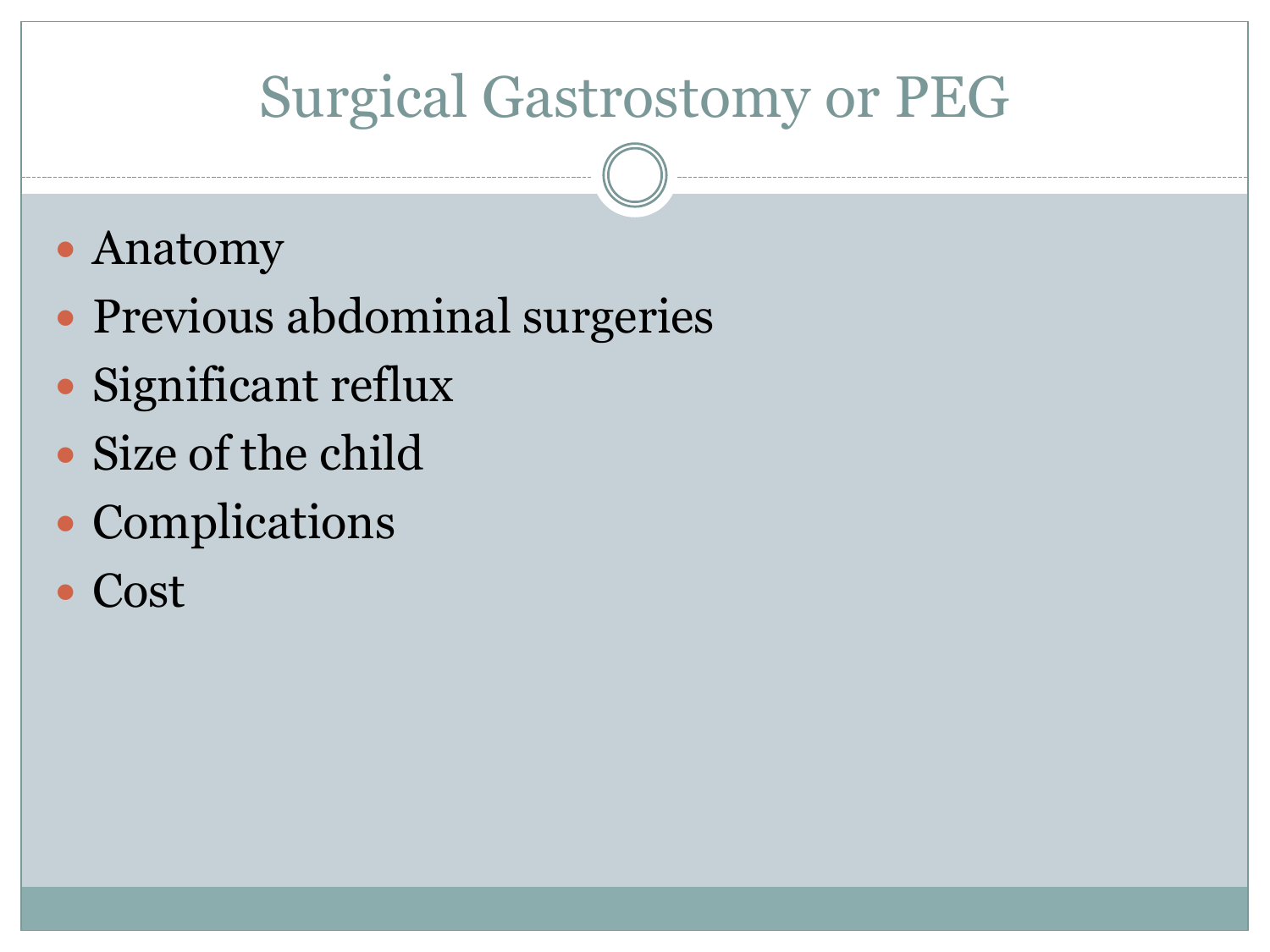## Parental vs. Enteral Feedings

## Parental

- Cholestatic liver disease
- Metabolic disturbances
- Line sepsis
- Bacterial translocation

## Enteral

- Prevents gut atrophy
- Encourages villi growth
- Increases bowel motility
- Prevents bacterial overgrowth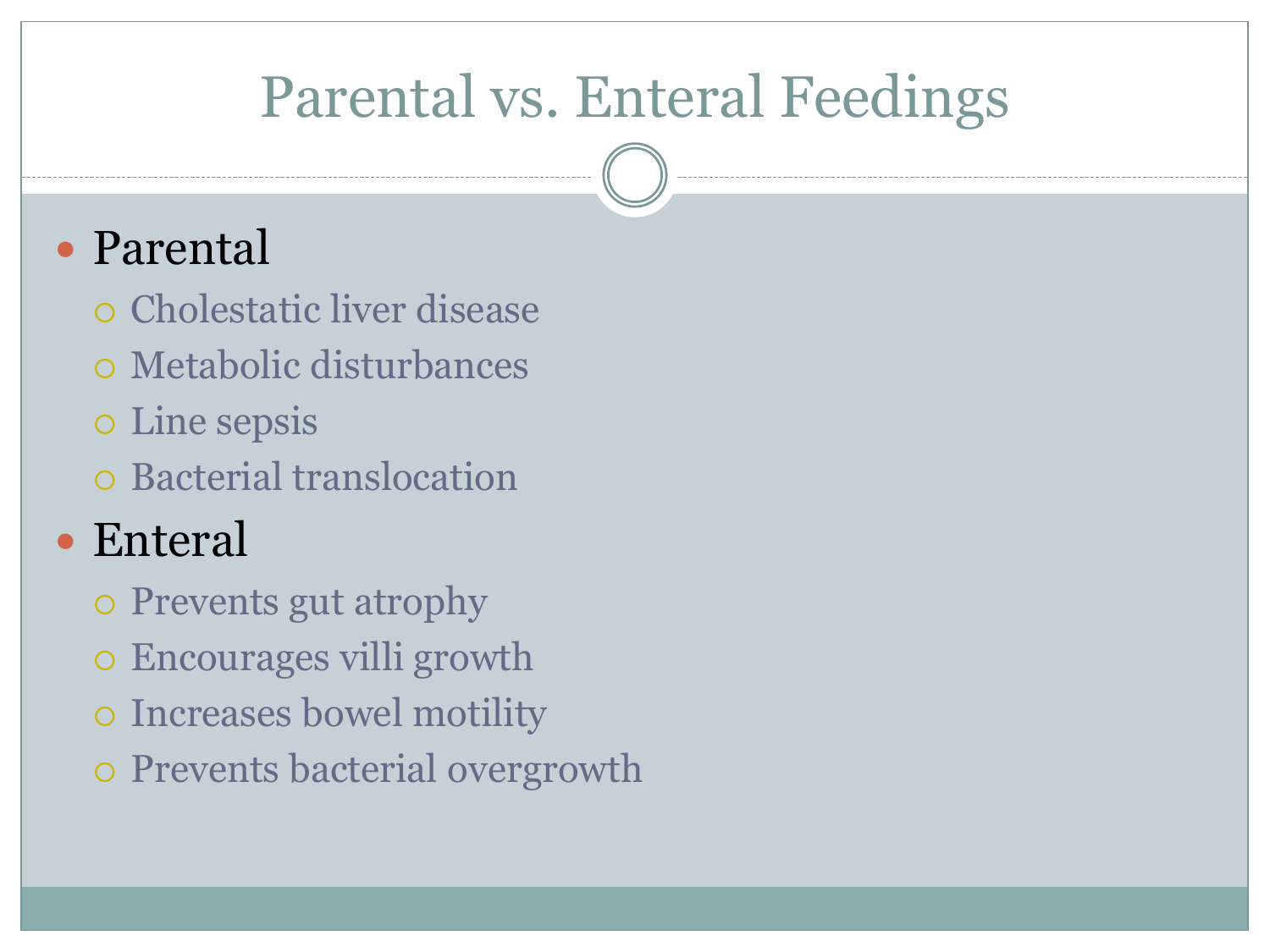## Feeding Tubes Components

## • Three components present

## o Internal portion

- $\times$  Mushroom
- $\times$  Balloon
- $\blacktriangleright$  Dome
- $\times$  Cross
- $\times$  Collapsible ring
- External portion
- Feeding connector
- Tubes can differ at all three places
- Catheter Tube/Low profile button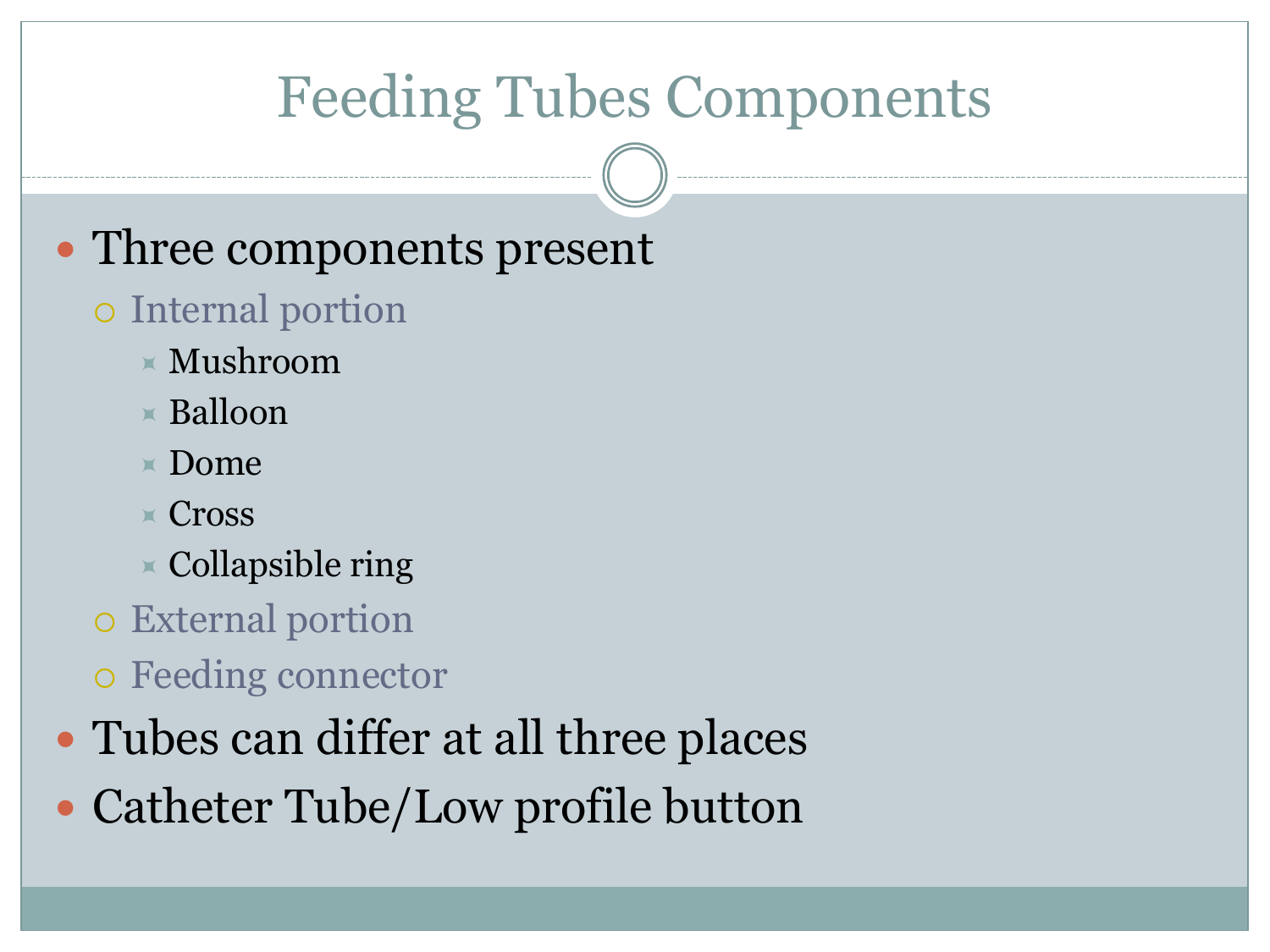## Mushroom Devices

## • Buttons

 American Medical Technology (AMT) Wilson Cook Device

## • Catheter

Malecot

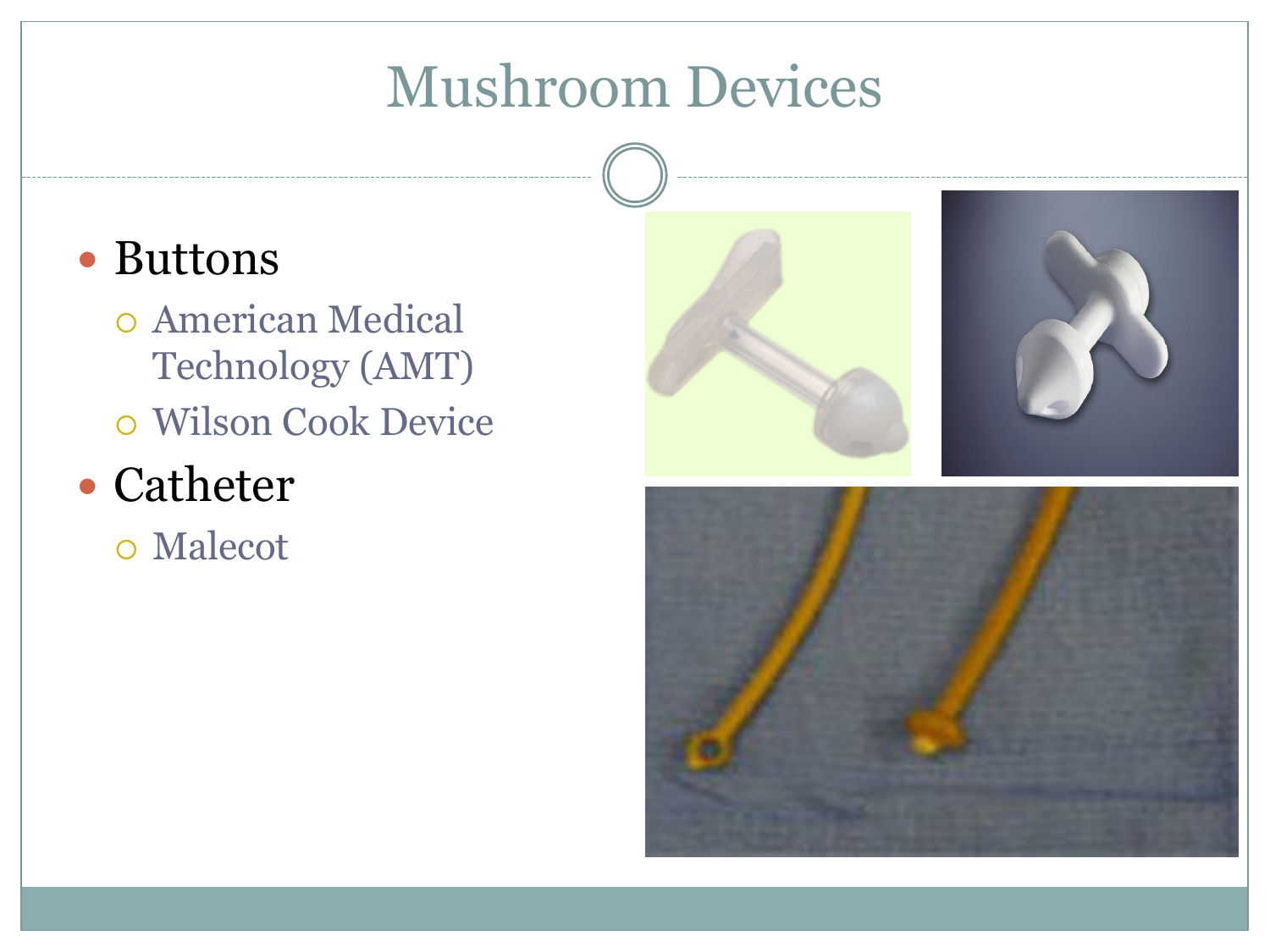## Balloon Devices

## • Button

- AMT balloon button Mickey balloon button
- Catheter tubes
	- Mic Tube Foley Tubes

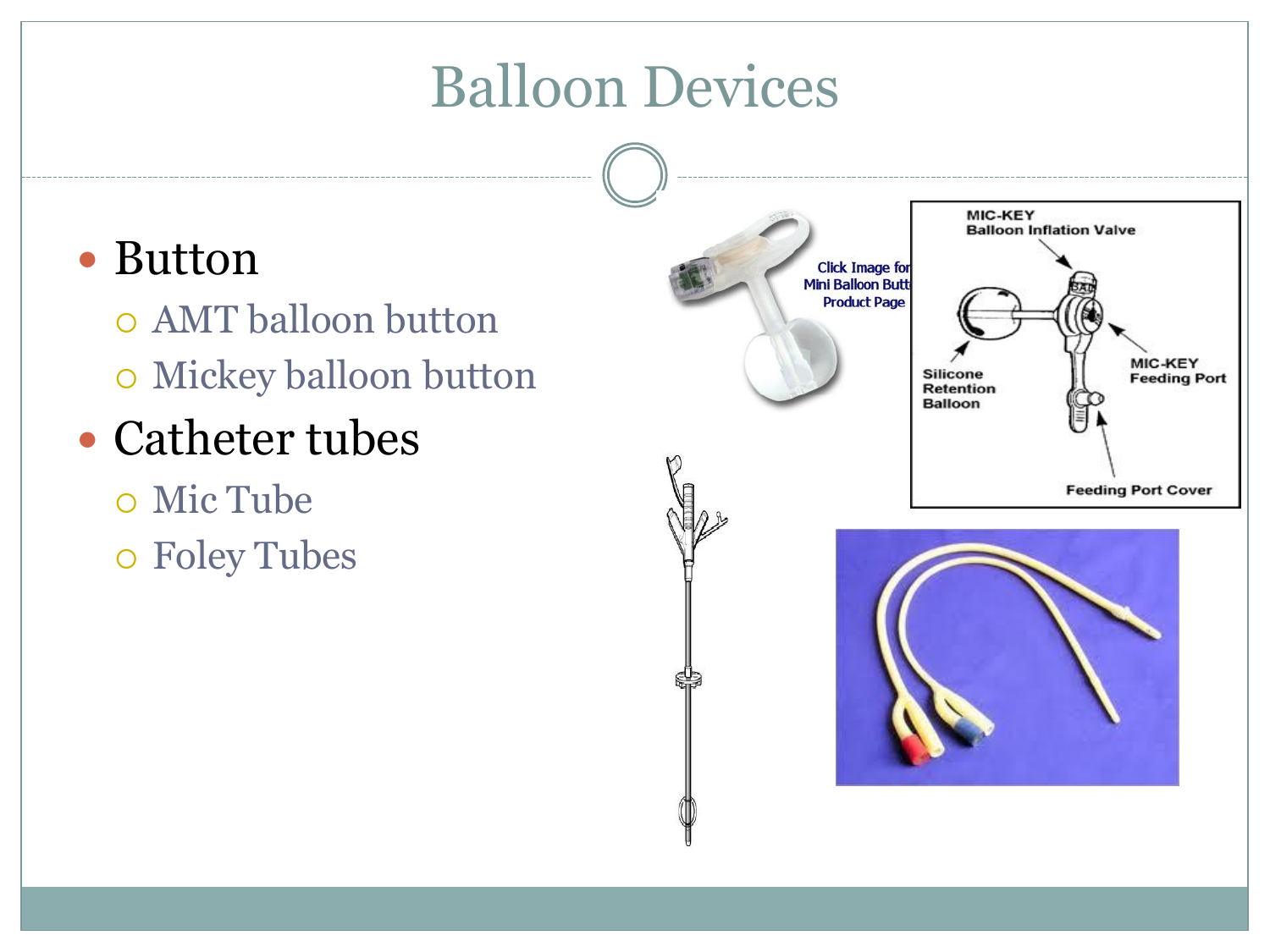

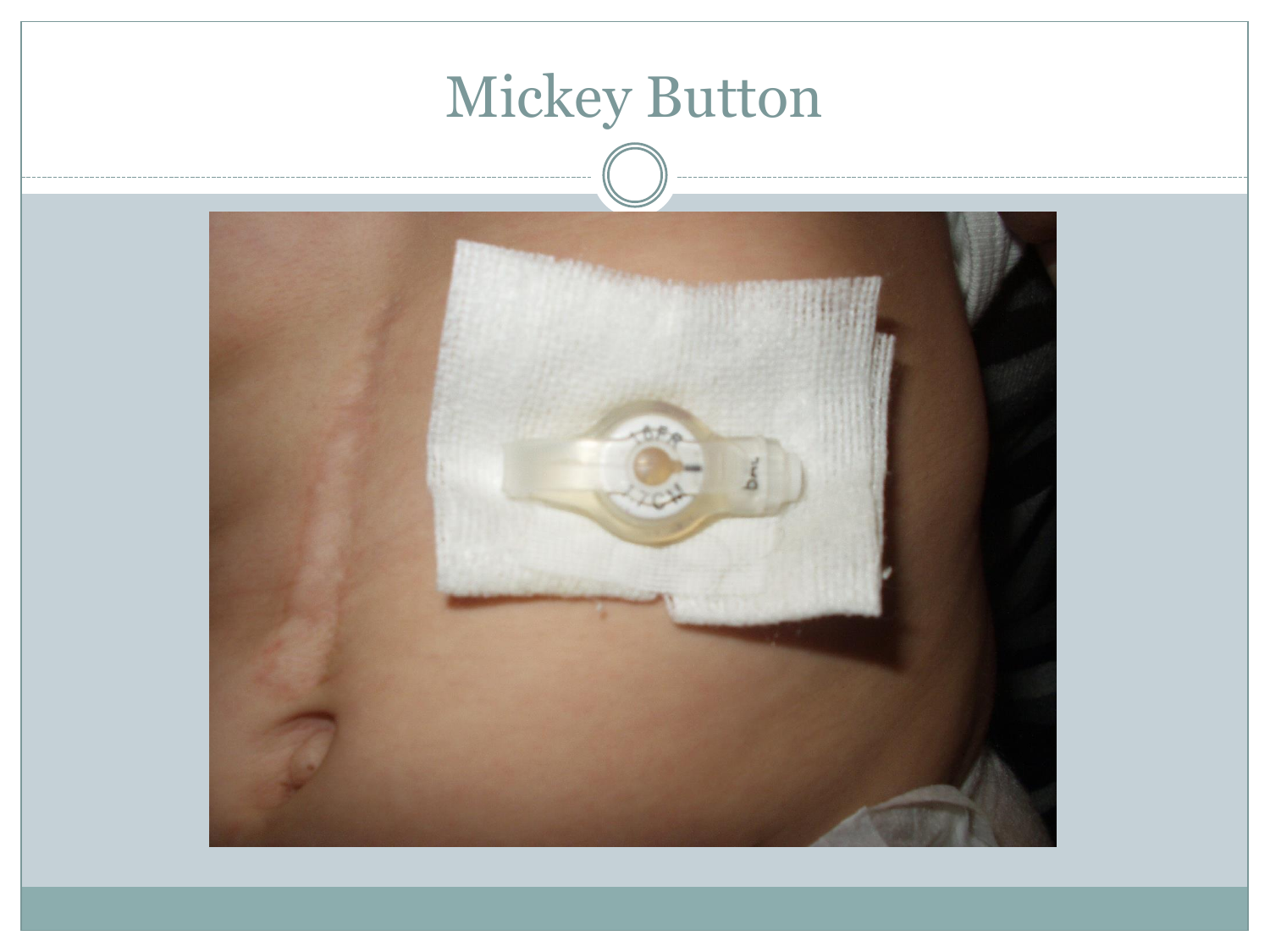## Dome Devices

## • Button

o Bard Button Genie button

## • Catheters

 Bard-Ponsky Genie Peg

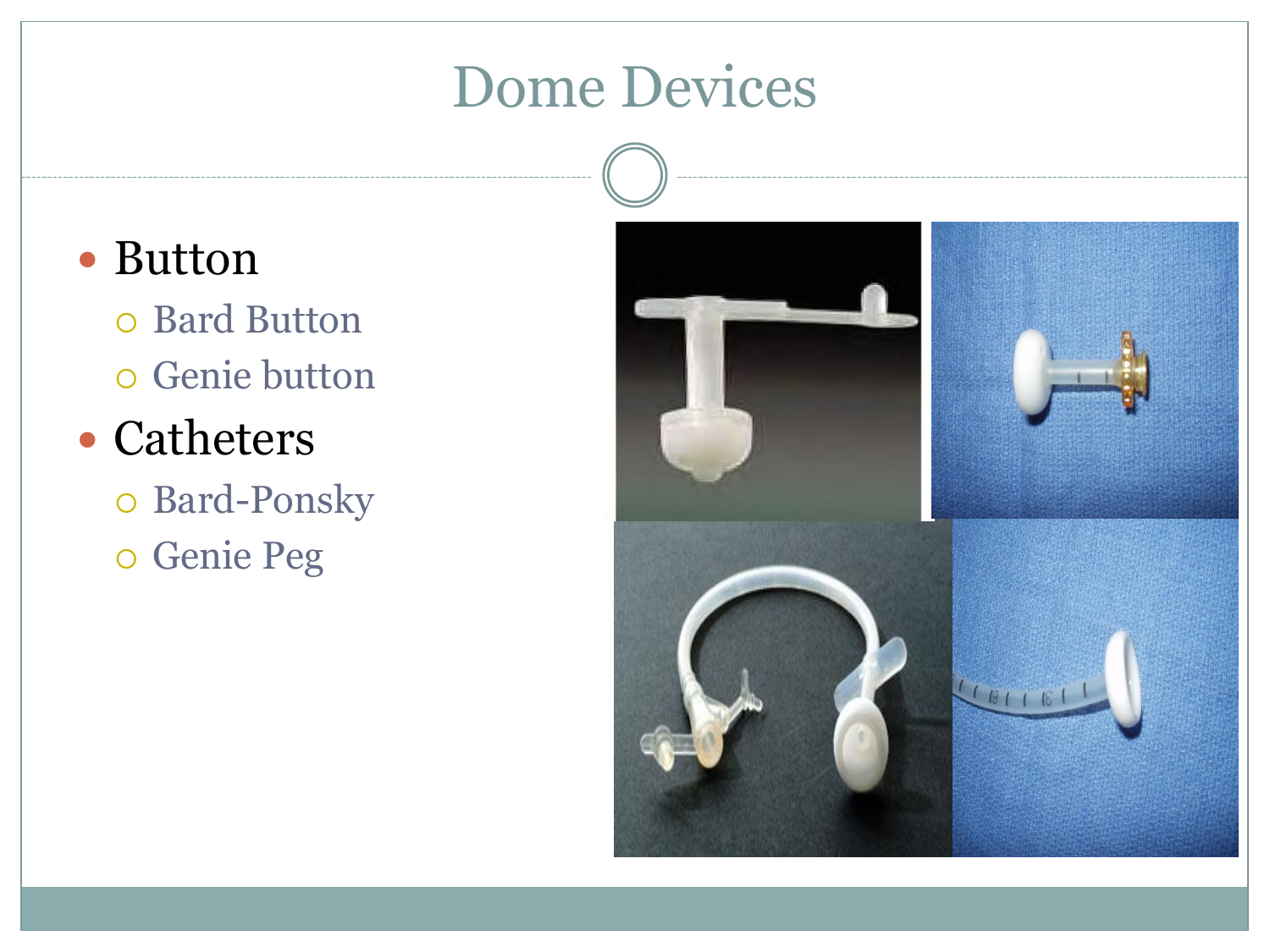

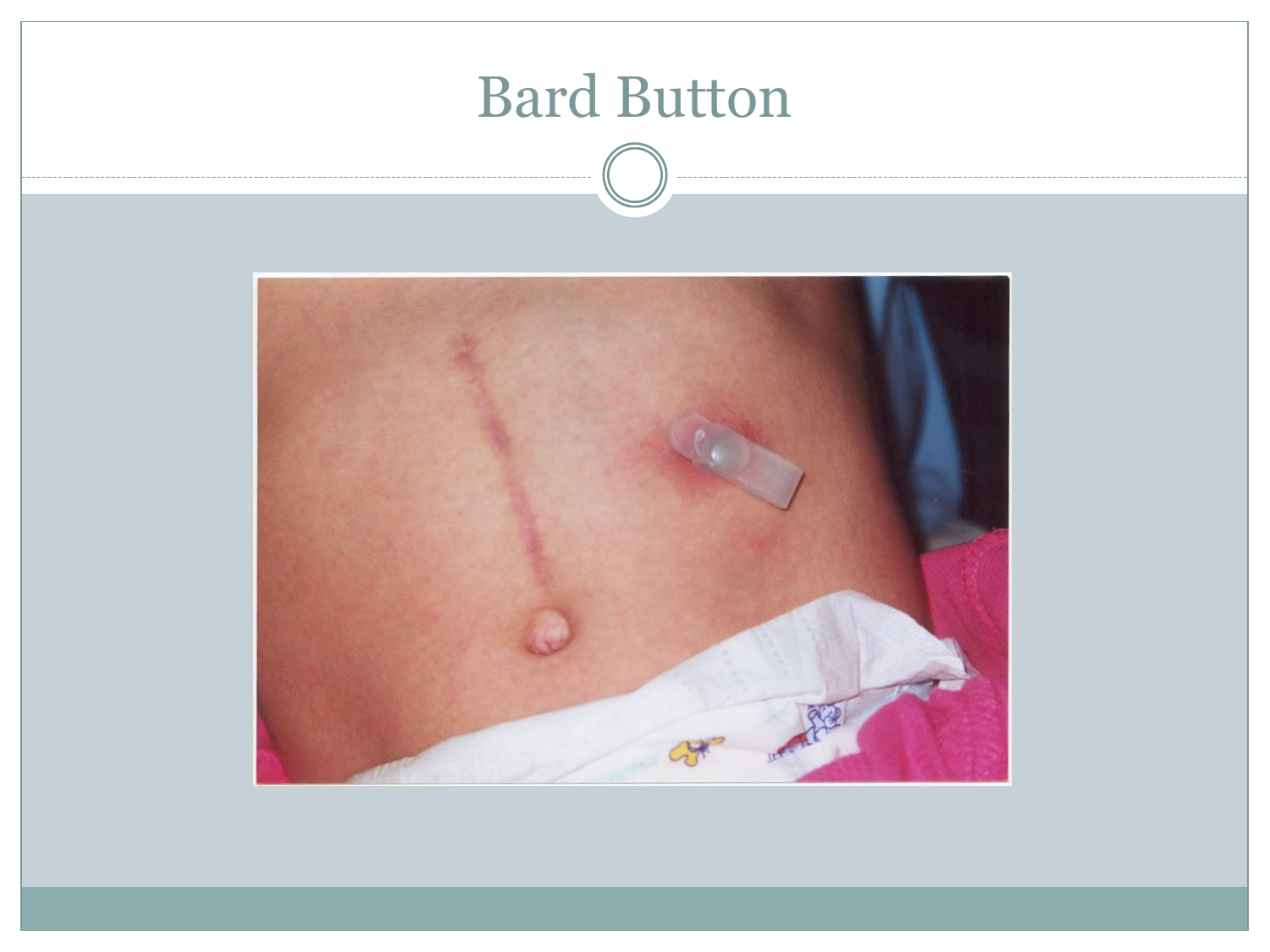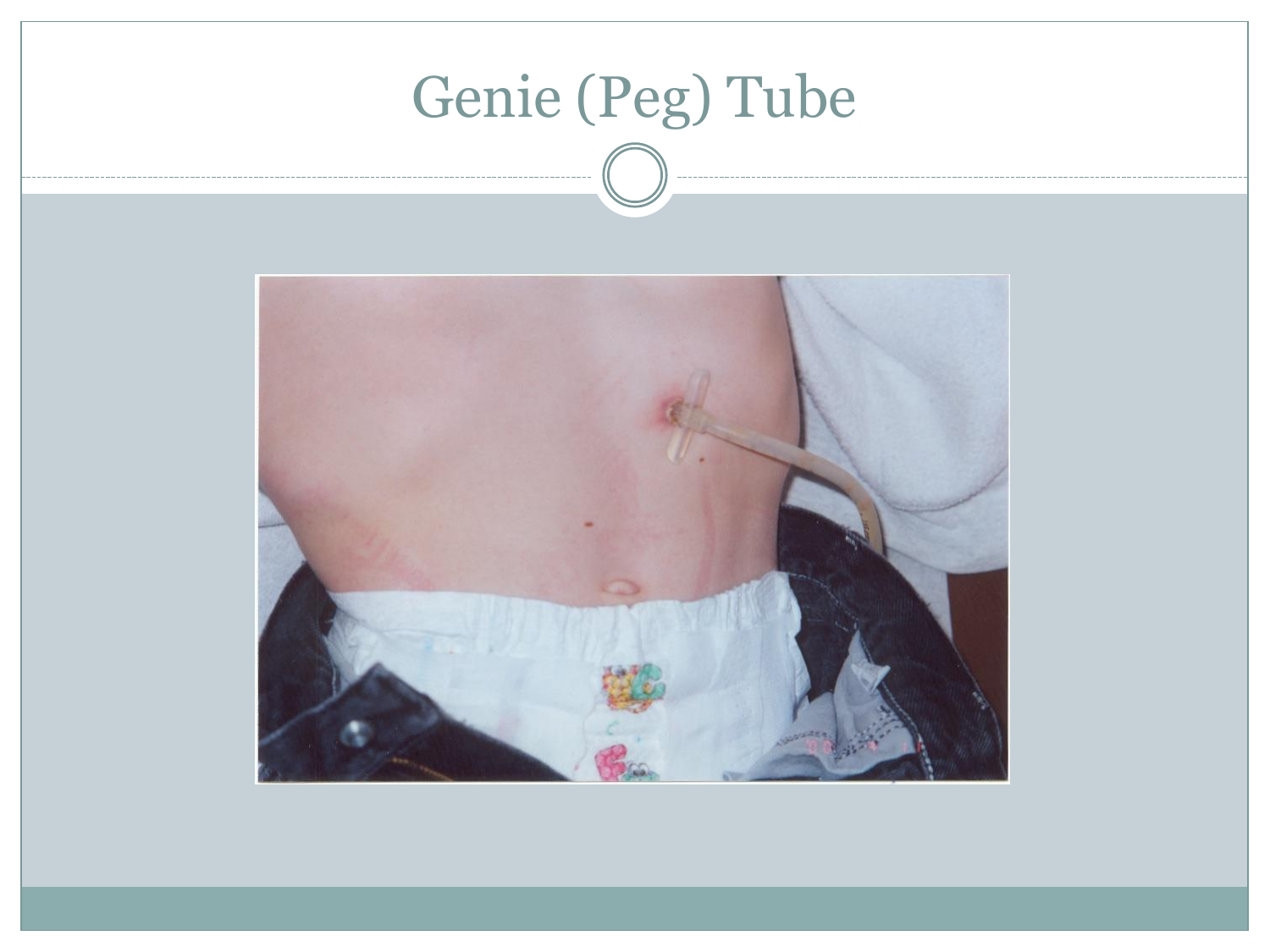# Cross Devices

- Nutriport
- Entristar

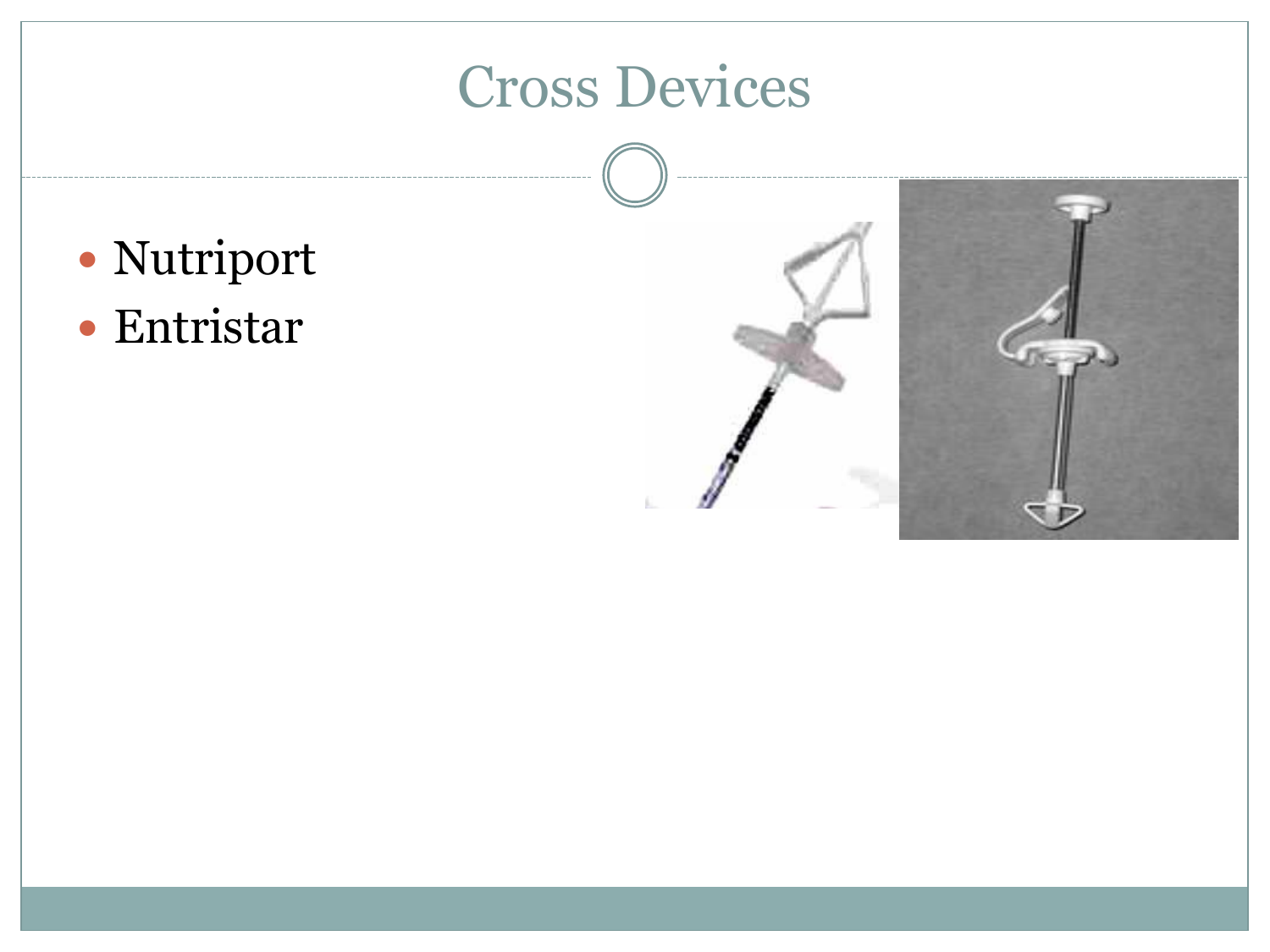# Feeding Connectors

Straight Adapter

Right Angle Adapter

- Genie Adapter
- Corpak

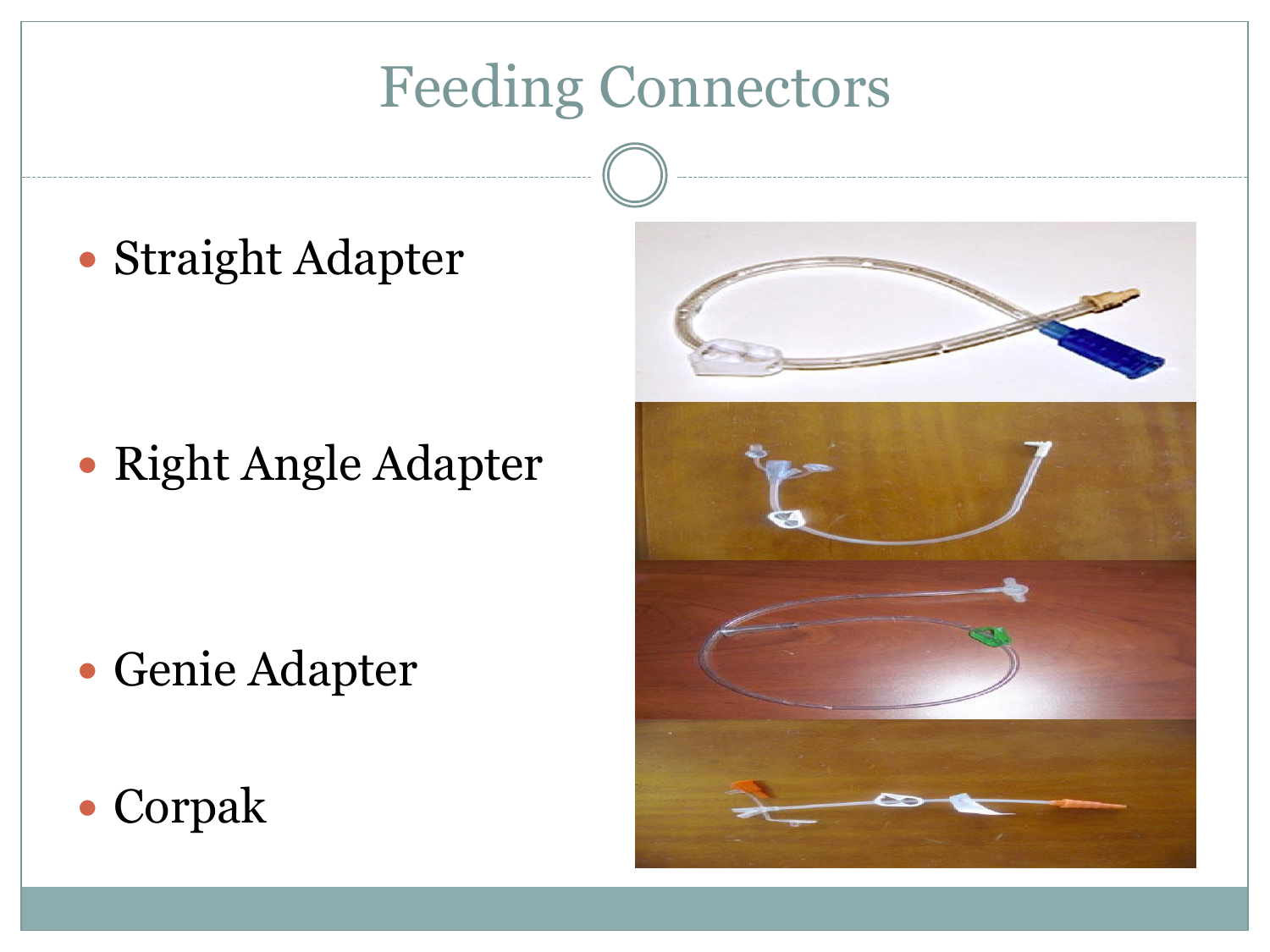## Current Use in Our Practice

- Mickey Buttons
- AMT mini one
- Genie (Peg tube)
- Bard buttons
- Nutri-port balloon device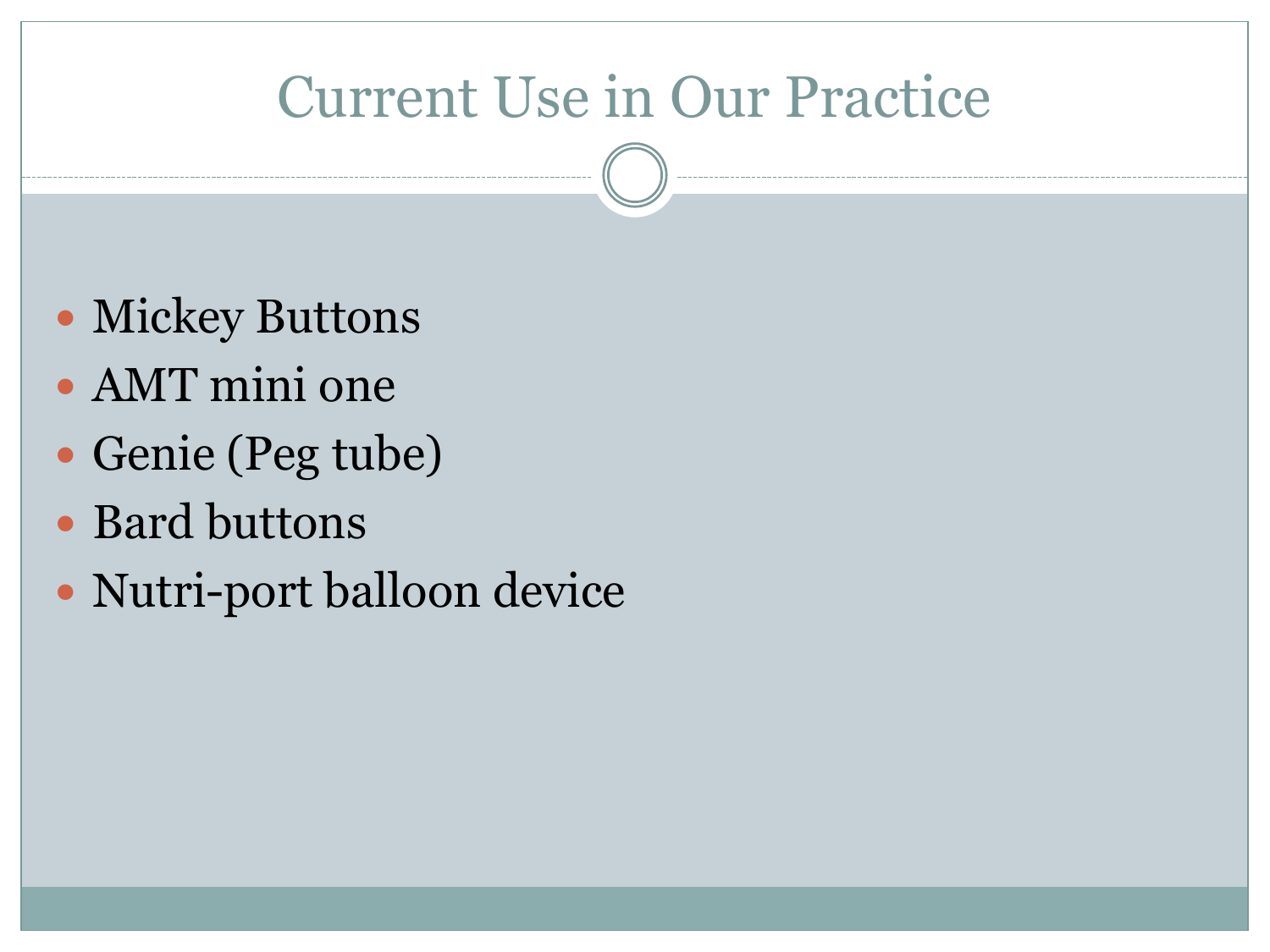## When is the right time?

# When nutritional support will be needed beyond 4-12 weeks dependent on author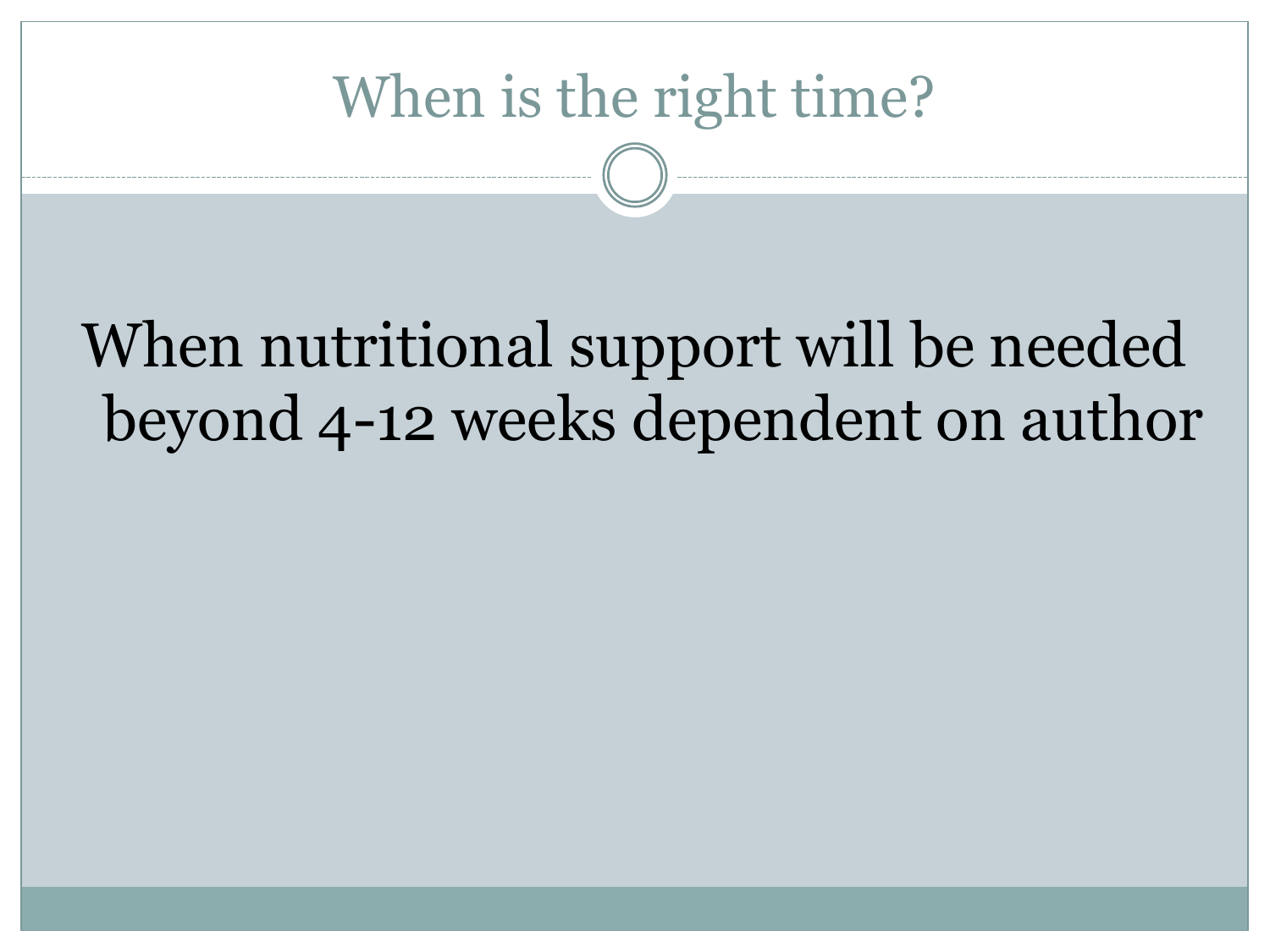# Decisions

## • Family acceptance

- Innate need to feed children
- Another loss of normalcy for this child

## Nurse's role

- Support
- o Help family formulate their questions
- Answer questions
- Emphasize the importance of family's role in recovery
- Allow family time to grieve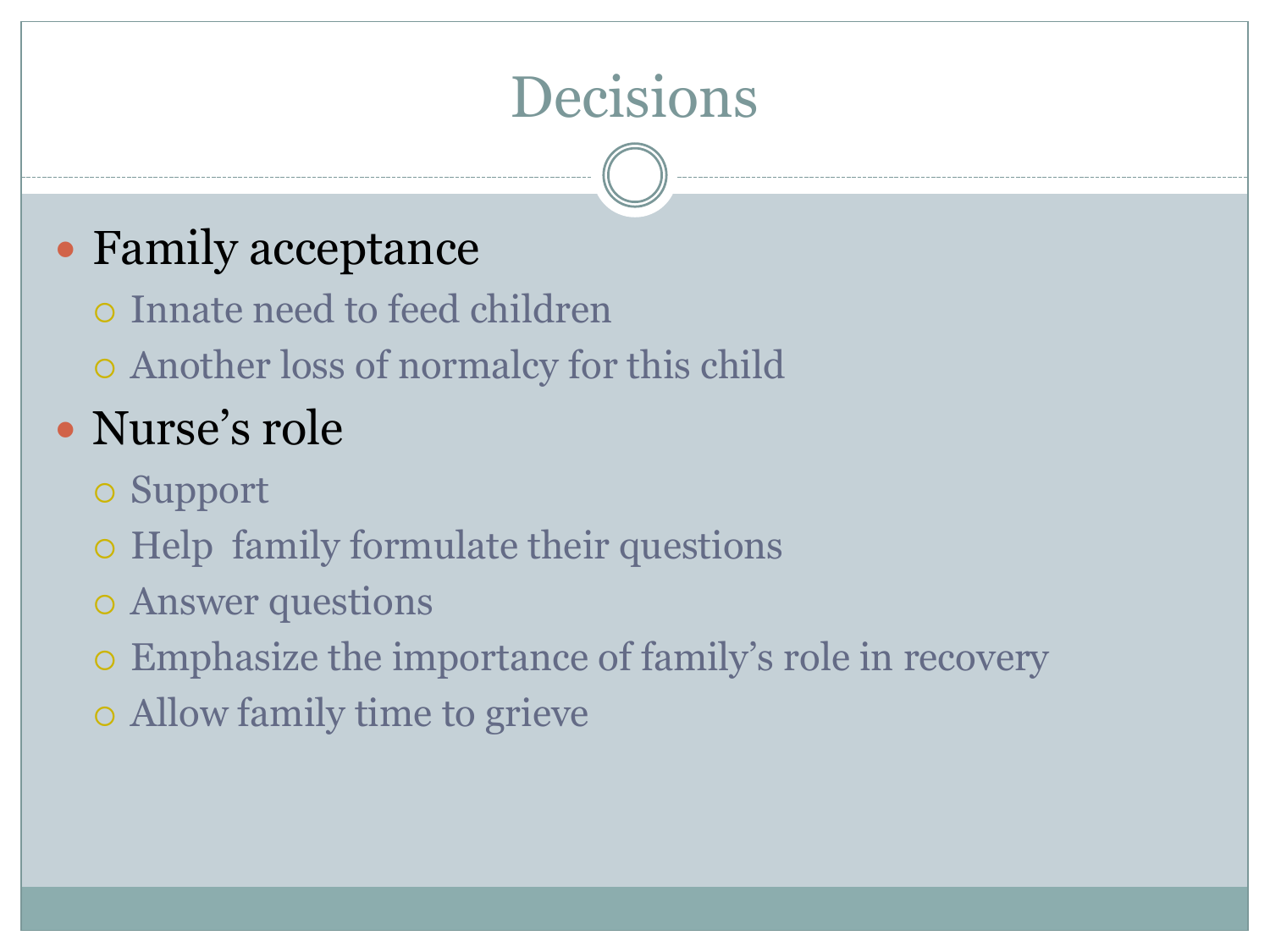# Pre Op Care

- Offer anesthesia consult especially for children with complicated history
- Vital signs
- Signed consent
- Maintain NPO status
- History
- Allergies
- Medications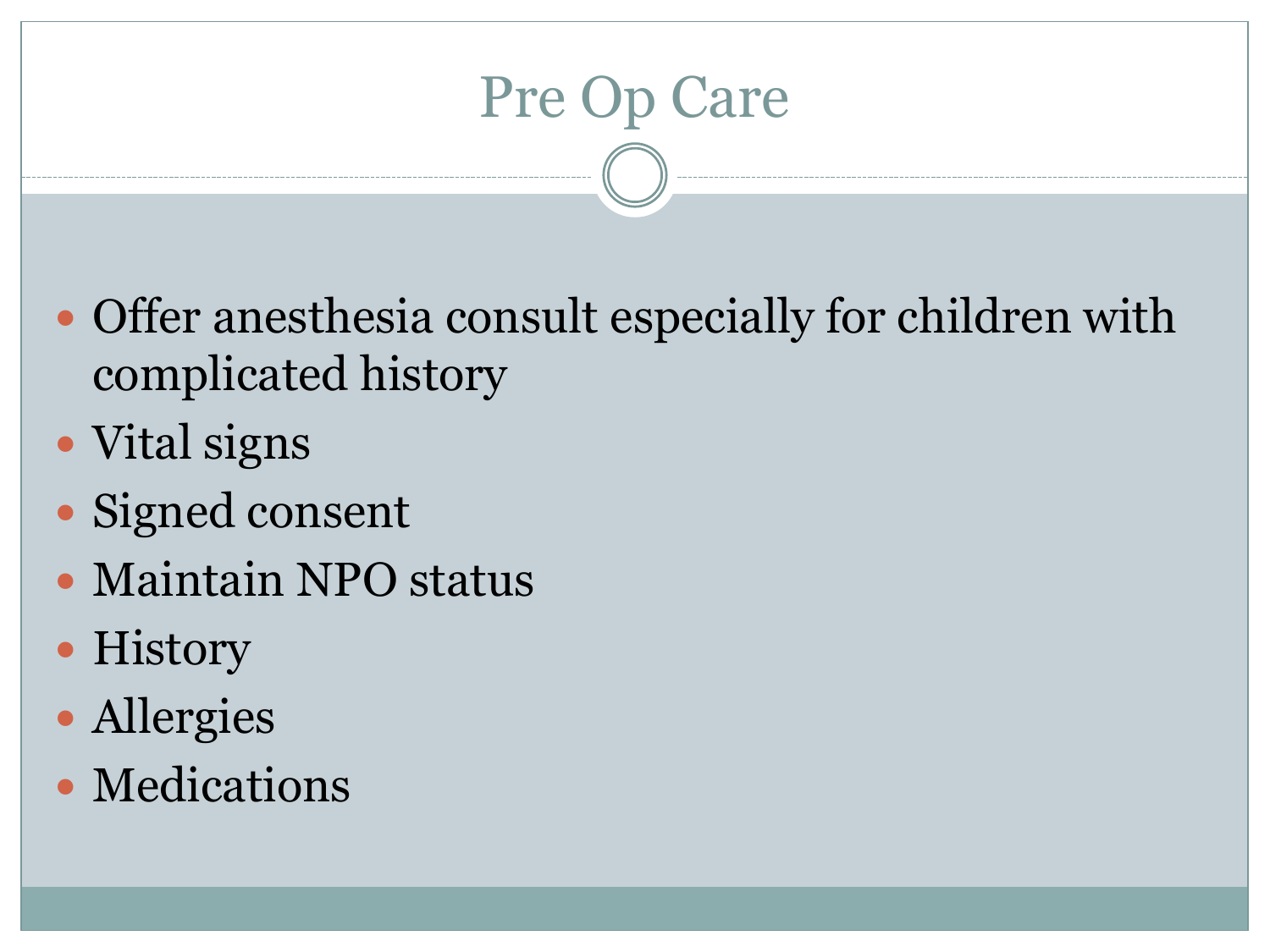## Post Op Care Assessment

• Vital signs including pain

## • Normal Surgical assessment

- Head to Toe assessment
- o Hydration status
- Accurate Intake and Output
- Pain Management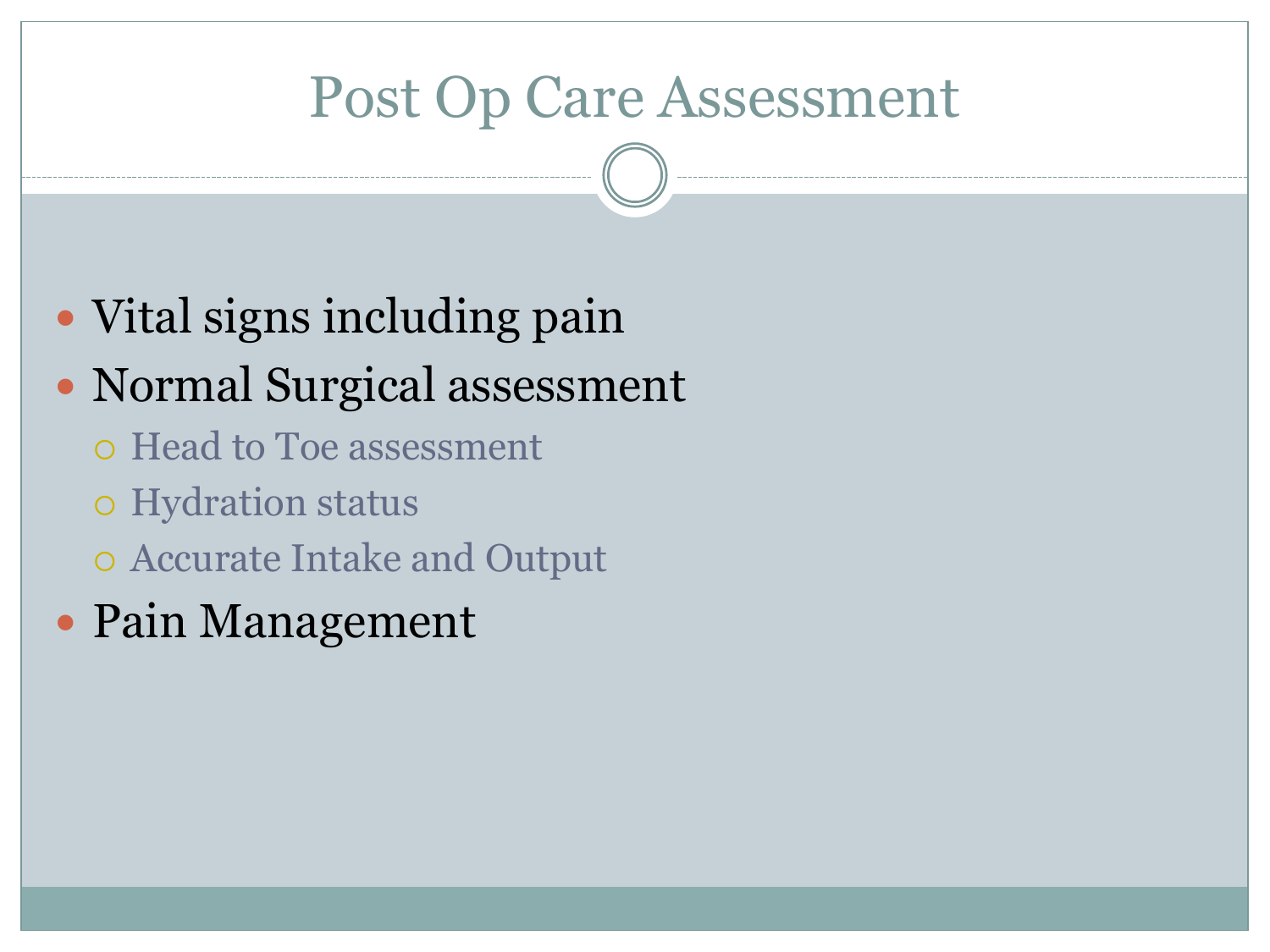## Post Op Care and Assessment

## Abdominal assessment

- Look, Listen, Feel
- o Check the G tube site
- Bowel sounds
- Palpate abdomen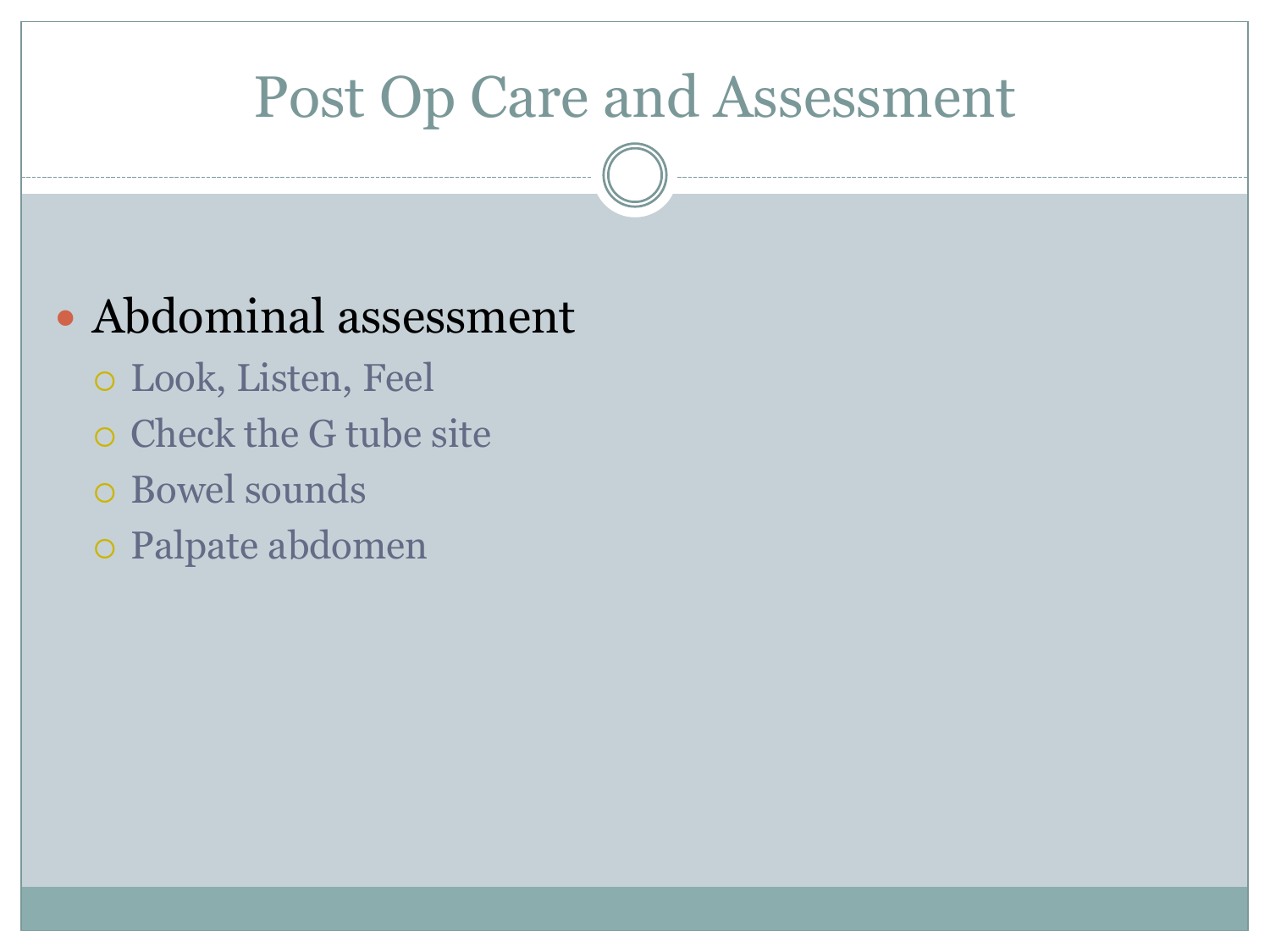## Care of The Site

- Assess the site daily for signs and symptoms of infection redness, swelling, pain, drainage, strong odor.
- Small amounts of serosanguinous drainage and redness is normal.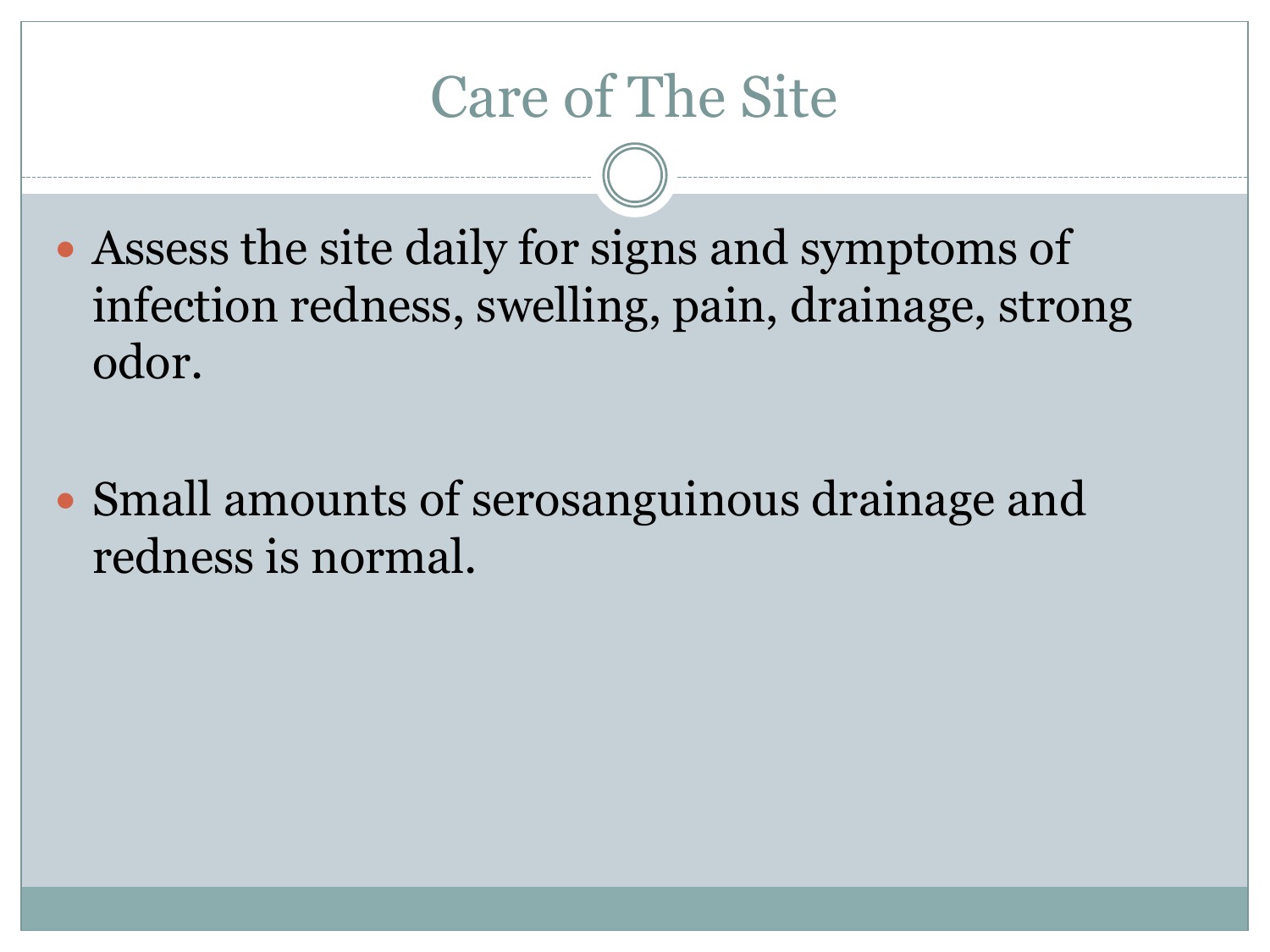## Care of the Site

- Site should be cleaned twice daily with saline for the first week and then soap and water
- Tube should be rotated with each cleaning
- Split non-adherent dressing should be changed with cleanings
- Tub baths/swimming allowed after 1 week
- Only use ointment if there is swelling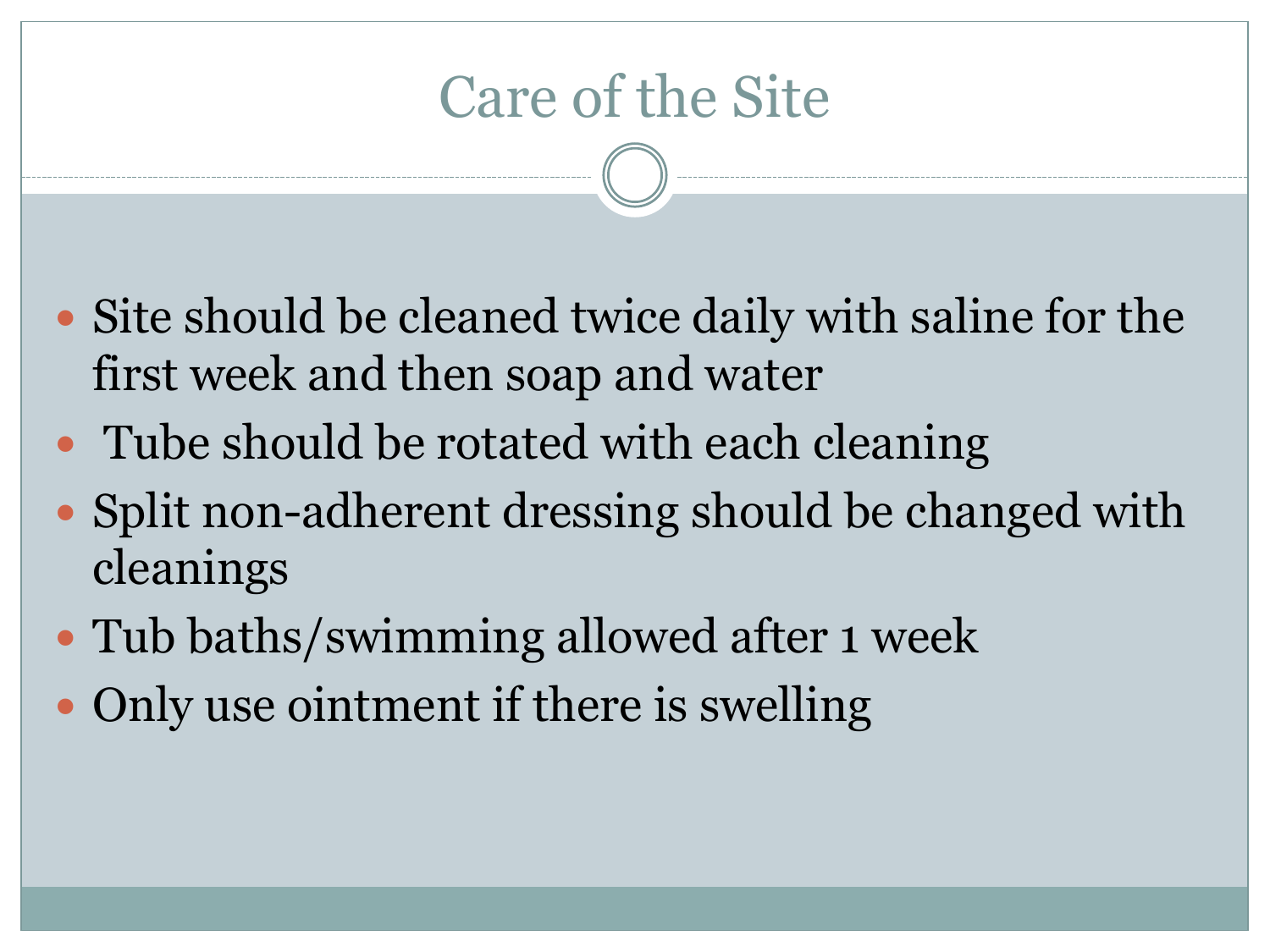## Care of the Tube

- Protect the tube and site
- Prevent excessive movement of the tube
- Prevent the tube from being pulled out or becoming tangled
- Stabilize the tube with bar/disc
	- ¼ inch away from skin
	- Can tape down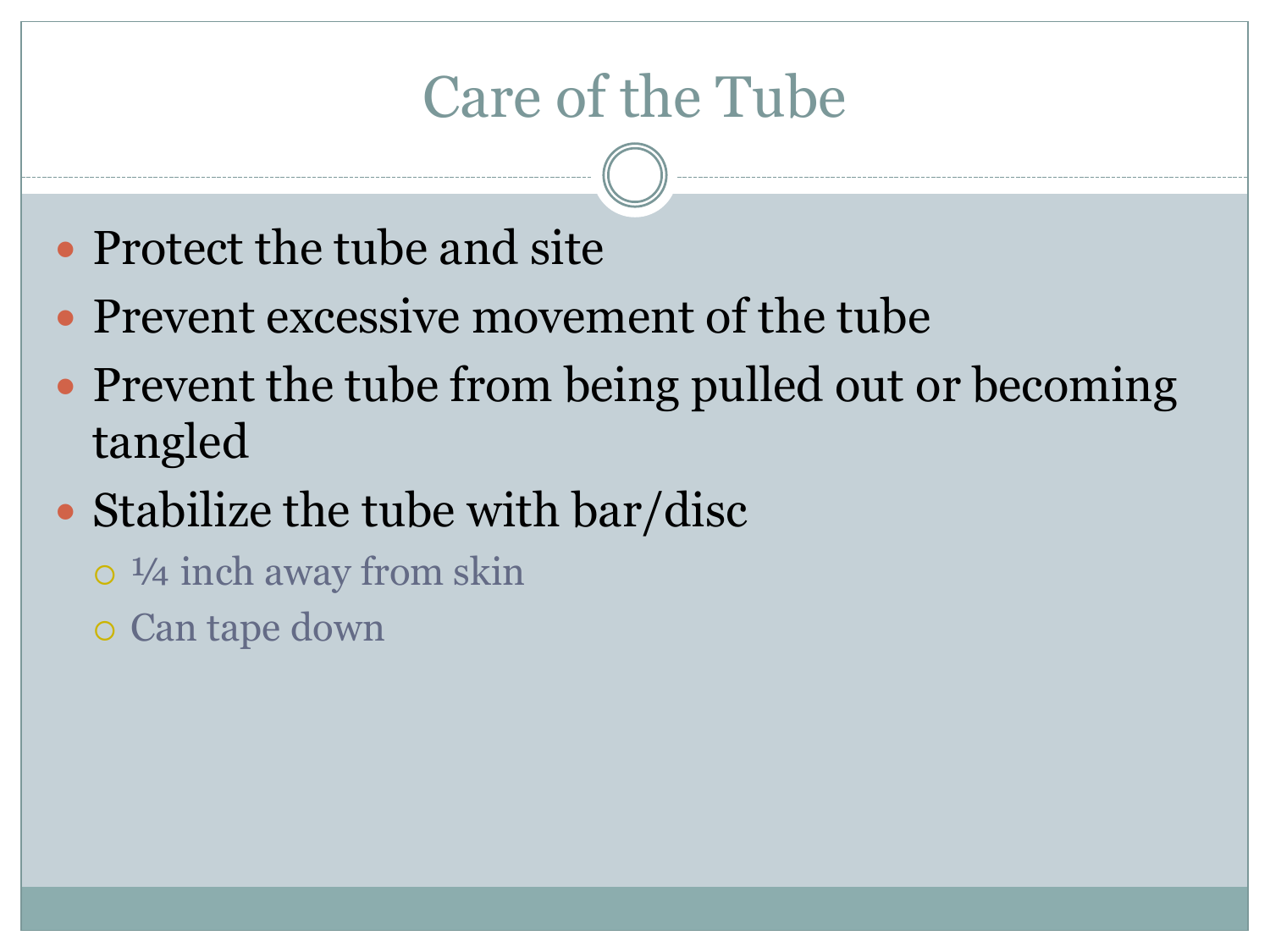# **Complications**

- Hemorrhage
- Bowel Perforation
- Liver laceration
- Peritonitis
- Wound separation
- Infection
- Tube migration
- Aspiration
- Necrotizing Fasciitis
- Bowel obstruction
- Death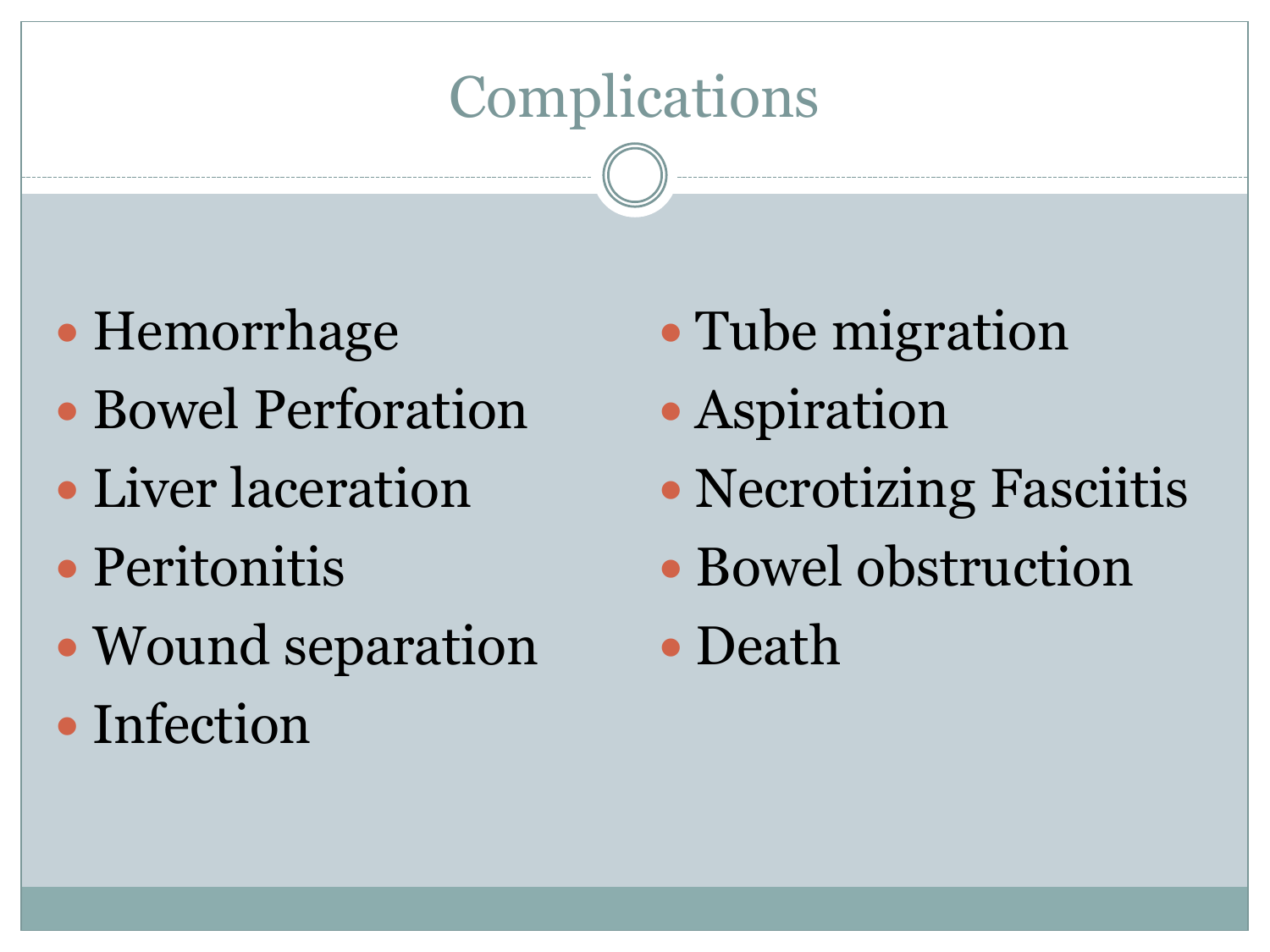# **Complications**

- Skin infections
- Tube migration/Bumper Buried
- Leakage
- Ulcerations
- GERD
- Bacterial Overgrowth
- Dumping Syndrome
- Granuloma
- Tube clogged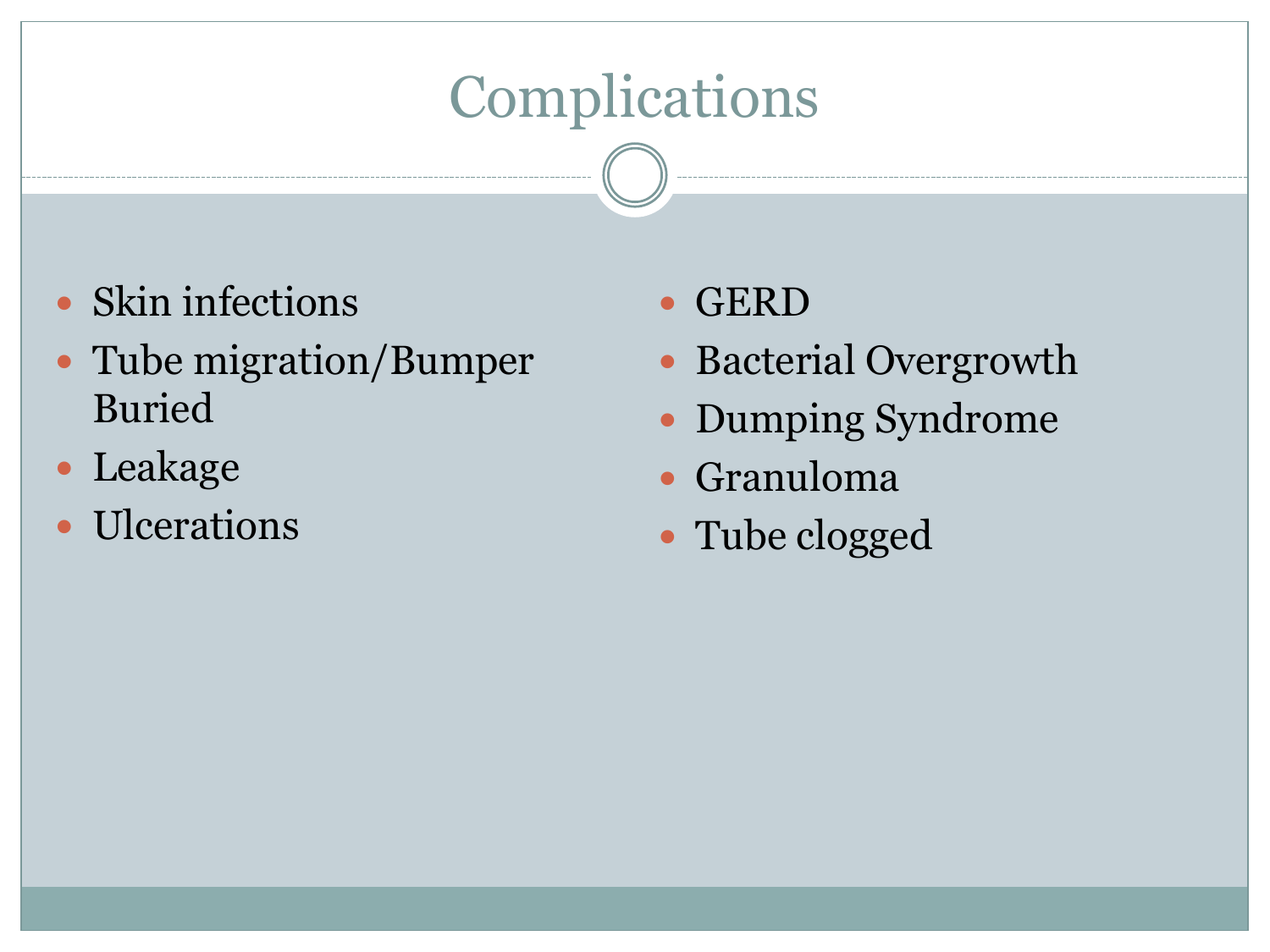## Granulomas



- Prevention
- Stabilizing the tube
- Use soap and water to clean frequently
- Turn frequently
- Antibiotic ointment
- No Gauze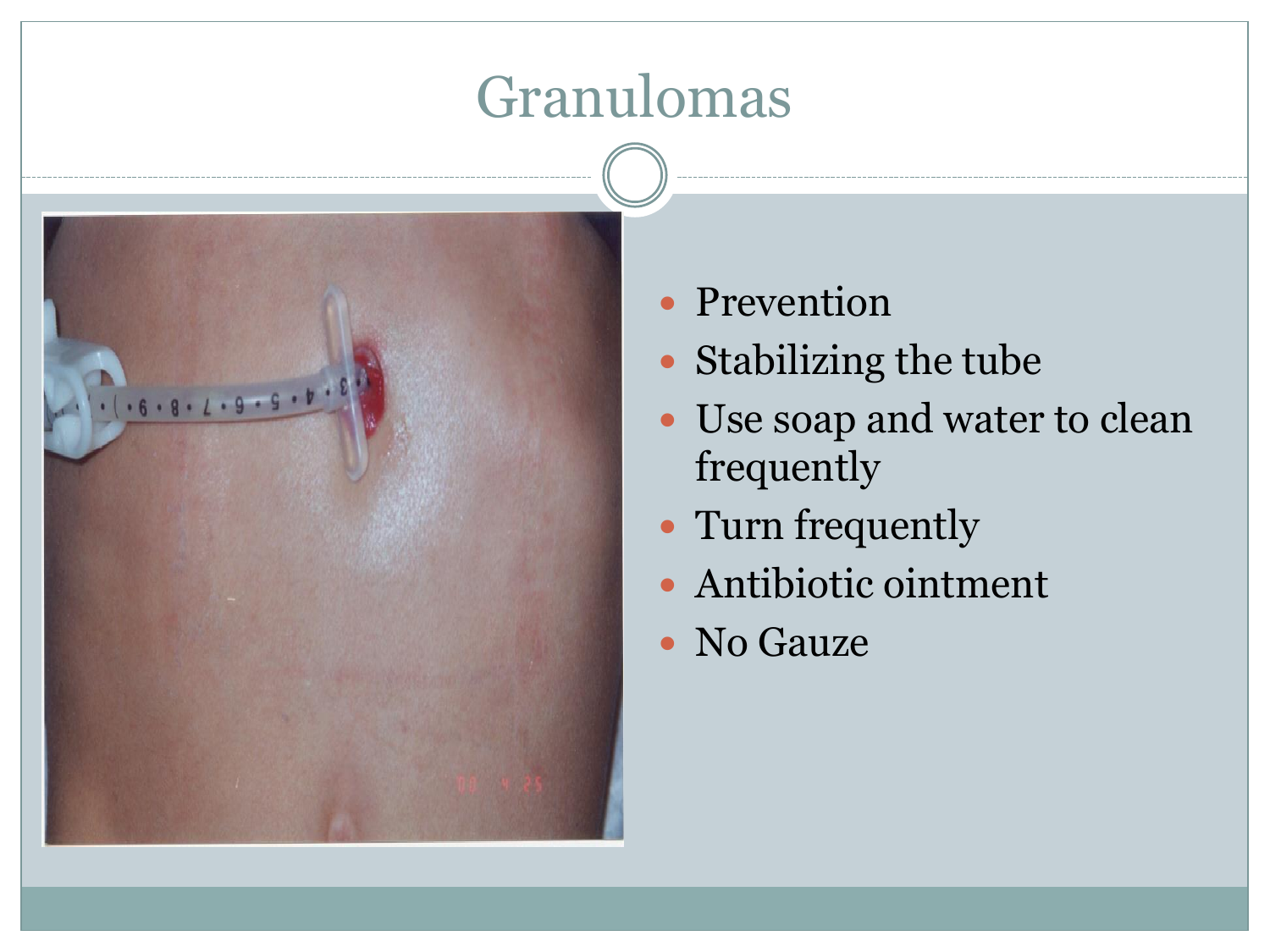## When To Start Feeding

 1 – 3 hours post surgery check for bowel sounds prior to starting

Pedialyte starting with ½ maintenance continuous feedings

Advance slowly to full strength feeds within 72 hours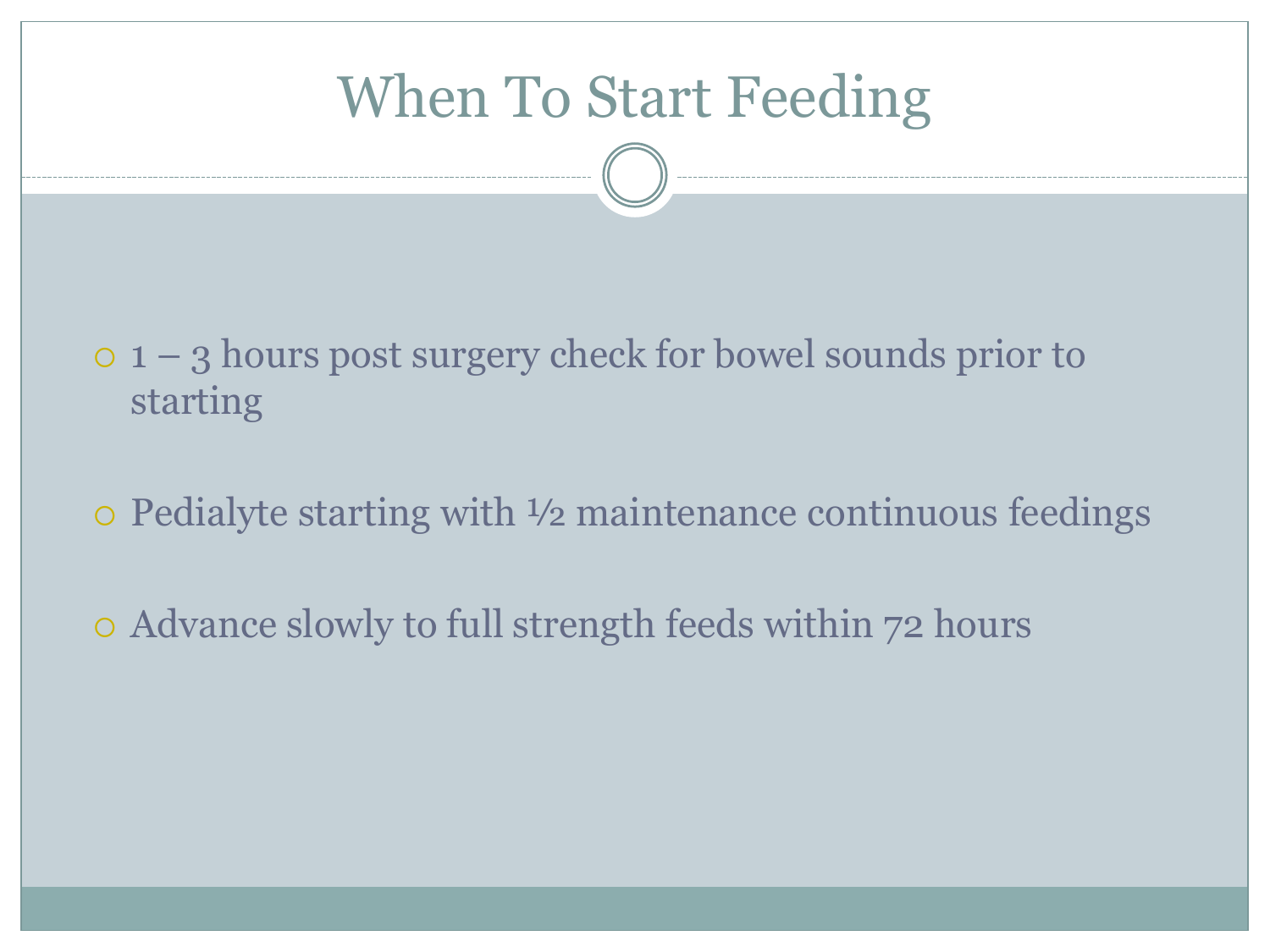# Feedings

- Bolus
- Continuous
- Combination
- Pump
- Gravity

## Prescriptions should be obtained

- Formula
- Total amount/day
- Bolus/continuous/combination/pump/gravity
- Oral feedings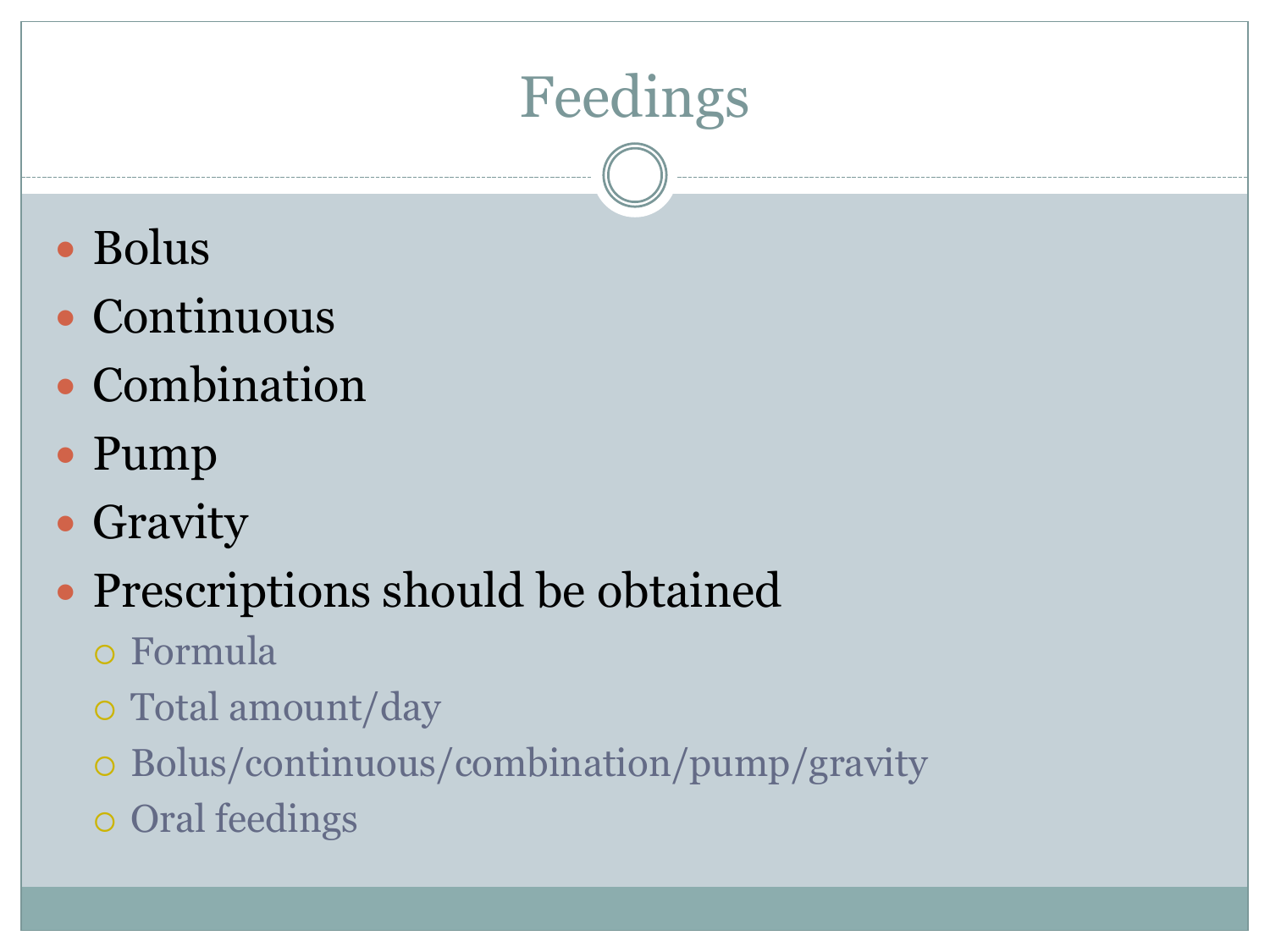

## Bolus Vs. Continuous

- Type of tube
- Placement of the tube
- Diagnosis of the patient

• Bolus feedings should never be given through a Jejunal port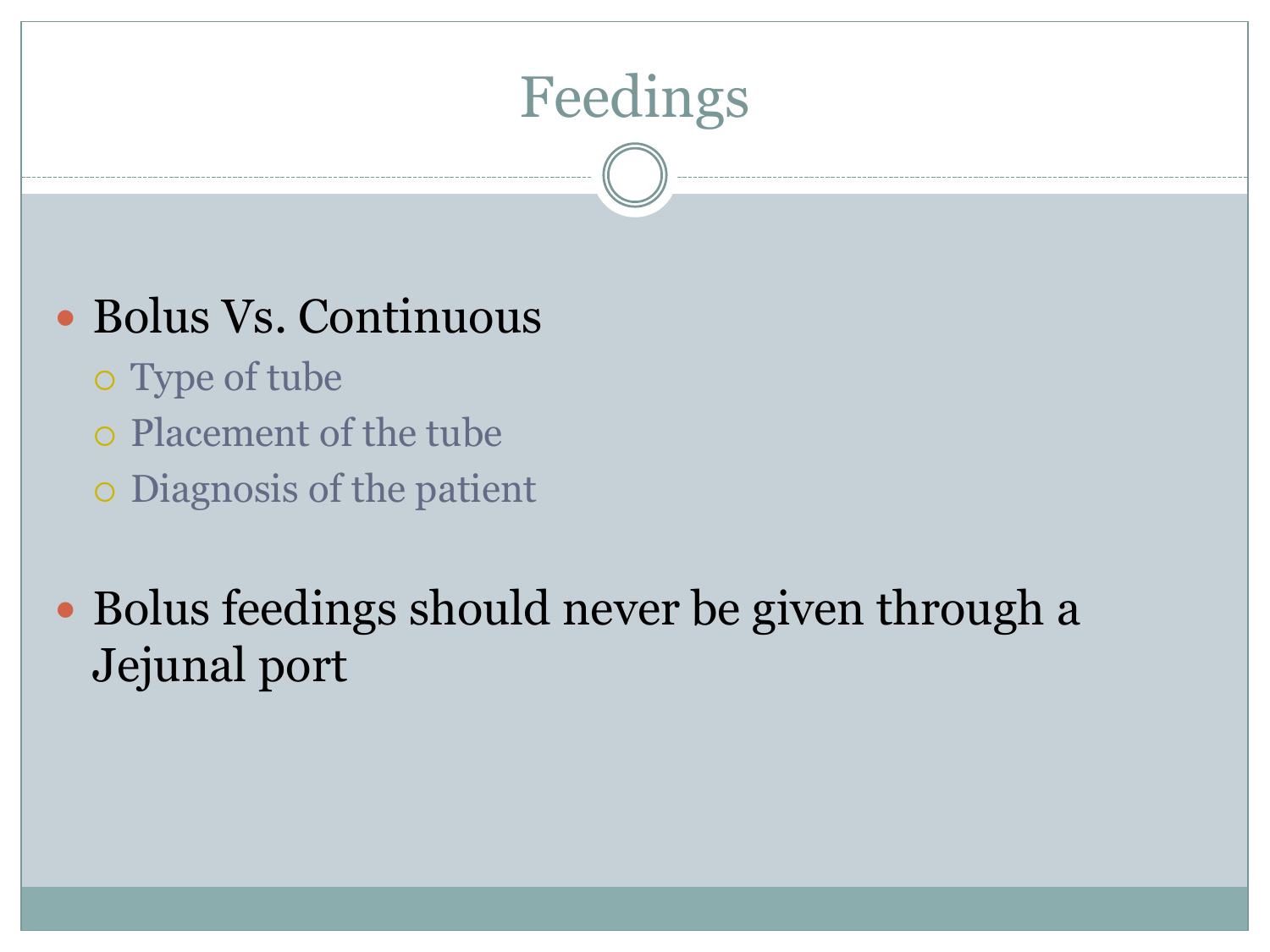# Feeding equipment

## Gather all supplies that are necessary

- Bolus-Large 60ml cath tip syringe
- Pump-Pump and feeding bags
- Pole for gravity or pump feedings
- Feeding extensions/adapters
- Formula
- Paper drape/towel
- Gloves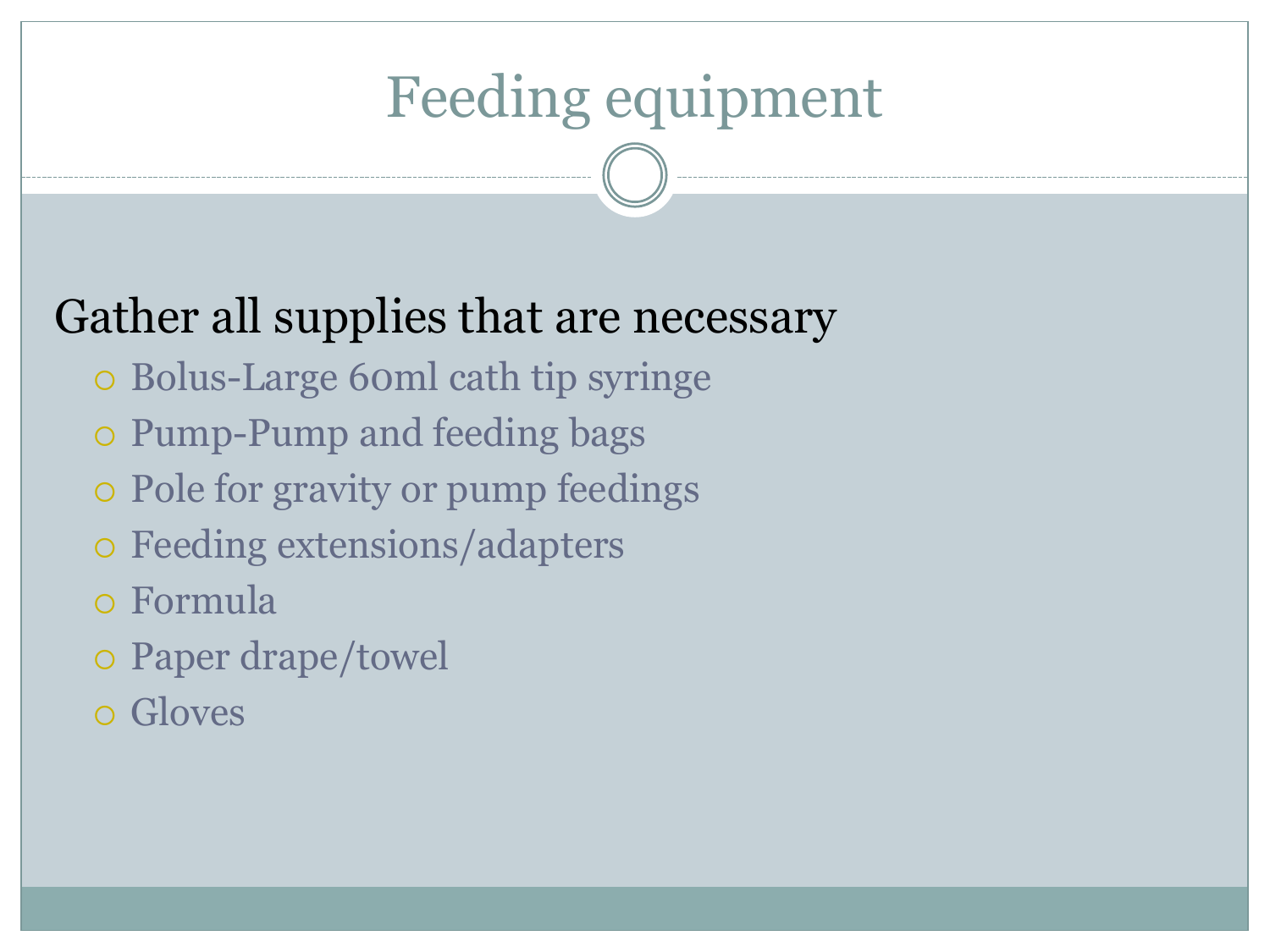## Feeding Procedure

- Mix formula and pour total amount to be given into a graduate/if using a pump use a feeding bag.
- Put on your gloves.
- Drape the towel over the patient's abdomen next to the gastrostomy.
- Clamp the tube prior to pouring it in the bag if giving pump feeding. Prime the tubing (sometimes done by the pump itself).
- If using a pump, hang bag on the pole and thread the tubing through the pump.
- Patient should be upright at least 30 degrees.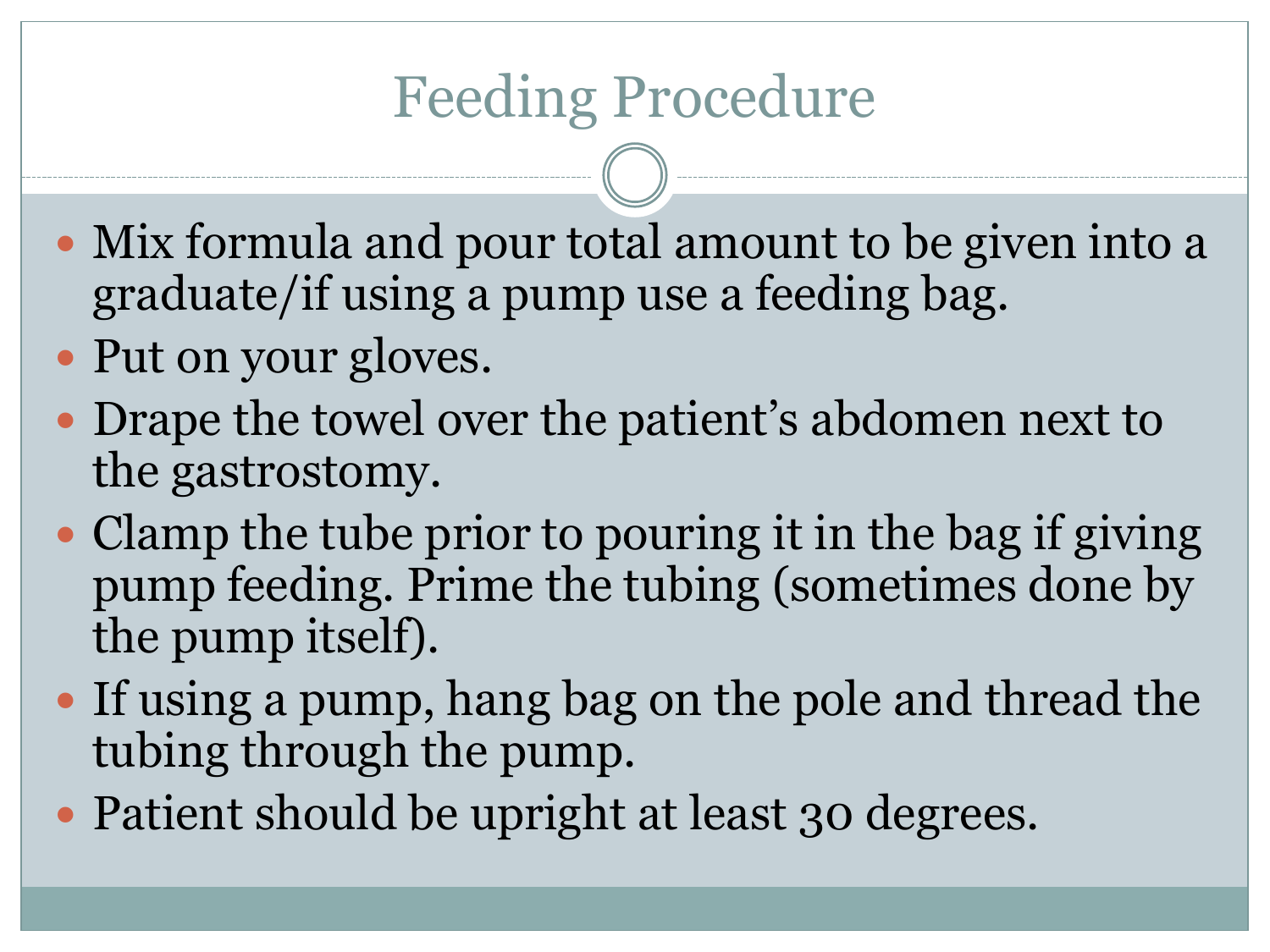# Feeding Procedure

- Prime the feeding adapter with formula or water
- Close the clamp
- Attach the Feeding extension/adapter to button/gtube
- Open the clamp
- Tube should be flushed with warm water prior to beginning feedings (Usually 30 to 60ml) using a syringe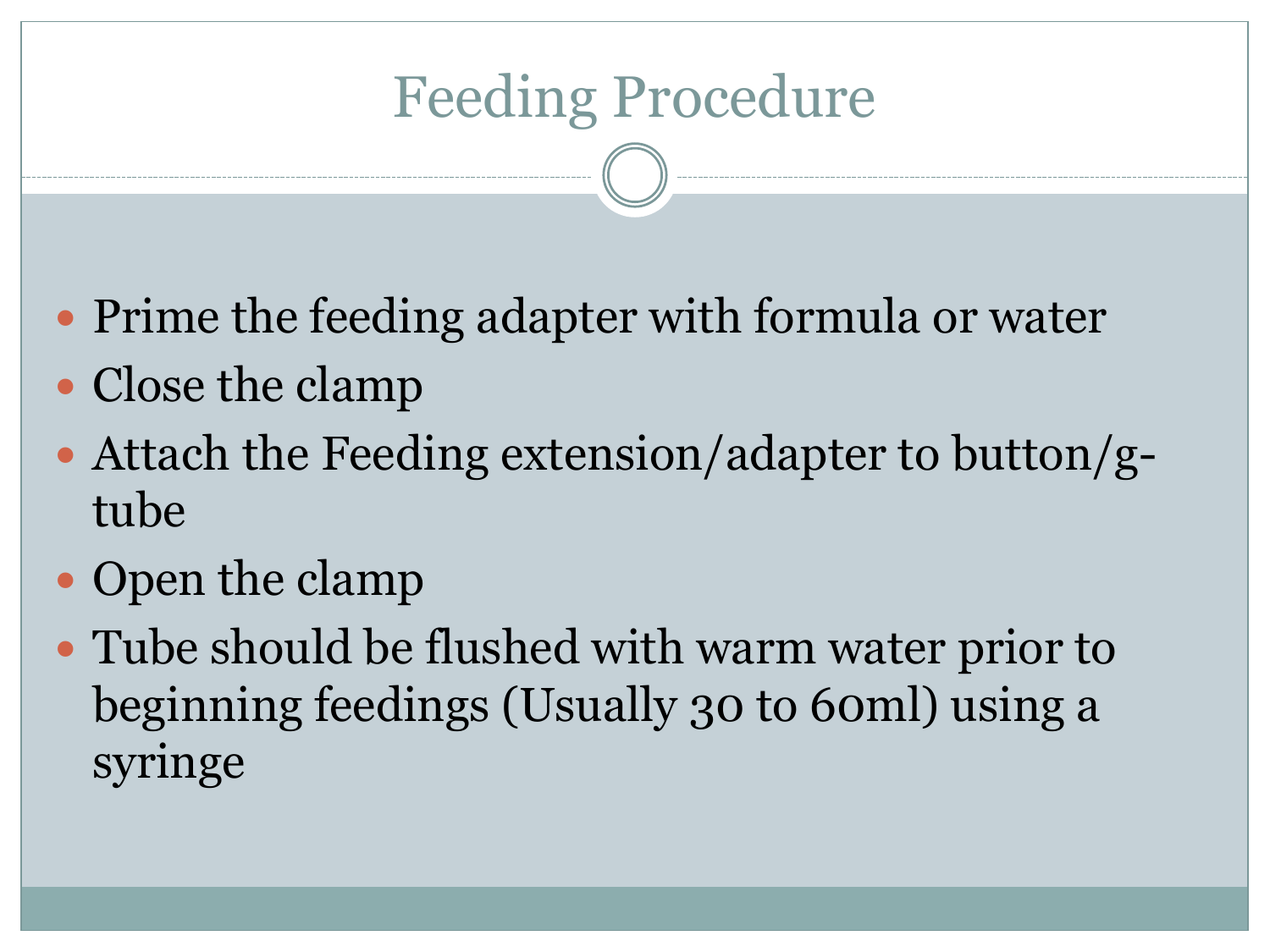- Connect the syringe to the extension/adapter for bolus or the feeding bag tubing for continous/gravity feedings.
- Open clamp and allow to flow either turning on the pump or pouring formula into the syringe.
- If using gravity formula should not go in faster than over hour dependant on amount to be infused.
- When formula complete then flush with warm water to clear the tubing.
- Close the clamp and disconnect the tubing.
- Close the the gastrostomy.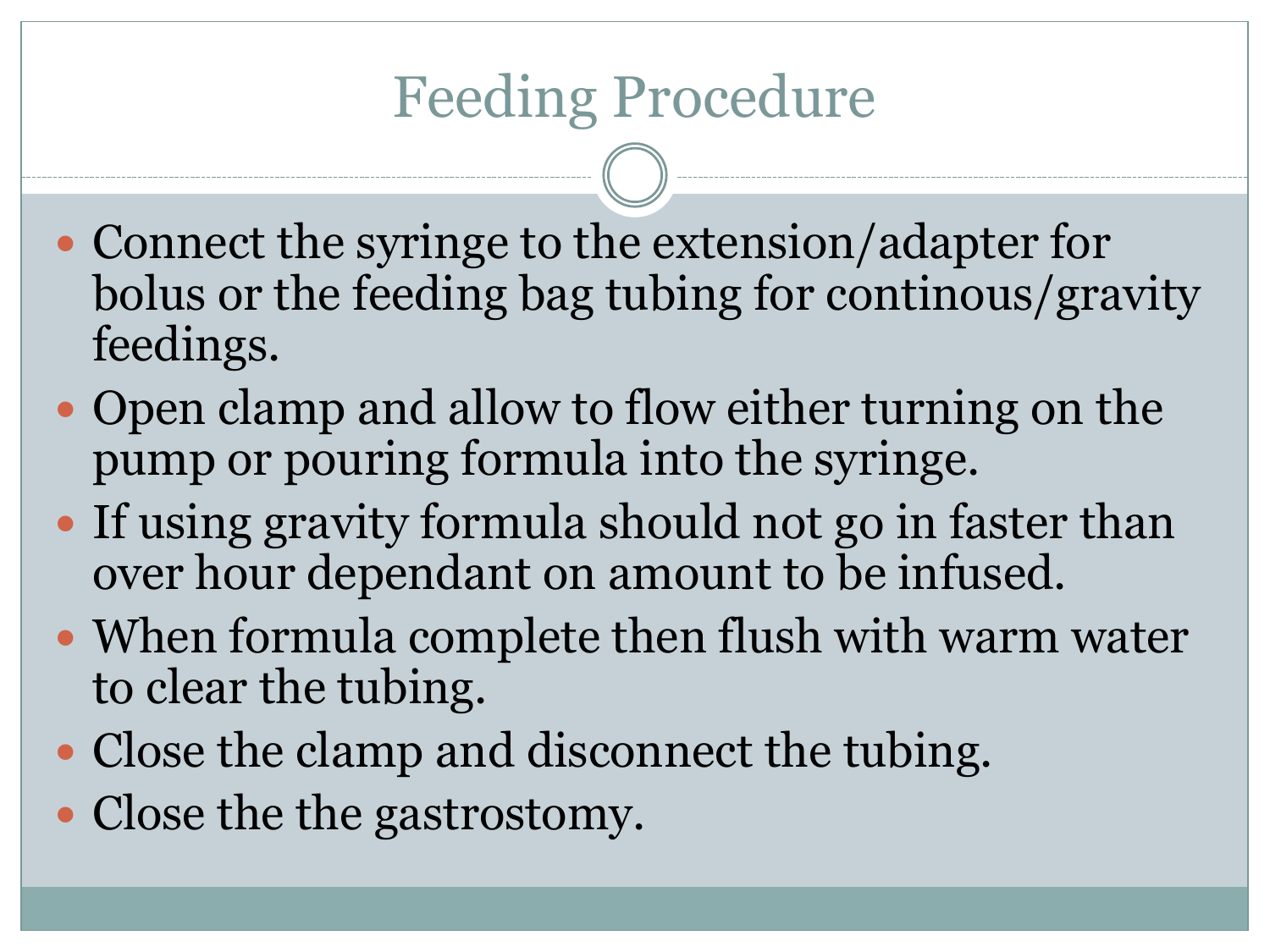# Cleaning the tubing

- Flushing should be done before and after medication administration, and feedings. This will keep the tube from becoming clogged
- Wash out rinse or wash out your tubing with each feeding
- Some doctors recommend keeping the tubing in the refrigerate to prevent bacterial growth
- If tubing becomes cloudy can use a 3:1 water/vinegar solution to clean tubing
- Tubing should be changed every week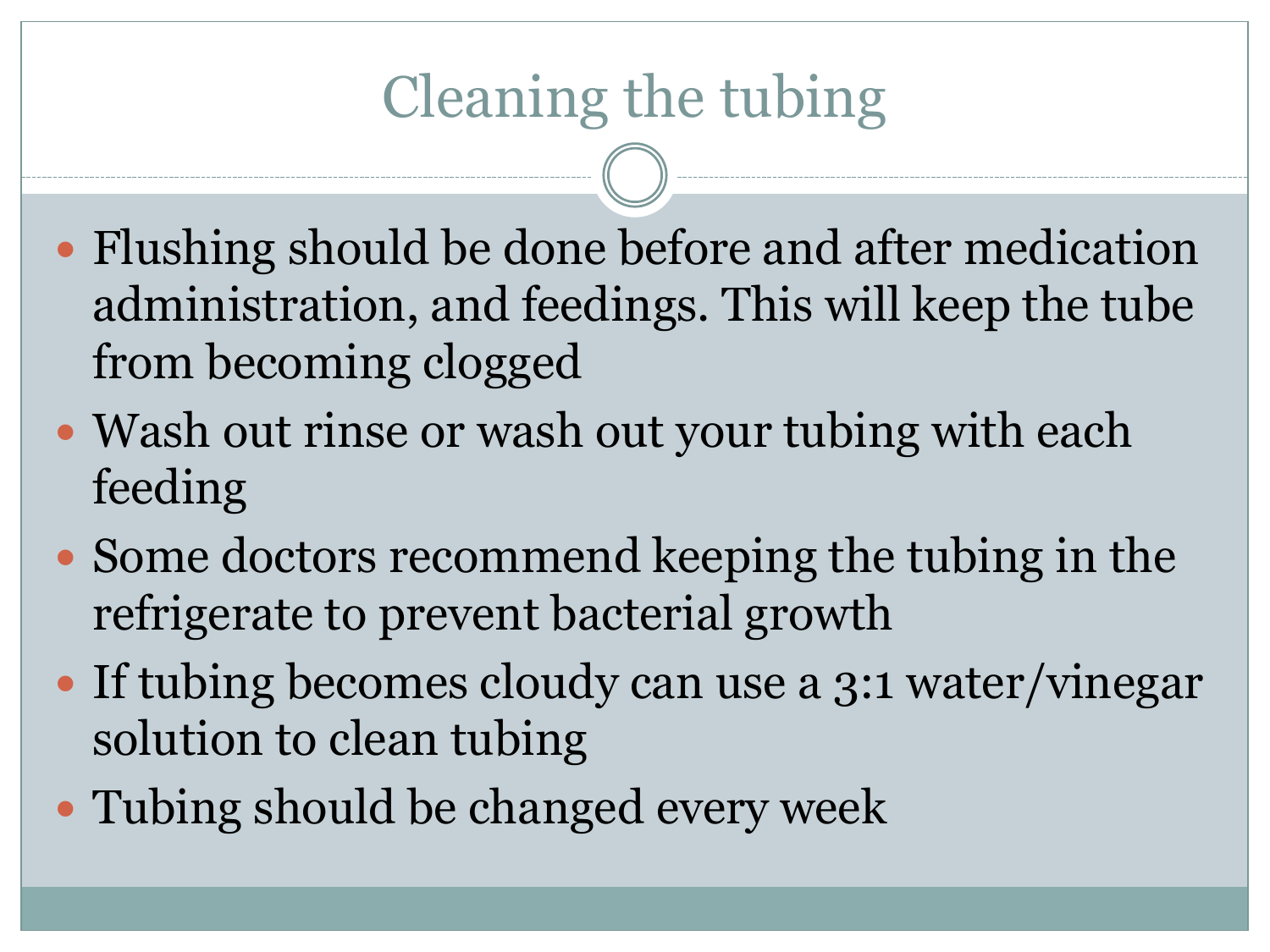# Medication Administration

- If the gastrostomy has a side port for medication administration, this port should be used
- Check with pharmacist on which medications can be crushed to put down the tube (Be careful with capsules - the beads can get stuck in the tube)
- Check with pharmacist or physician on how much water to mix with medications
- Be sure to flush before and after each medication
- Check with pharmacist before mixing medications together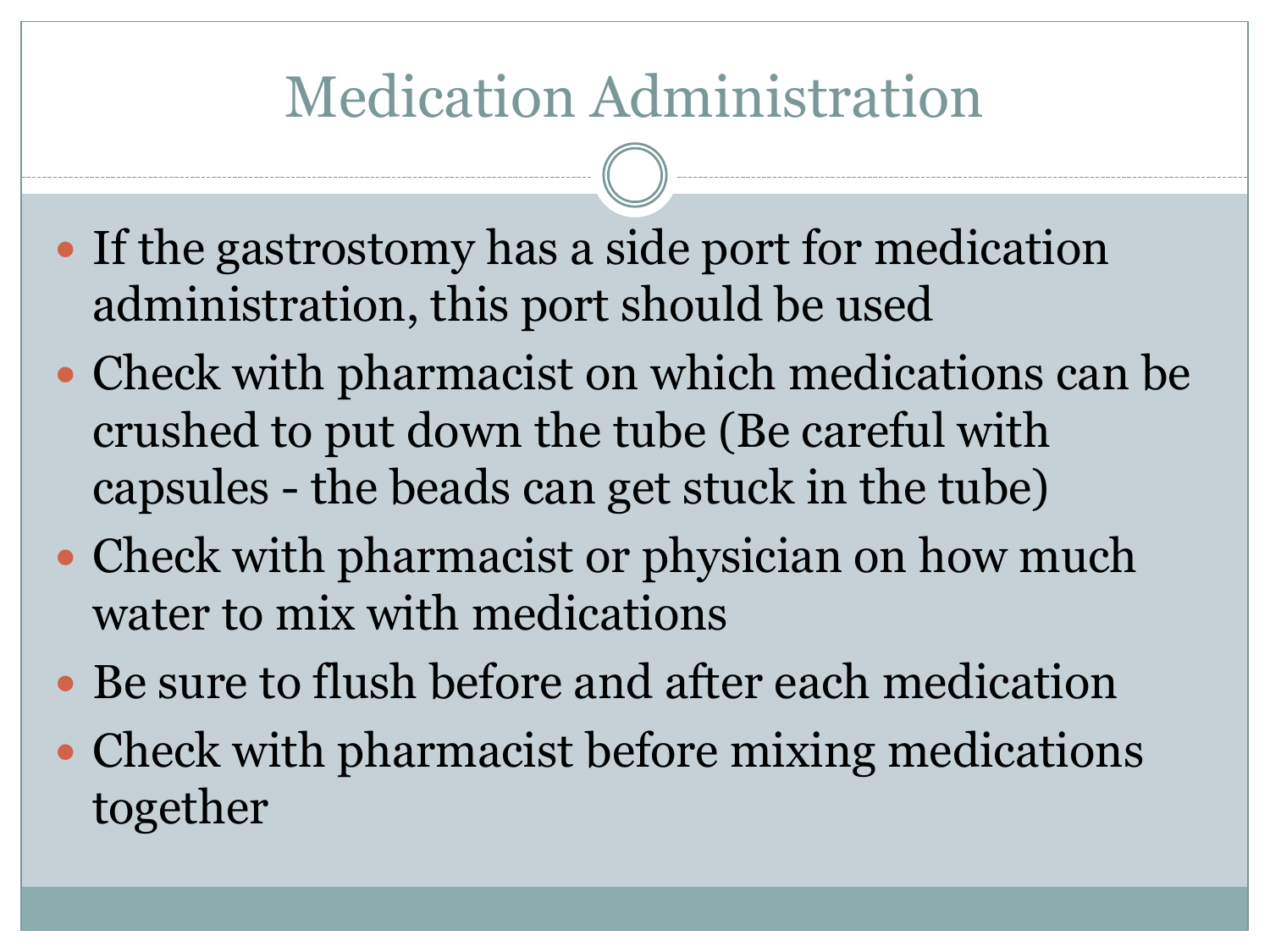## Other Nursing Considerations

• Mouth care is extremely important in patients not taking in oral nutrition.

- Brush teeth twice daily as you normally would
- o Keep mouth moist with swabs
- Can use mouthwash to swish and spit
- Use lip balm to avoid chapped lips

## • Nose may become sore with a naso tube.

- Wash nostrils when they become crusty and at least once daily
- Clean and re-tape daily using adhesive remover
- Use a lip balm around the nostril edges to moisturize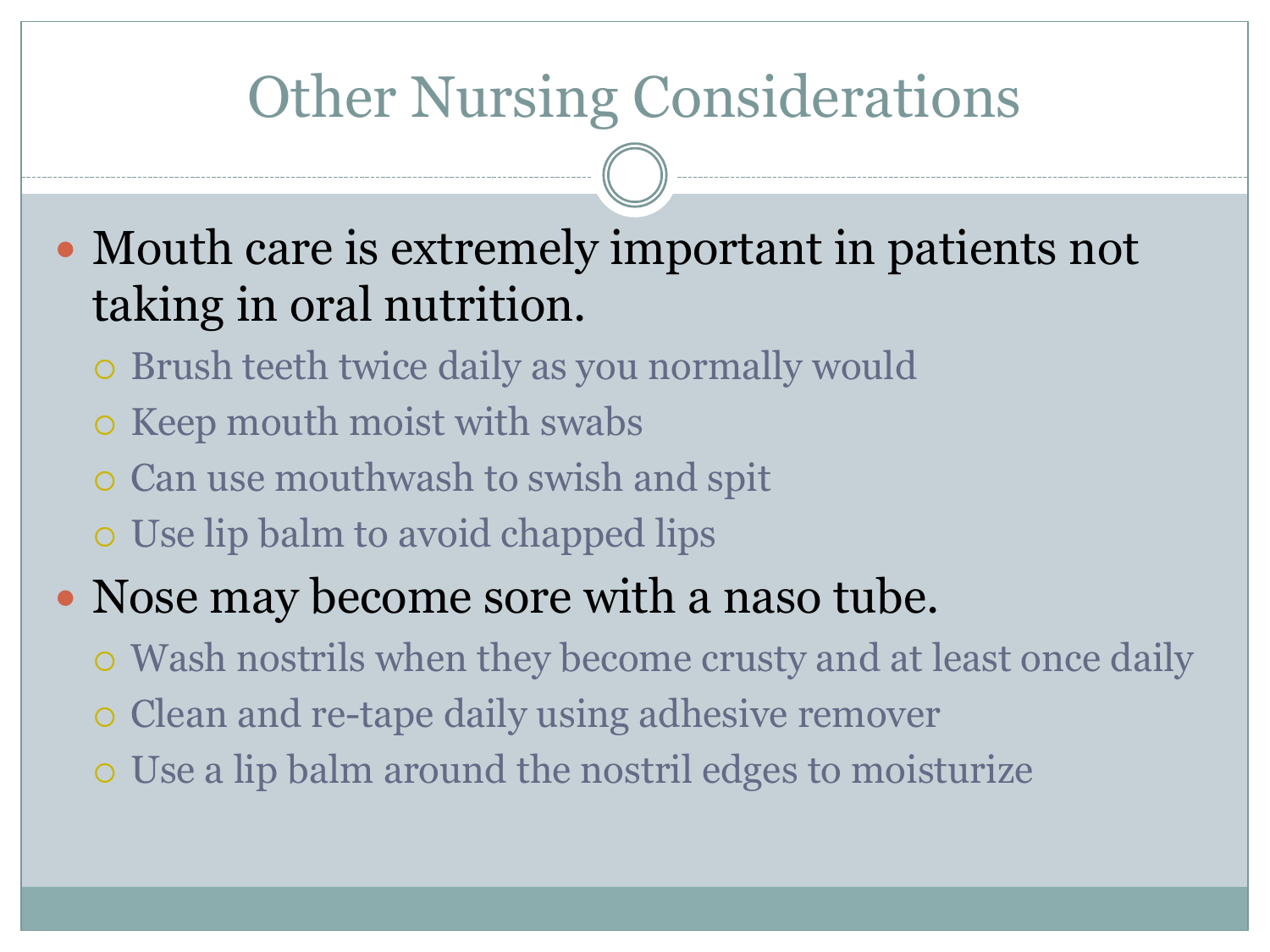# Problems Associated with Tube Feedings

- Constipation
- Diarrhea
- Nausea
- Dehydration
- Fluid overload
- Aspiration
- Clogged tube
- Leaking at the site
- Site is red/itchy with raised rash.
- Site is irritated/draining
- Granuloma
- Tube is accidentally removed
- Bleeding/Hematochezia
- Potential developmental delay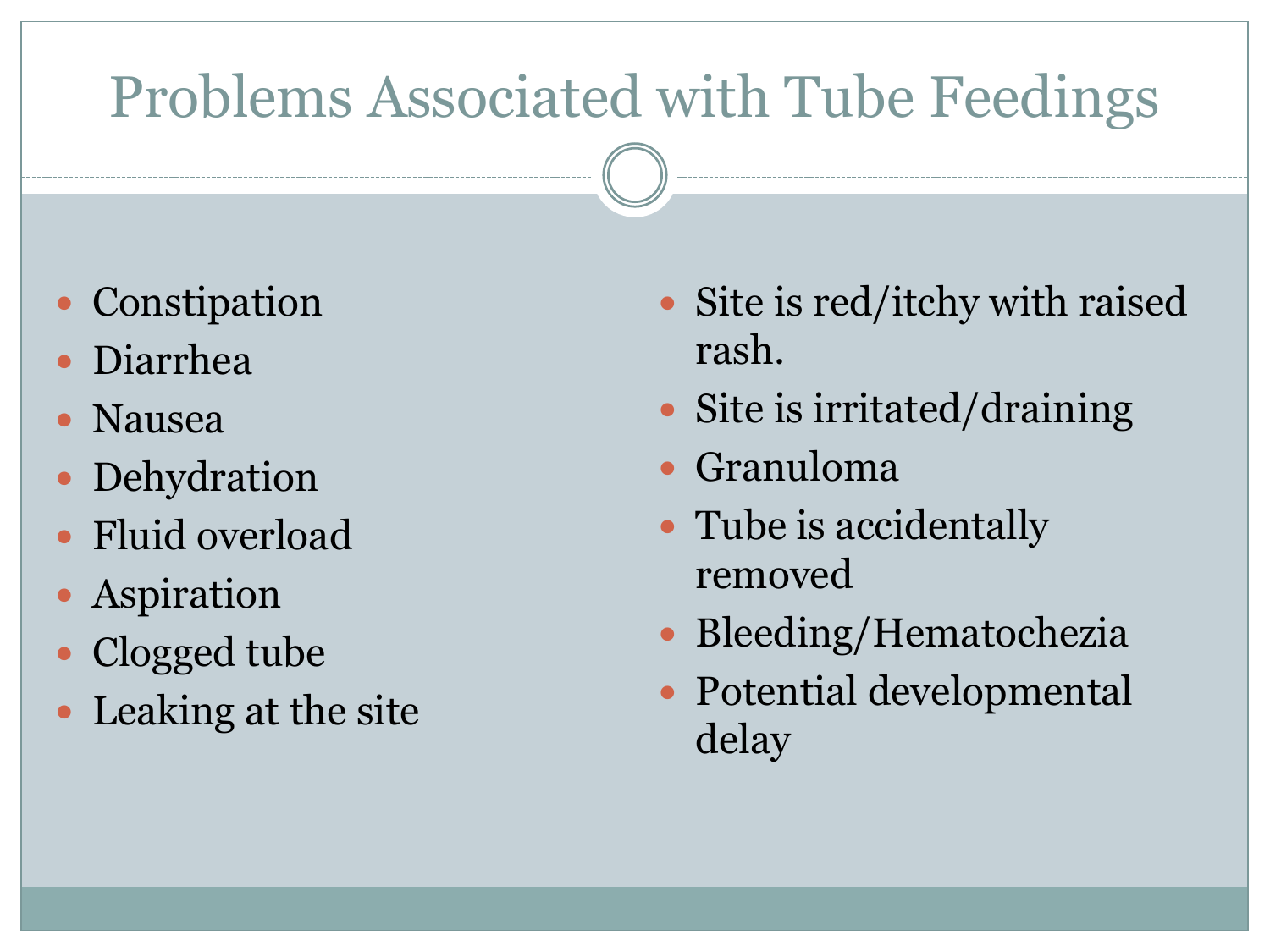## **Constipation**

## **Causes**

## • Not enough water is being given with feedings

- Not enough or no fiber
- Lack of physical activity
- Medications

- Check with dietician/physician to make sure you are getting enough water and fiber in their diet
- Try to increase physical activity
- Review medication list with physician to see if any medication changes may help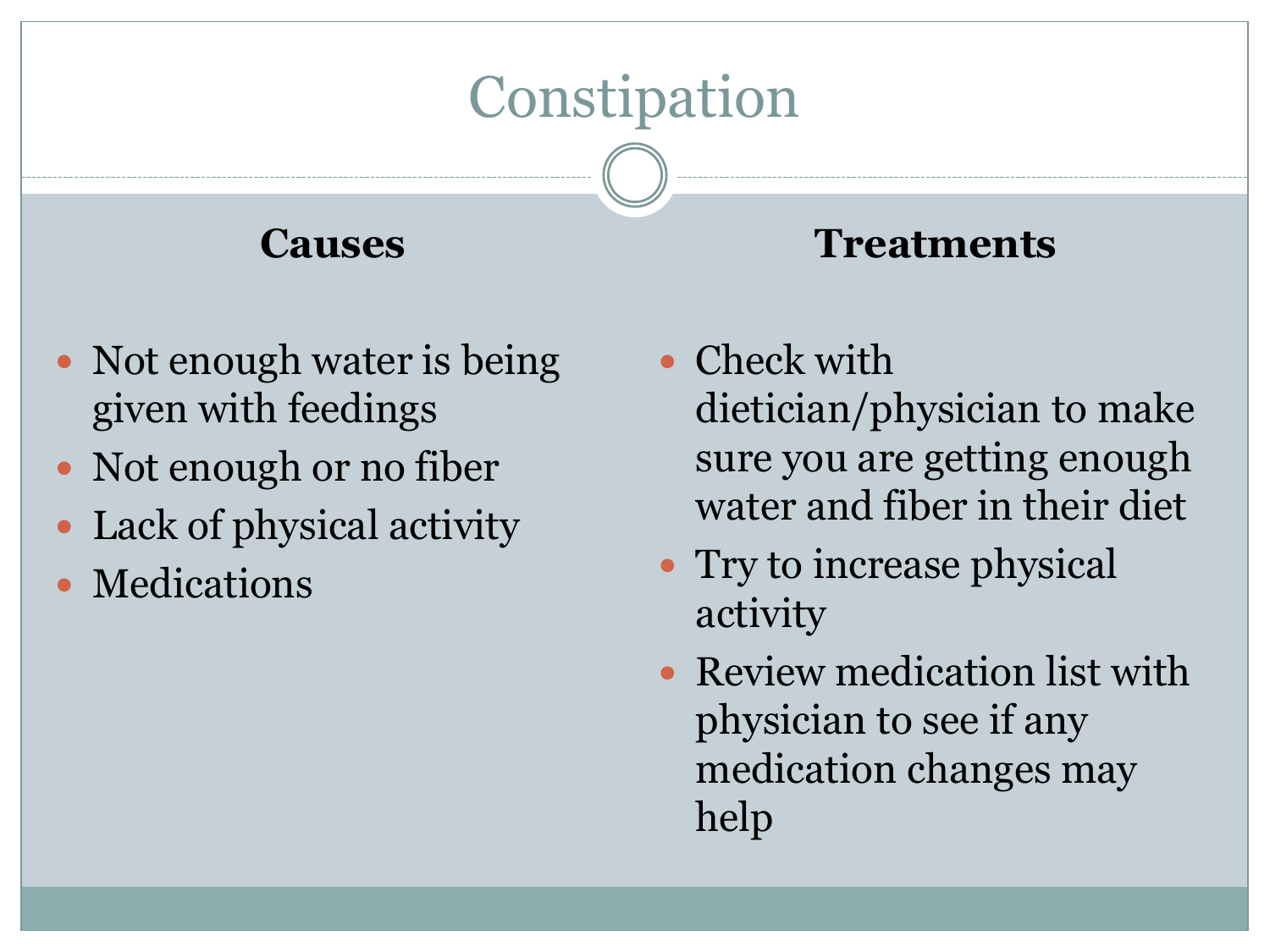# Diarrhea

#### **Causes**

- Medications
- Formula being fed too fast
- Tube migration into the small intestine/dumping syndrome
- Formula is too cold
- Formula may be spoiled/contaminated by bacteria
- Not enough or no fiber in diet
- Emotional disturbances
- Formula intolerance

- Review medication list with the physician
- Check with the physician to see if rate can be slowed
- Check that the tube has not migrated away from the stomach wall/stabilize the tube
- Remove formula from refrigerator 30min before giving. Warm to room temperature
- Check with physician/dietician to see if formula should be changed
- Relax during feedings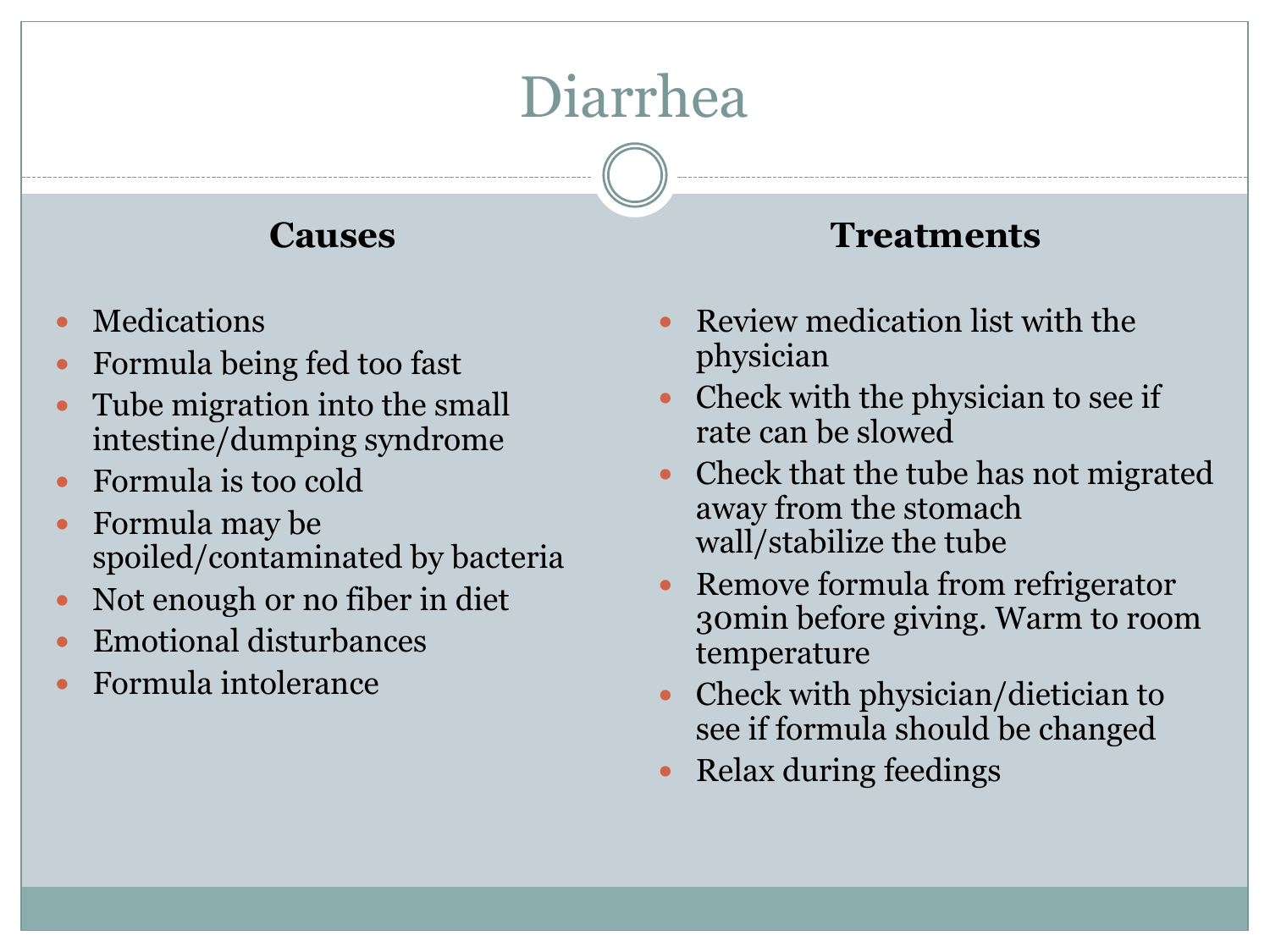## Nausea

#### **Causes**

- Tube mushroom/balloon has migrated causing a blockage at the stomach
- Feeding is too fast
- Feeding volume too much
- Positioning
- Delayed gastric emptying
- **Gastritis**
- Constipation
- Exercising right after a feeding
- Formula intolerance

#### Ensure proper positioning of the tube

- Decrease the feeding rate
- Decrease the volume by increasing the frequency to keep the total volume the same for the day
- Feed over a longer period-may need to go to continuous feedings
- Vent the tube frequently
- Monitor stool output for frequency and consistency
- Clean equipment well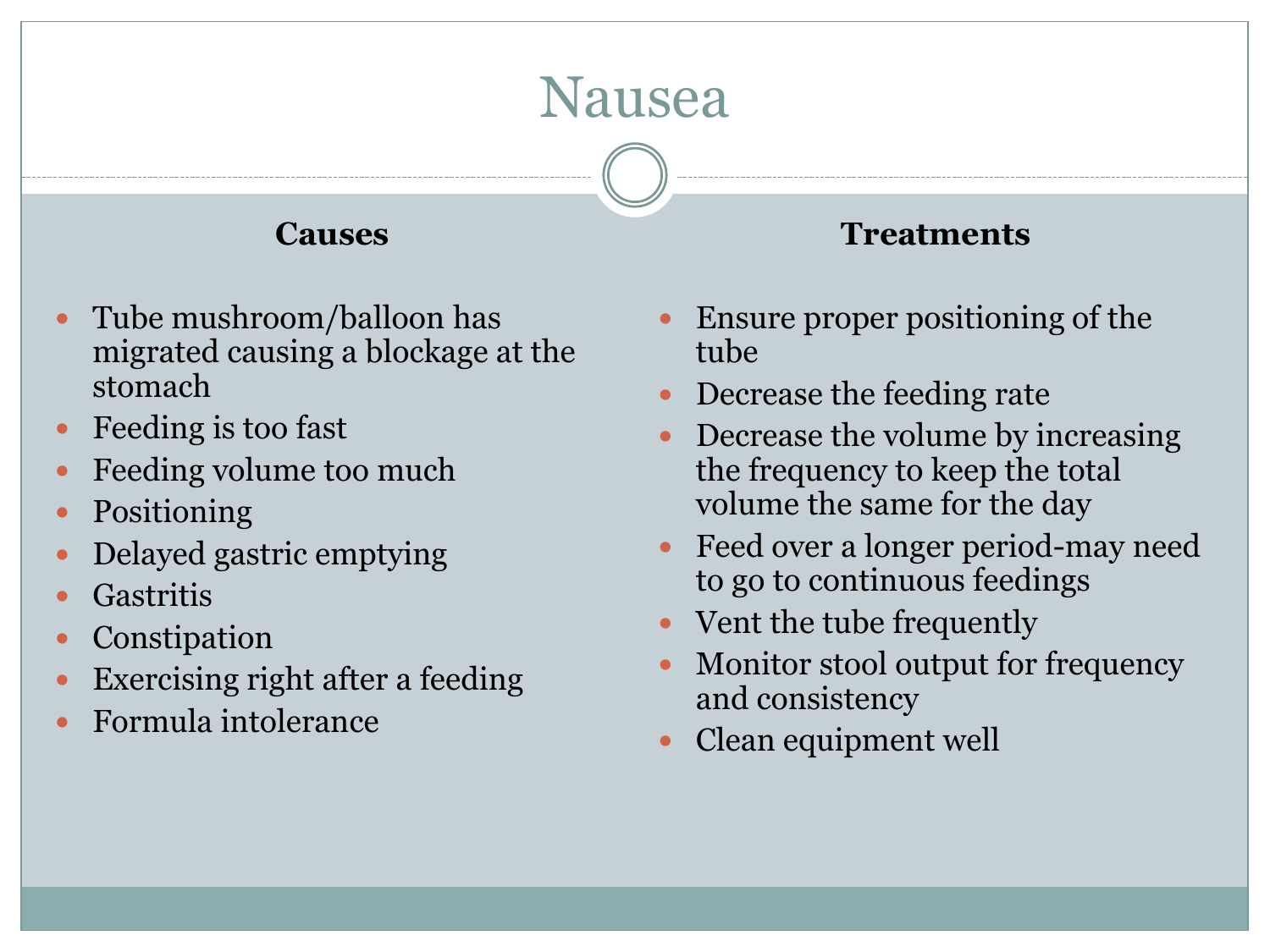# **Dehydration**

## **Causes**

- Formula too concentrated
- Frequent diarrhea
- Prolonged fever
- Not enough water
- Perspiring heavily
- Wound is draining large amounts of fluid
- Check with your physician regarding formula type and water intake
- Call physician for direction with a child with fever/diarrhea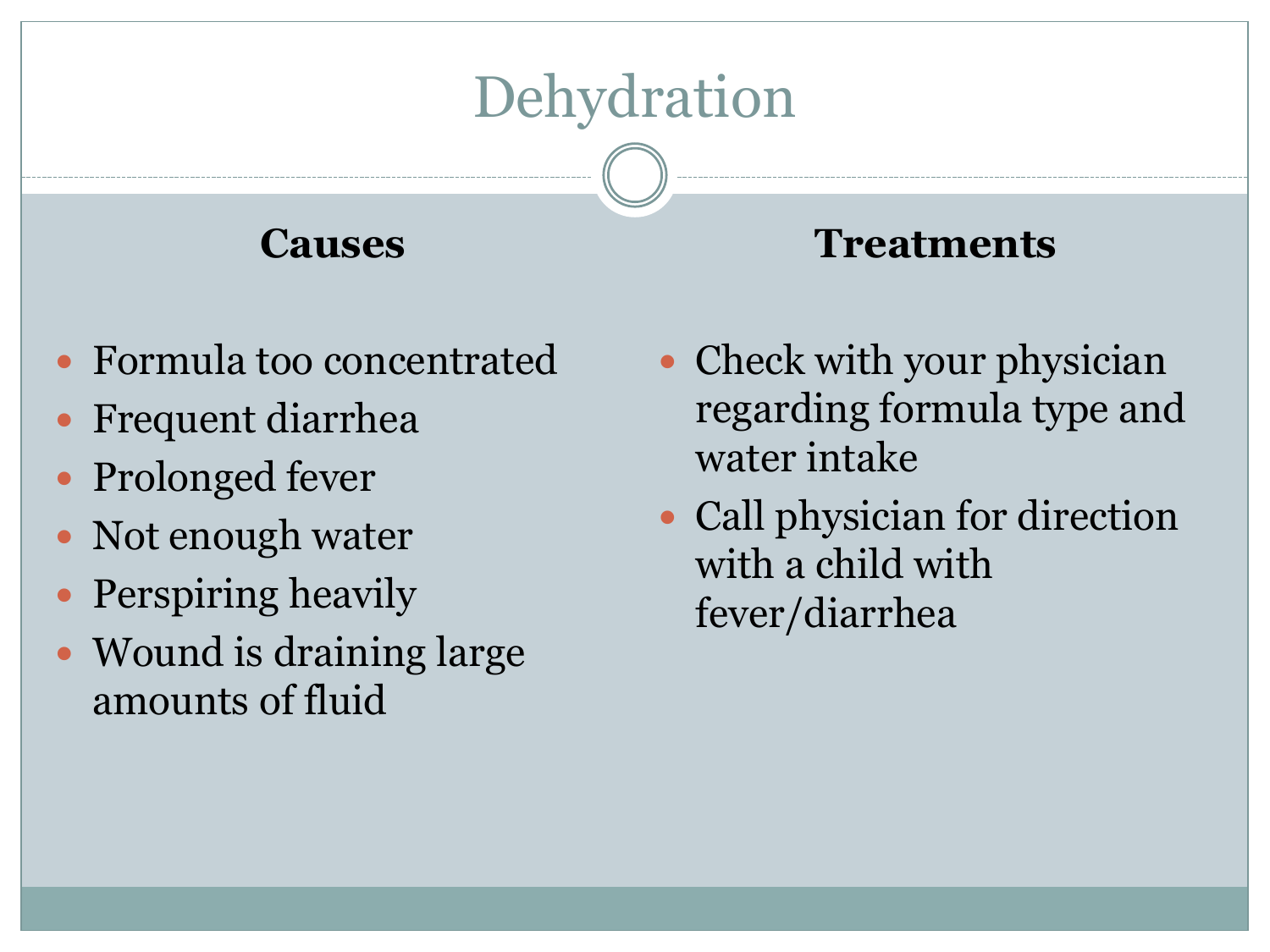## Fluid Overload

## **Causes**

- Too much water before or after the feedings
- Feeding rate is too high
- Fluid volume is too high due to diluted formula
- Check with your physician/dietician about the amount of water you should be taking each day
- Do not dilute formula with more than prescribed amount of water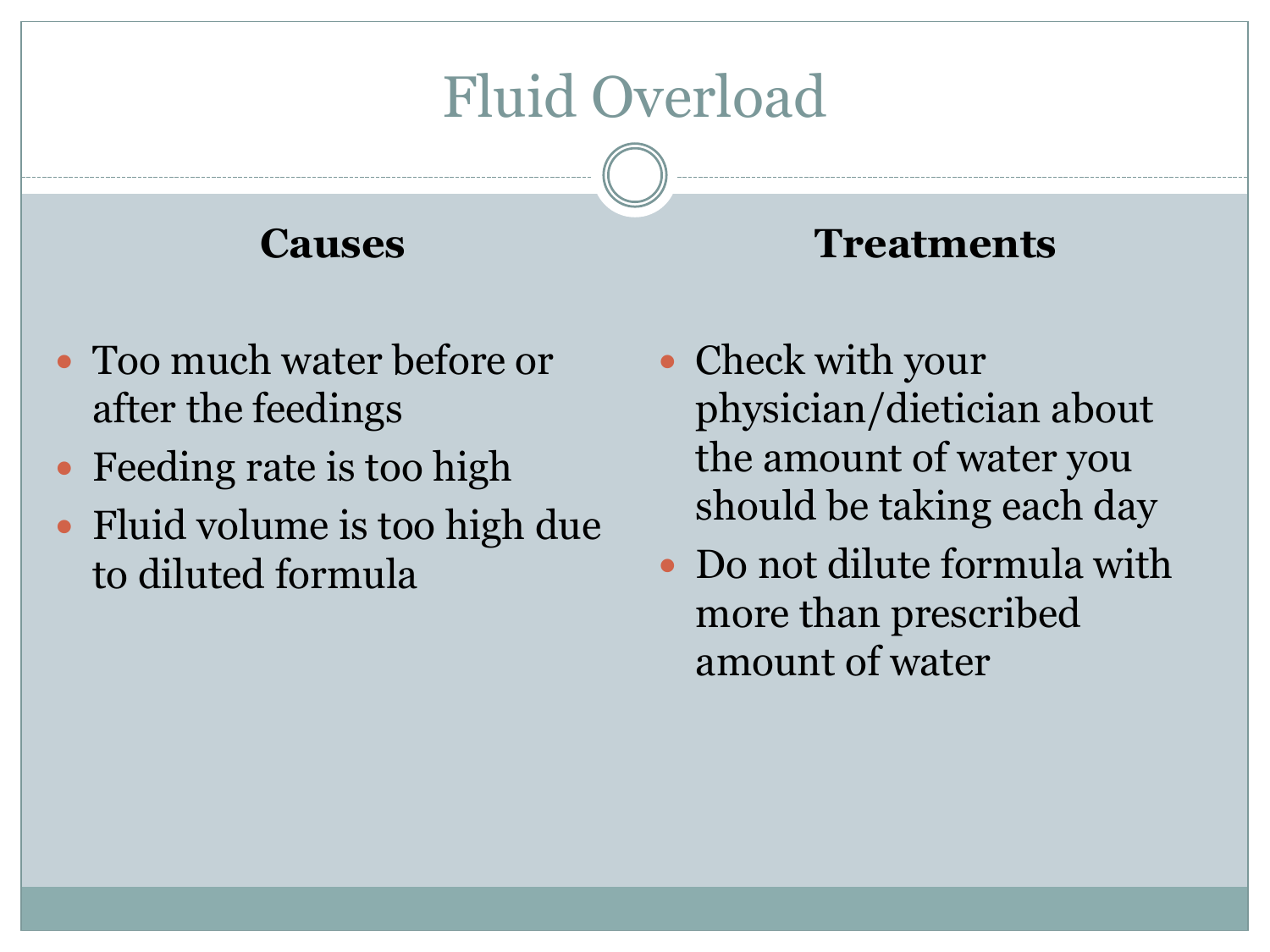# Aspiration

## **Causes**

- Tube migration
- Lying flat during feeding
- Formula back up
- Constipation
- Check the position of the tube
- Be sure to sit up at least 30 degrees with every feeding and 30-60 minutes after
- Monitor bowel movements for frequency and consistency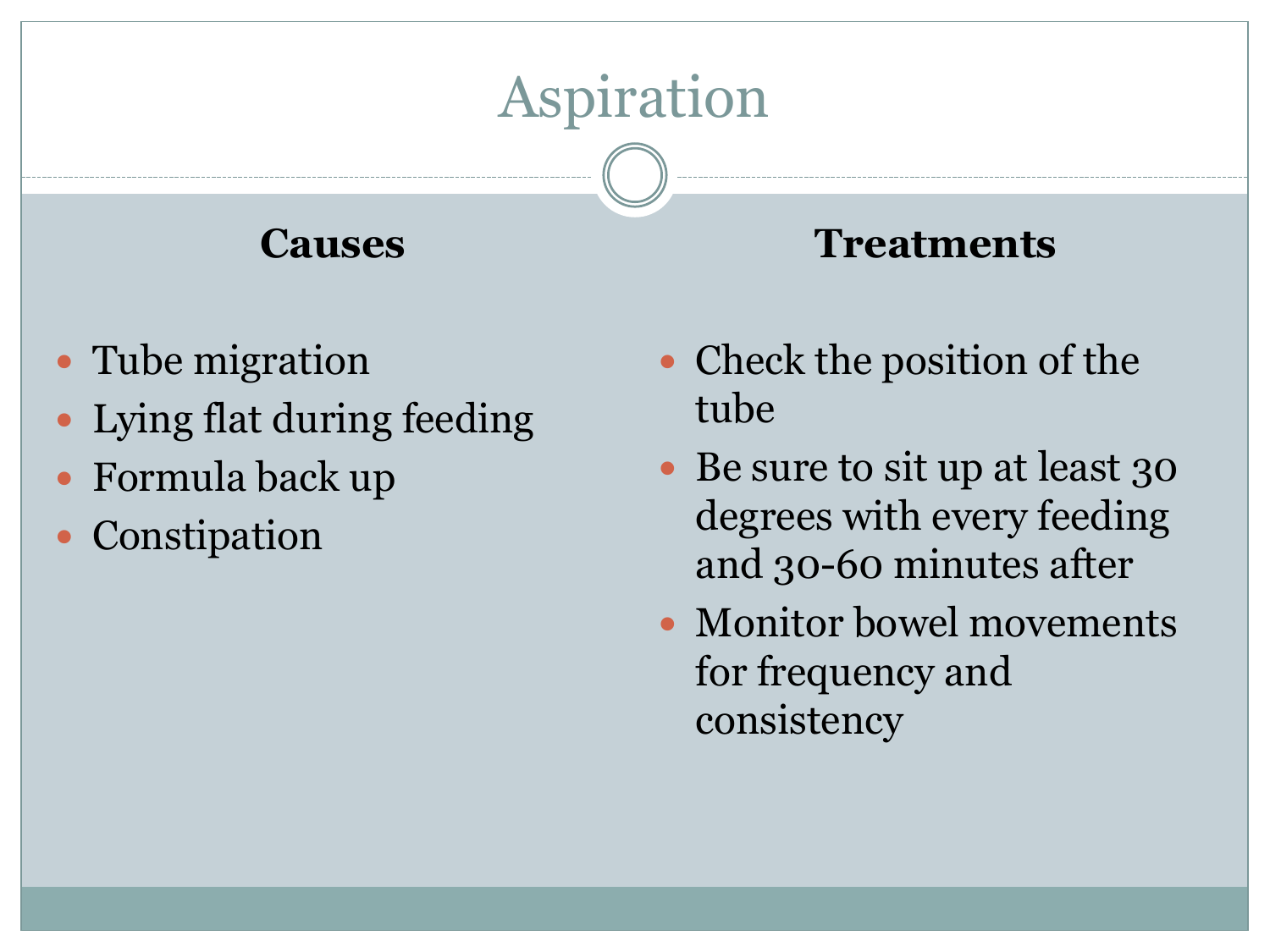# Clogged Tube

#### **Causes**

- Clamped tube
- Kink in the tubing or the tube
- Dried formula/medication blocking the tube

- Check the clamps to make sure all are open
- Use the syringe plunger to give to give a brief pulsing type method
- Instill a small amount of carbonated drink or seltzer water. Clamp the tube for 30 minutes and then flush using the pulsing method
- Flush with water followed by air after each feeding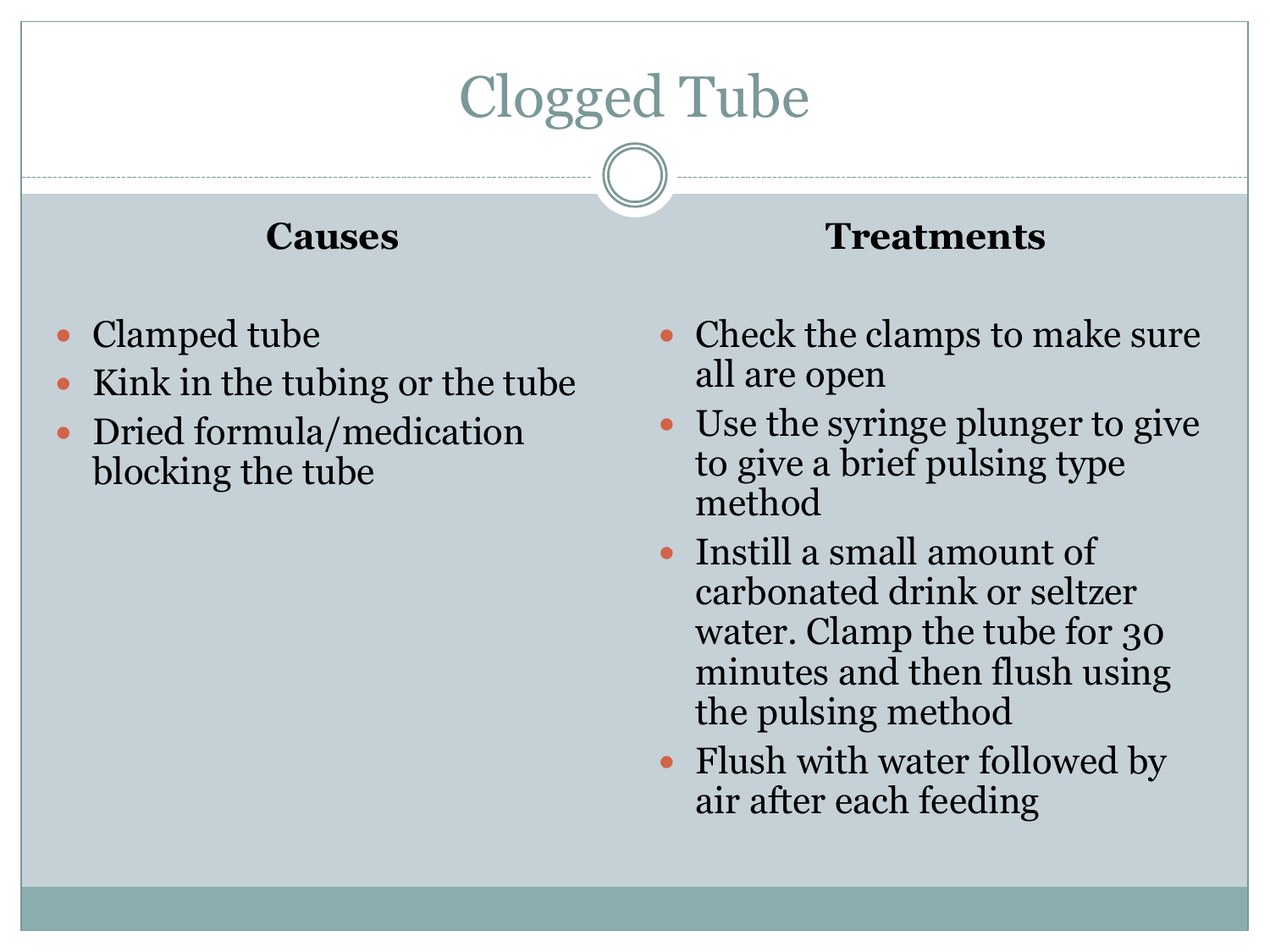# Leaking at the Site

#### **Causes**

- Balloon/mushroom has moved away from the stomach wall
- Balloon has lost water
- Stoma has become larger (usually from excessive movement of the tube)
- Increased pressure in the stomach from air, delayed gastric emptying, coughing, constipation
- Tube diameter is too small
- Perpendicular positioning of the tube is not maintained
- Valve is defective

- Gently pull back on the tube to ensure that the balloon/mushroom is up against the stomach wall
- Check the amount of water in balloon at least weekly. It should be 5 ml for most of the balloons
- Stabilize the tube with tape, barrier
- Vent the tube before and after feedings
- Monitor stools
- Maintain the tube in the upright position using tape to secure if necessary
- Change the tube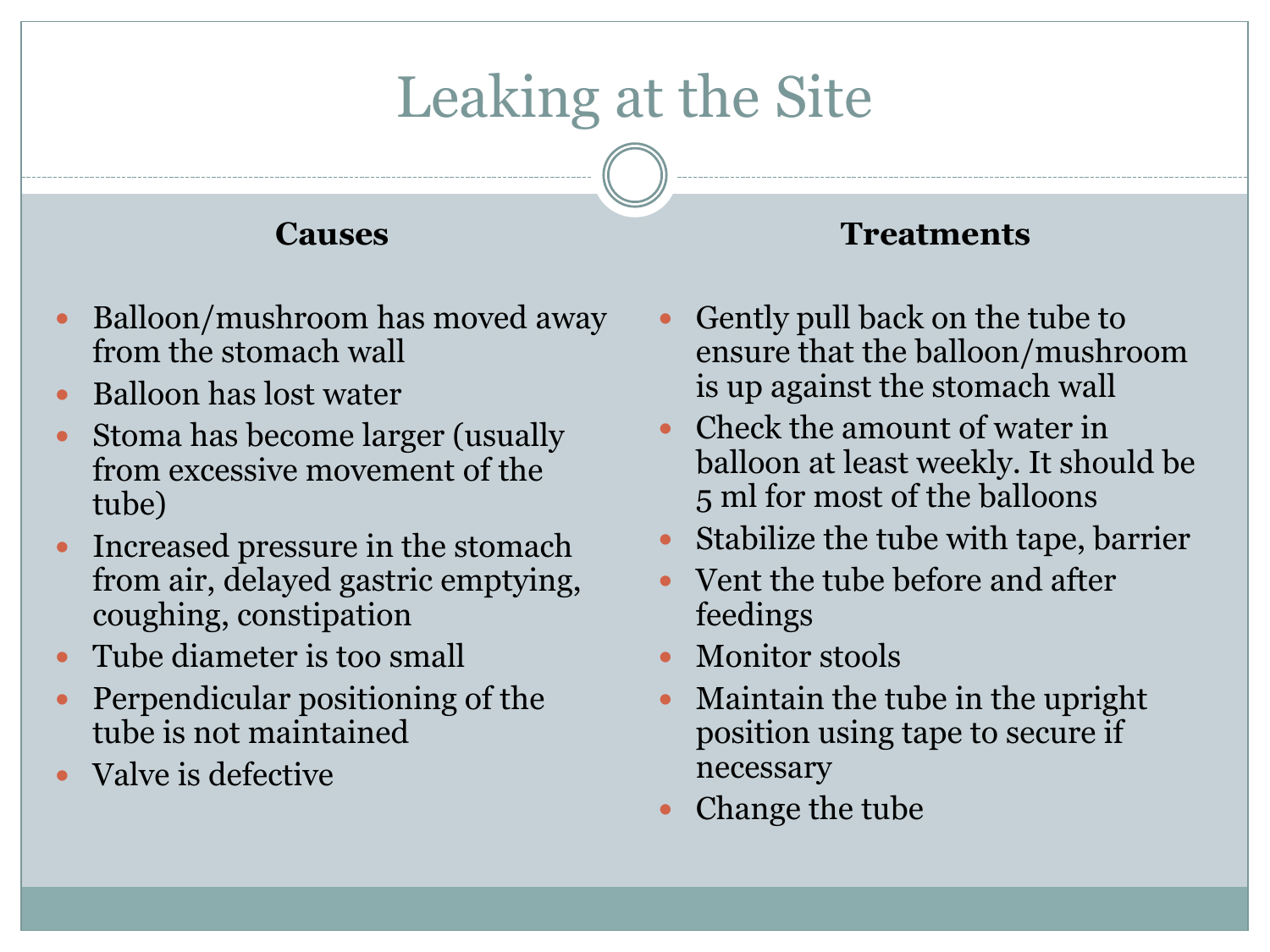# Site itchy with raised rash

**Causes**

Candida skin infection

- Keep skin clean and dry
- Apply antifungal cream or powder three times daily until clear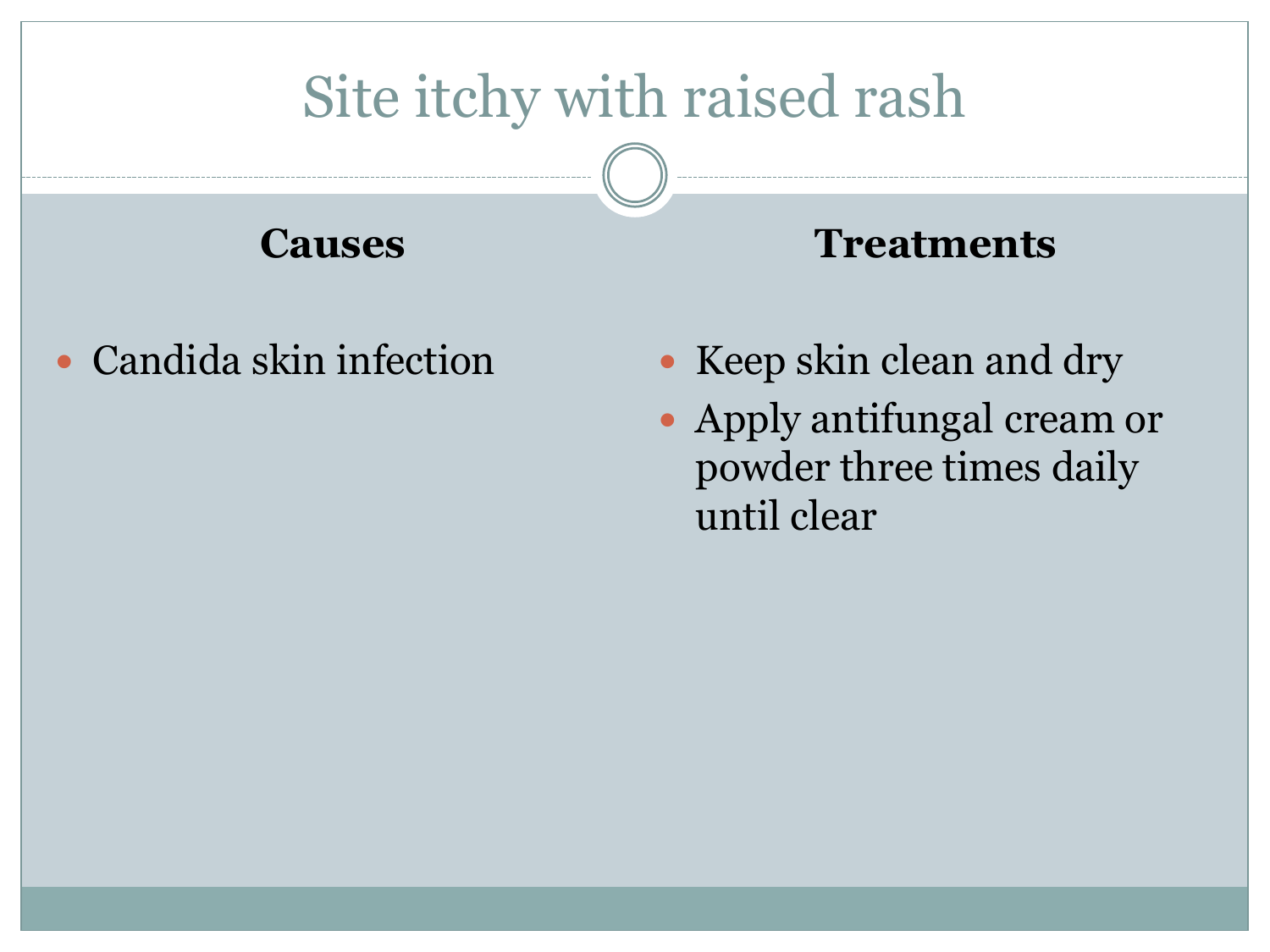# Site with drainage and irritation

#### **Causes**

- Leakage of gastric juices from the stoma site/dampness around the tube
- Infection of the site
- Stitches/stay sutures irritated
- Stabilization bar too tight or too loose
- All g tube sites leak

- Keep clean and dry apply a non adherent dressing around the site
- Can use stoma adhesive powder to the site
- Zinc oxide cream applied to area around the site
- Topical antibiotic ointment
- Antibiotic therapy if needed (very rare)
- Stiches can be removed according to physician recomendation
- Proper adjustment of the stabilization bar - ¼ inch space between the bar and the skin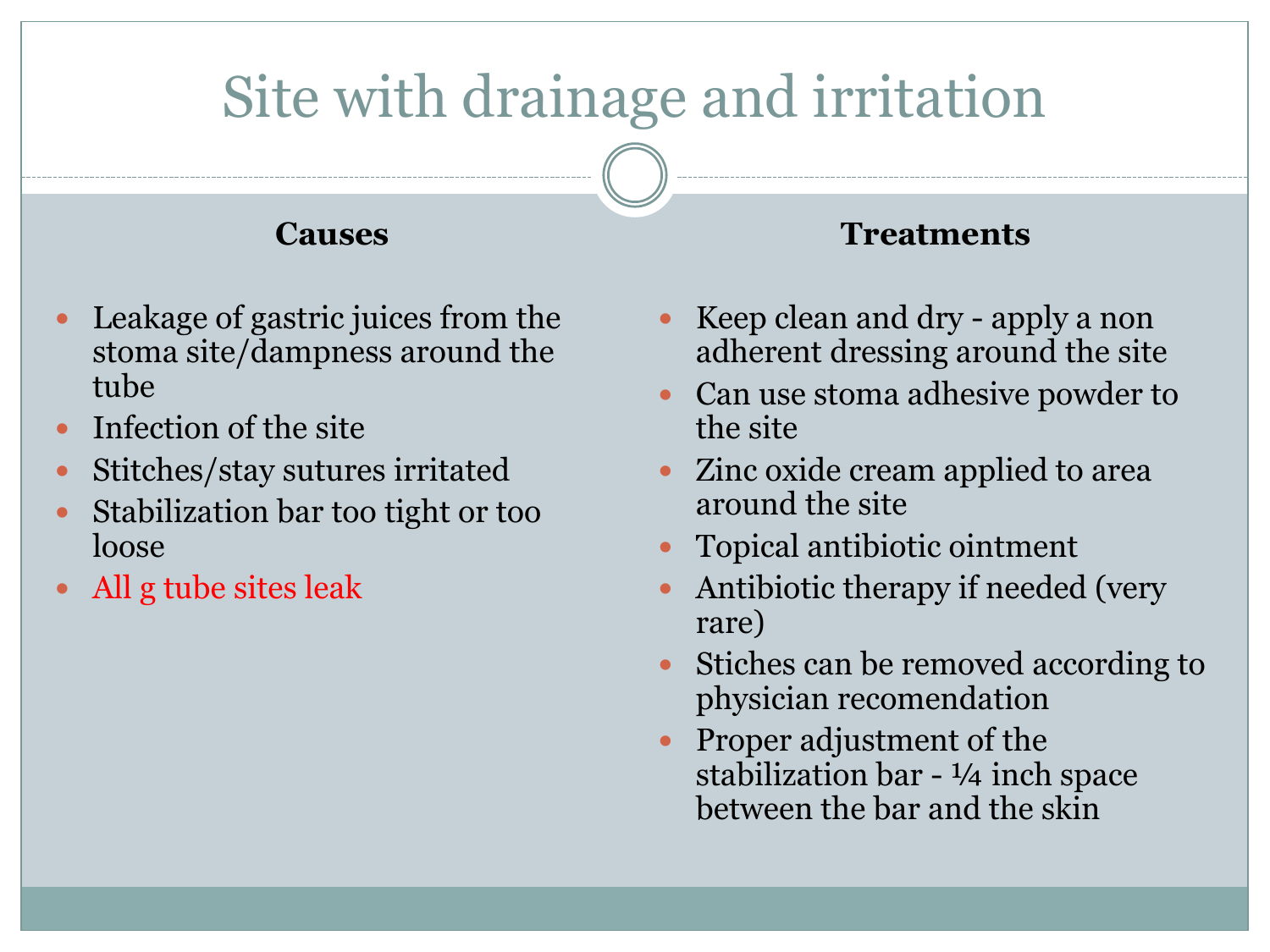## Granuloma

## **Causes**

- Normal response of the body
- Excessive movement of the tube
- May be associate with a small amount of bleeding or a thick yellow-green drainage may occur
- Cauterization with silver nitrate to the area. Excessive use of the silver nitrate can be irritating to the healthy skin. Can develop into scar tissue and require surgical removal
- Stabilize the tube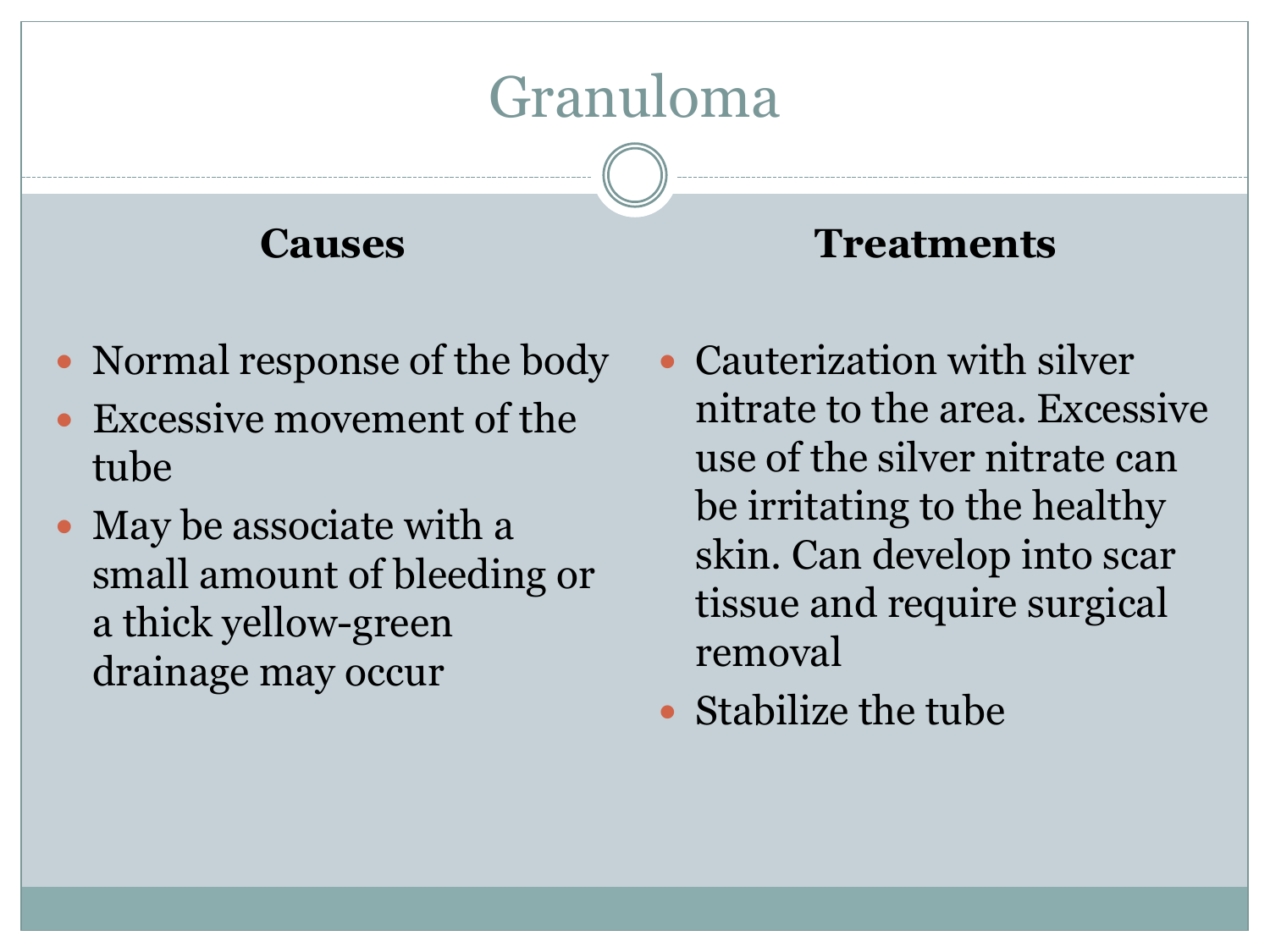## Stoma Closure

 Accidental removal of the tube

- Prevent accidental removal of the tube by taping and make sure tube is secure.
- Children can place under clothing or use onesies
- Needs to be replaced ASAP usually within 30minutes to 1 hour before closure of the site
- DO NOT FORCE THE TUBE IN IF IT HAS BEEN OUT
- Send to the ER/call Peds GI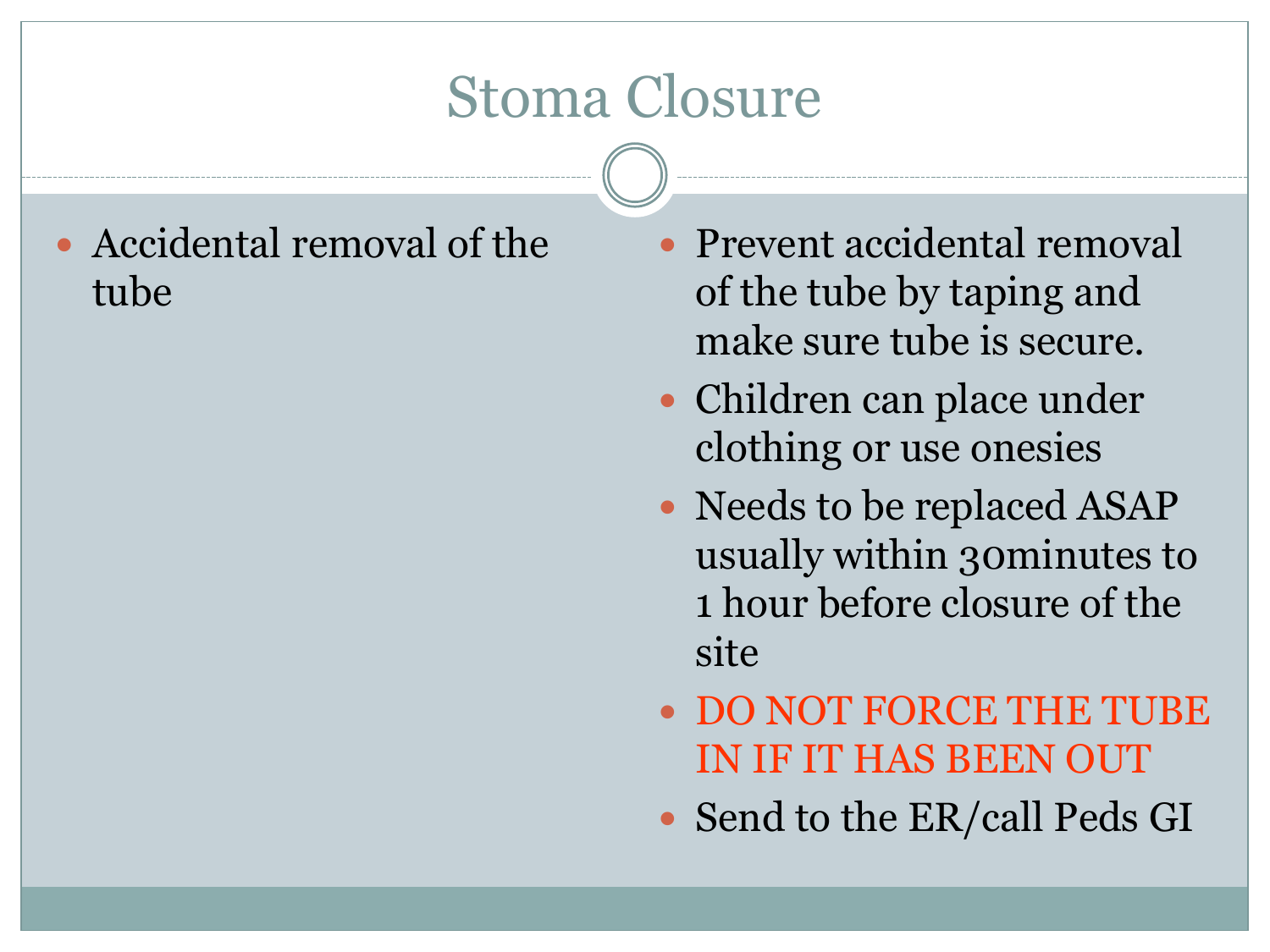# Bleeding/Hematochezia

## **Causes**

- Mucosal irritation
- Gastric Ulcers
- Tube changes

- Prevent excessive tension on the tube.
- Acid inhibition usually with H2 blockers or PPI
- Lubricate the tube well before insertion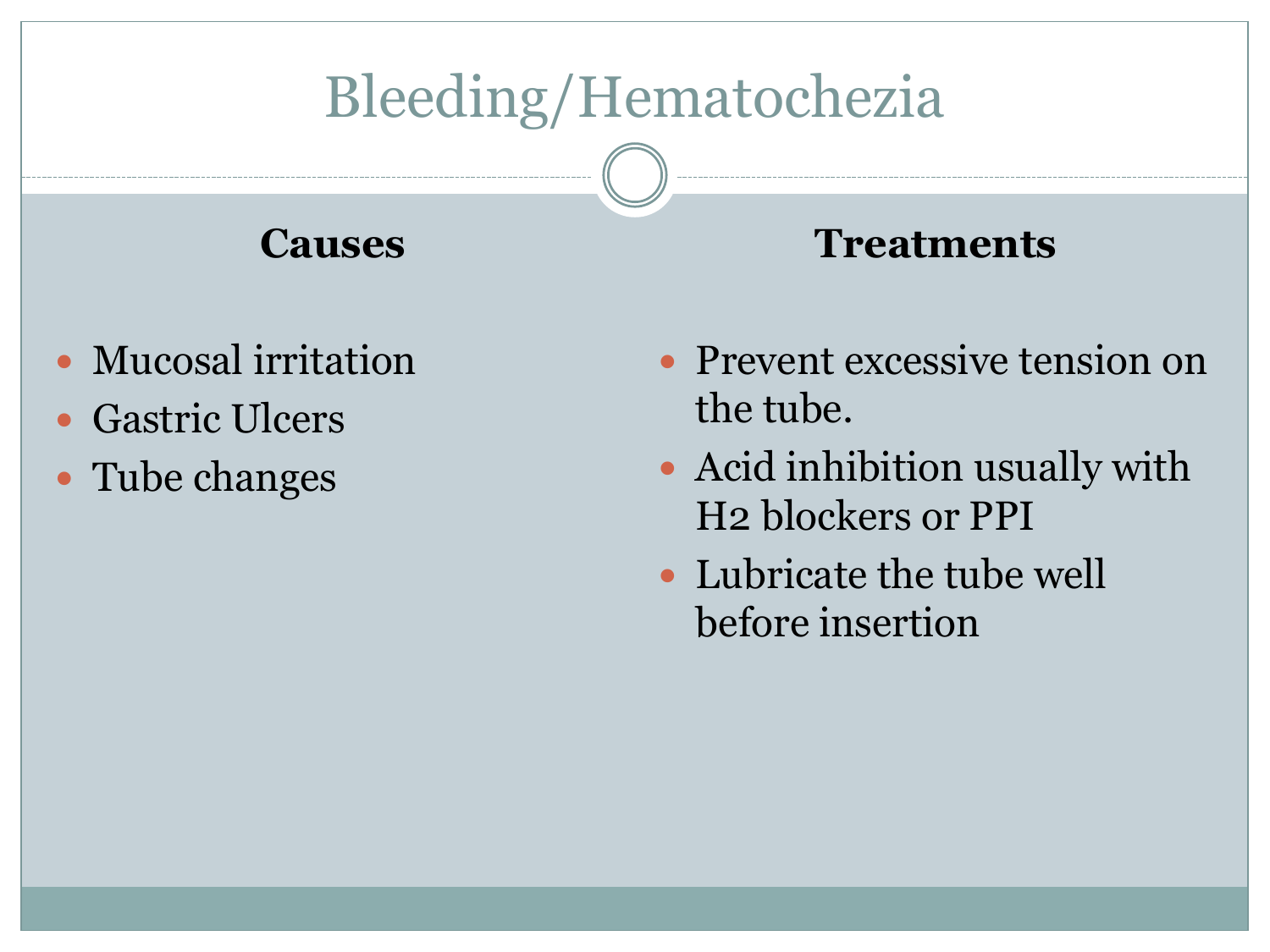# Potential Developmental Delay

#### **Causes**

 Enteral feedings and tubes may affect development of feeding skills and normal development including speech

- Age appropriate activities should be encouraged
- Use a low profile device as soon as possible so it does not get in the way of crawling/lying on belly
- Feeding schedule should be set up to encourage an oral activity be associated with feelings of hunger
- Oral aversion consult occupational/speech therapy
- Encourage use of Early **Intervention**